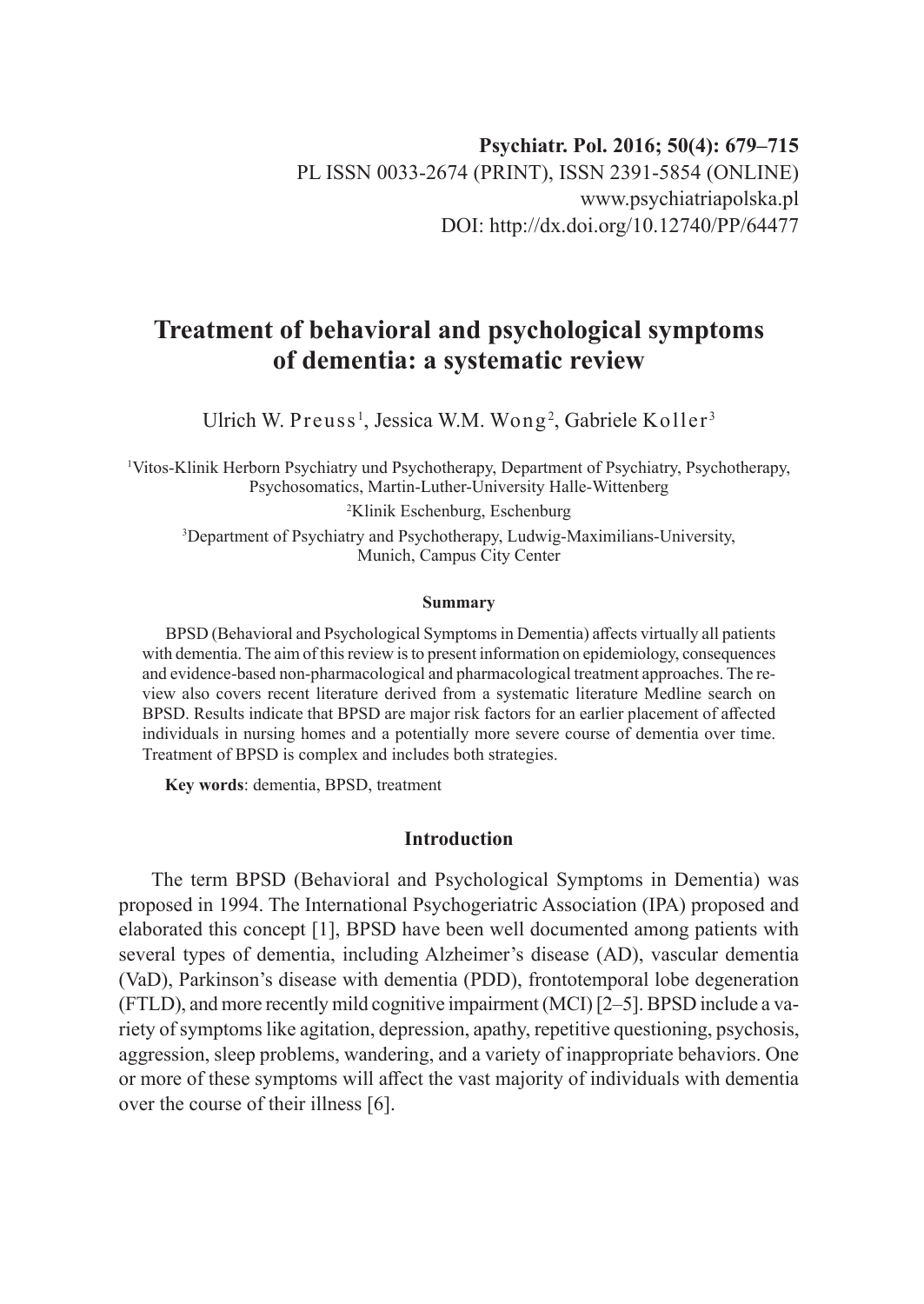The majority of persons with dementia and BPSD are located in their homes and cared for by family members. BPSD are strongly associated with stress and depression in caregivers, as well as reduced income from employment and lower quality of life [6].

## **Aim**

The aim of the review is to cover the prevalence, types, outcomes and treatment of behavioral and psychological symptoms of dementia. In particular, it details the evidence base for non-pharmacological and pharmacological treatments, as well as an approach to assessing behaviors and deriving treatment plans. For this purpose, systematic reviews and single studies (literature search via medline) from the last 15 years are included. Based on methodological quality and study design, strength of evidence was assessed according to the criteria of the Oxford Centre for Evidence-Based Medicine (OCEBM Levels of Evidence Working Group 2001; Table 1).

| Level of evidence | Therapy/Prevention/Etiology/Harm                                                                                                                                                 |
|-------------------|----------------------------------------------------------------------------------------------------------------------------------------------------------------------------------|
| 1a                | Systematic review (with homogeneity) of randomized-controlled trials (RCTs)                                                                                                      |
| 1b                | Individual RCT (with narrow confidence interval)                                                                                                                                 |
| 1c                | All or none (all patients died before the Rx became available, but some now survive on<br>it; or when some patients died before the Rx became available, but none now die on it) |
| 2a                | SR (with homogeneity) of cohort studies                                                                                                                                          |
| 2 <sub>b</sub>    | Individual cohort study (including low quality RCT; e.g., $\lt$ 80% follow-up)                                                                                                   |
| 2c                | "Outcomes" research: ecological studies                                                                                                                                          |
| За                | SR (with homogeneity) of case-control studies                                                                                                                                    |
| 3b                | Individual case-control study                                                                                                                                                    |
| 4                 | Case-series (and poor quality cohort and case-control studies)                                                                                                                   |
| 5                 | Expert opinion without explicit critical appraisal, or based on physiology, bench<br>research or "first principles"                                                              |

Table 1. **Level of evidence (Oxford Centre of Evidence-Based Medicine, 2001)**

## **Frequency and relevance of BPSD**

Dementia of all types was estimated to affect 44 million people worldwide in 2013 [6]. The number of persons with dementia is expected to reach 76 million in 2030 and 135 million by 2050 worldwide [7]. More than 75% of people are cared for by family or friends at home [8]. The Cache County study found that the five-year BPSD prevalence (at least one symptom) was 97%, with the most common symptoms being apathy, depression, and anxiety [9]. Symptoms often co-occur (for example, depression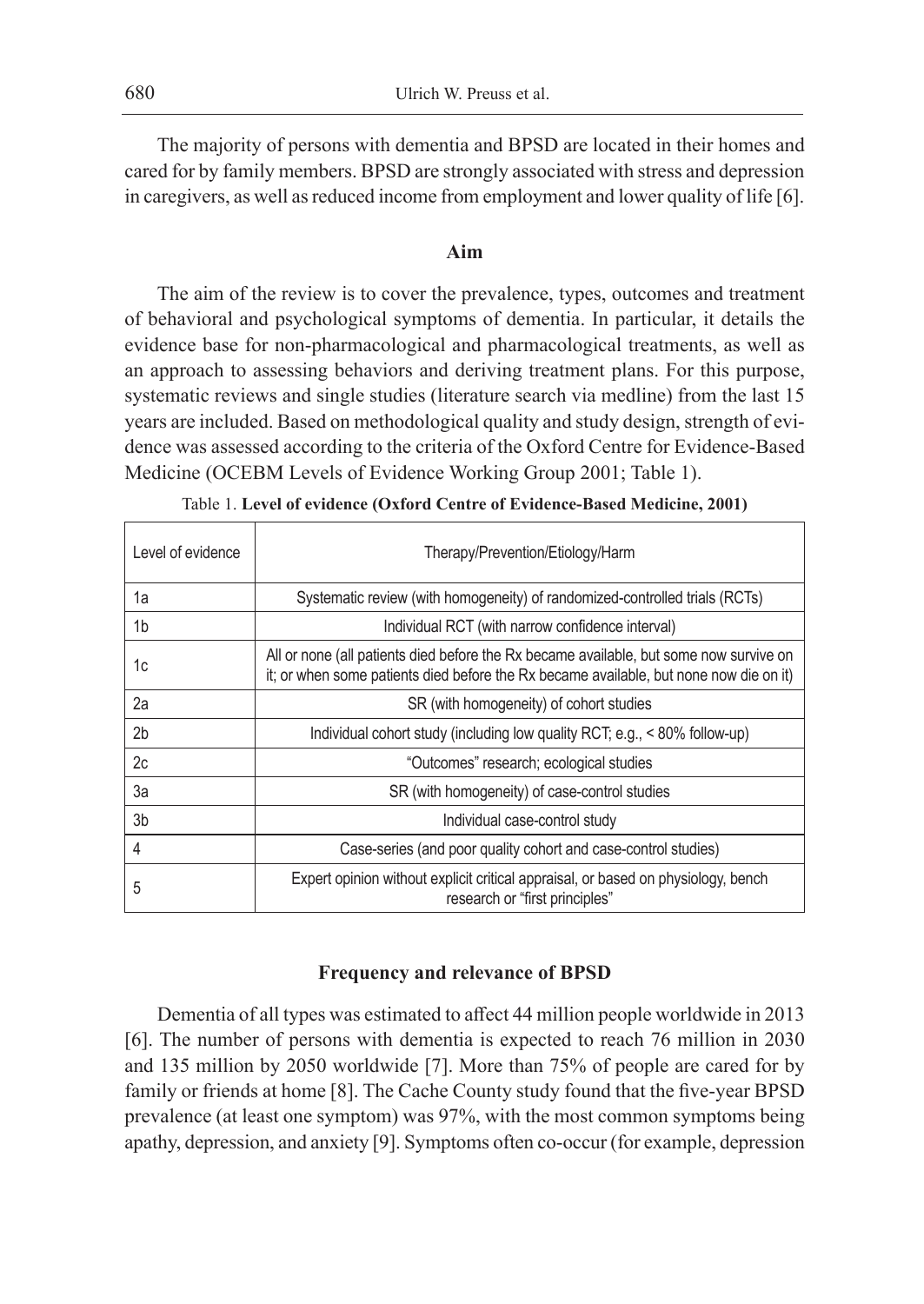and anxiety; wandering and sleep problems), increasing their impact on the affected persons and caregivers even more. Thus, the number of people with dementia and related BPSD is significant [9]. A number of studies confirm that more than 90% of AD patients will experience at least one BPSD symptom at some point during the course of their illness [4, 10]. A community-based epidemiological study found that 61% of AD patients exhibited one or more BPSD in the past month and 61% of those with no baseline BPSD developed at least one symptom within 18 months [5, 11]. In a nursing home study, a baseline prevalence of 76%, a two-year prevalence of 82%, and an annual incidence of 64% was reported [7].

# **Types of behavioral and psychological symptoms of dementia**

BPSD often occur in clusters or syndromes identified as psychosis (delusions and hallucinations), agitation, aggression, depression, anxiety, apathy, disinhibition (socially and sexually inappropriate behaviors, motor disturbance, night-time behaviors, appetite and eating problems (Table 2)  $[12-17]$ . Although these symptoms are seen almost universally in dementia, regardless of the underlying etiology, some types of dementia are associated with specific BPSD. For instance, depression is more common in vascular dementia and hallucinations are seen more often in Lewy body dementia than in Alzheimer's disease. People with frontotemporal dementia more often have behaviors typical of disinhibition, wandering, socially inappropriate behaviors, and apathy [18–20].

| Syndrome          | Symptom               | Frequency range (%) |          |        | Overall<br>range (%) | High frequency<br>according to the type<br>of dementia              |
|-------------------|-----------------------|---------------------|----------|--------|----------------------|---------------------------------------------------------------------|
|                   |                       | Light               | Moderate | Severe |                      |                                                                     |
| Psychosis         |                       |                     |          |        |                      | more common in<br>$TDLB > ALZ-D$                                    |
|                   | <b>Hallucinations</b> | 15                  | 36       | 82     | $17 - 24$            |                                                                     |
|                   | <b>Delusions</b>      | 58                  | 72       | 47     | $33 - 40$            |                                                                     |
| Depression        |                       | 62                  | 60       | 37     | $54 - 64$            | more common in<br>vascular dementia<br>and early ALZ-D <sup>1</sup> |
|                   | Anxiety               | 69                  | 66       | 58     | $22 - 35$            | Early ALZ-D                                                         |
| Apathy            |                       |                     |          |        | $33 - 63$            | all forms of dementia.<br><b>FTLD</b> <sup>1</sup>                  |
| Social withdrawal |                       |                     |          |        | $21 - 88$            |                                                                     |
| Aggression        |                       | 54                  | 66       | 66     | $24 - 34$            |                                                                     |

Table 2. **Type and severity-related frequencies of BPSD (behavioral and psychological symptoms of dementia)**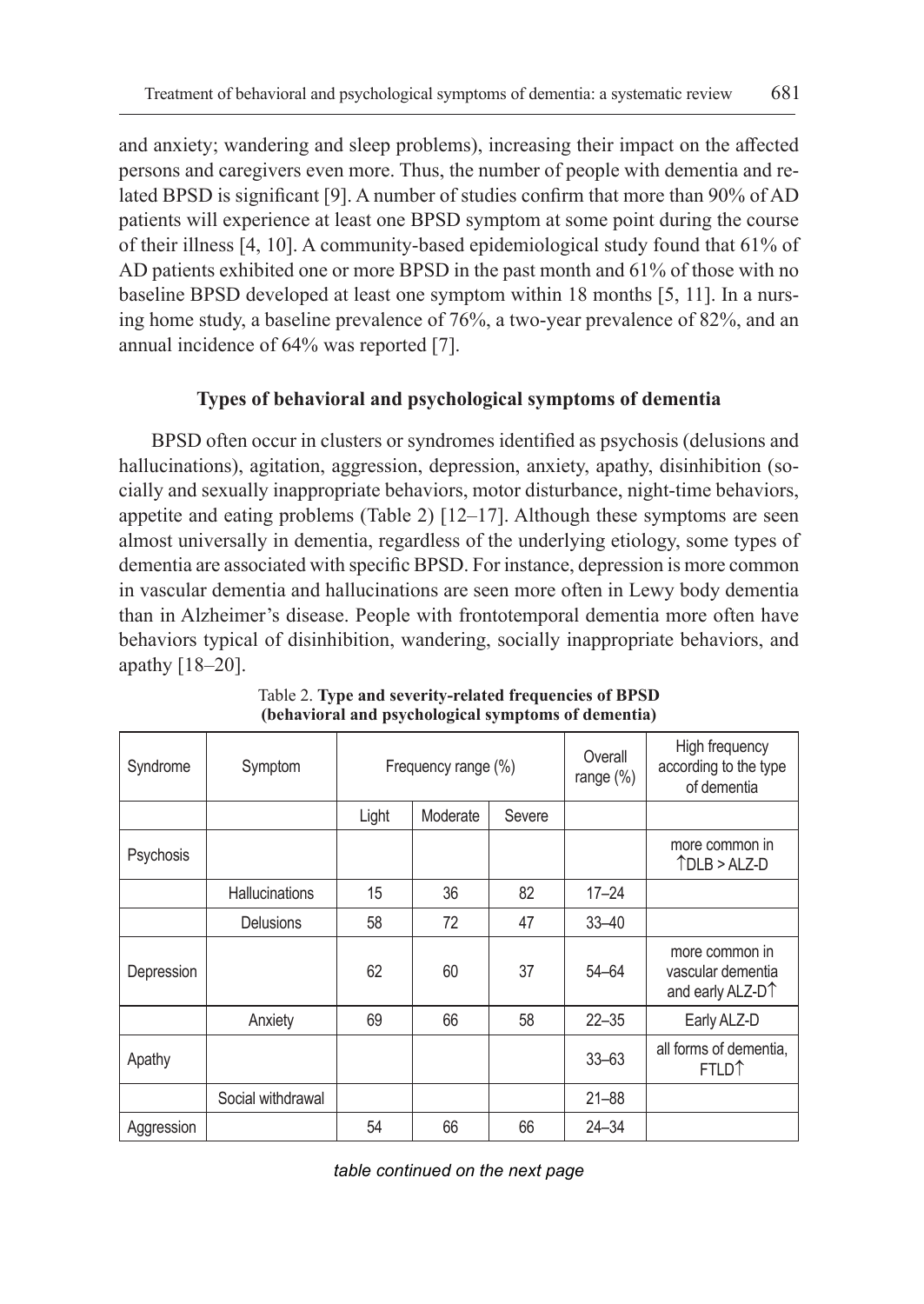|           | Resistance               |    |    |    | $27 - 65$ |                   |
|-----------|--------------------------|----|----|----|-----------|-------------------|
|           | Verbal                   |    |    |    | $11 - 61$ | FTLD <sup>1</sup> |
|           | Physical                 |    |    |    | $0 - 46$  | FTLD <sup>↑</sup> |
| Agitation |                          | 73 | 94 | 2  | $38 - 64$ |                   |
|           | <b>Walking Aimlessly</b> |    |    |    | $0 - 50$  |                   |
|           | Pacing                   |    |    |    | $26 - 48$ |                   |
|           | Restlessness             |    |    |    | $22 - 27$ |                   |
|           | Sleep problems           | 35 | 55 | 40 | $0 - 47$  |                   |

modified [22, 103, 126]; DLB – Lewy Body dementia; ALZ-D – Alzheimer's Dementia; FTLD – Frontotemporal lobe dementia

Pertaining dementia severity (light, moderate, severe), BPSD occur across all stages, although their type and prominence may vary over time. For example, anxiety and depression are common in early stage Alzheimer's disease and may worsen with progression. Agitation (a broad category that includes excessive psychomotor activity such as pacing, trailing, restlessness, dressing and undressing, and emotional distress) may increase with disease severity [8, 13, 21, 23]. During the course of dementia, apathy is commonly reported by family members across all stages of dementia and tends to worsen over time. In comparison delusions, hallucinations, and aggression are often episodic and more common in moderate to severe stages of the disease [6].

#### **Outcomes of behavioral and psychological symptoms of dementia**

Although cognitive symptoms and loss of memory are the main characteristics of dementia, behavioral and psychological symptoms often dominate both the presentation and course of disease [24–28]. Thus, BPSD often create the most difficulties for people with dementia, their caregivers and providers. Unlike cognitive and functional deficits, for which there is a downward trajectory of decline, these symptoms tend to fluctuate episodically over time and may last for at least six months. Their episodic nature contributes to the complexity of their prevention and treatment [6].

BPSD often lead to significantly earlier placement in a nursing home [26, 28], as well as excess morbidity, mortality, and hospital admissions [27]. Approximately one third of dementia care costs have been attributed to the management of BPSD owing to greater use of health services, direct care costs, and family time spent in daily oversight [29, 30]. Although patients in the Cache County study with untreated BPSD may have a faster disease progression than those without such symptoms, it is not yet clear whether treating these symptoms slows dementia decline [15].

BPSD are also associated with poor caregiver outcomes, including reduced quality of life, worse health, and reduced income from employment [31–33]. Caregivers manag-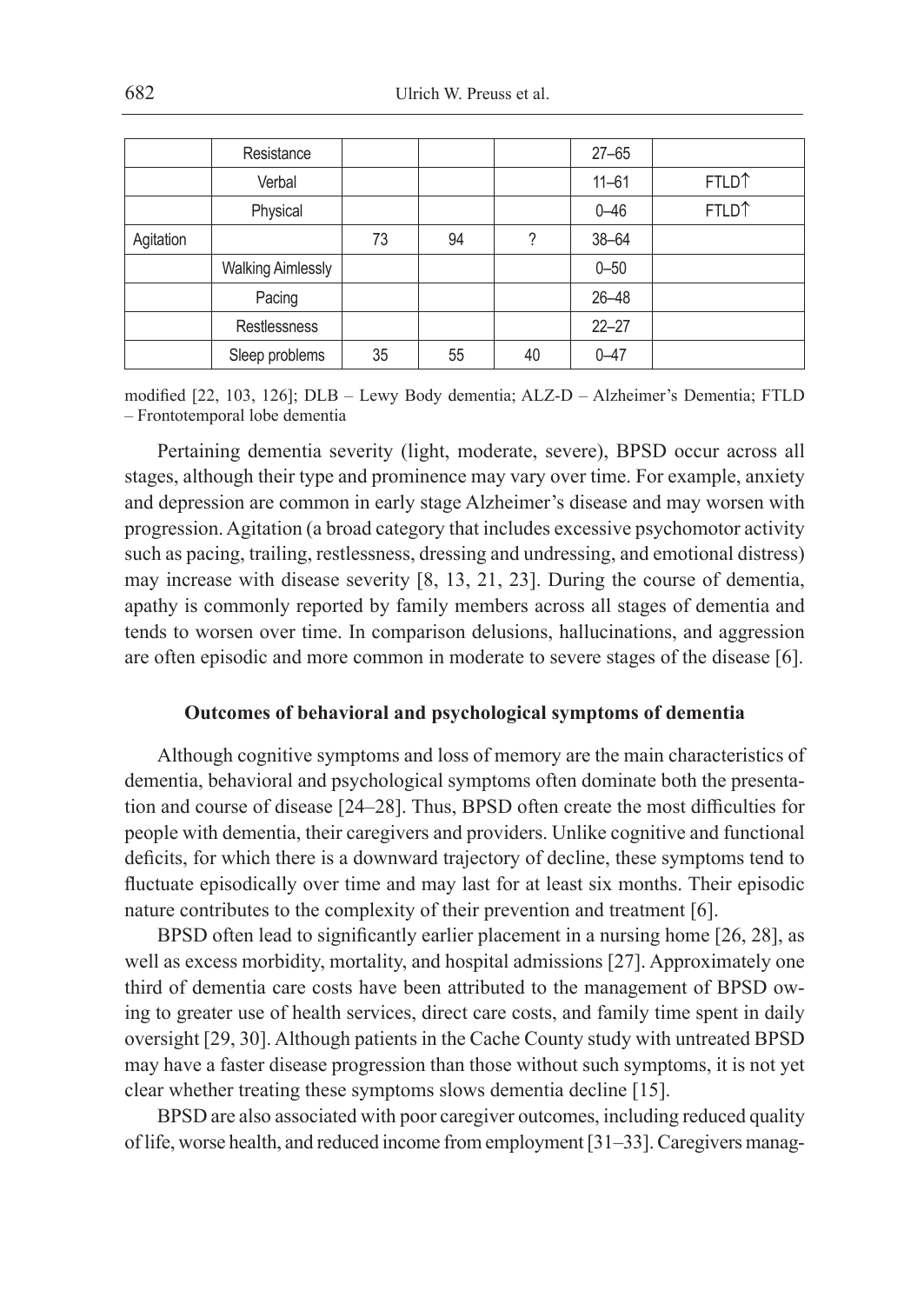ing such symptoms are more distressed or depressed (or both) than those caregivers of people with dementia alone or with other chronic diseases [34]. Managing wandering, repetitive vocalizations, sleep disturbances, and other symptoms such as resisting or refusing care and restlessness are among the most problematic and distressing aspects of care provision [35, 36].

# **Treatment approaches introduction**

BPSD have a complex etiology. Thus one single treatment approach does not exist due to the variety of symptoms (Table 1). Furthermore, management involves thinking beyond patient-centered care and considering the special role and training of family members, nurses and other caregivers.

| <b>First Author</b>       | Year                                                     | Goal of treatment                                                                                                                                                                            | Intervention             | Degree of<br>evidence | <b>Details</b>                                                                                                                                                       |  |  |  |
|---------------------------|----------------------------------------------------------|----------------------------------------------------------------------------------------------------------------------------------------------------------------------------------------------|--------------------------|-----------------------|----------------------------------------------------------------------------------------------------------------------------------------------------------------------|--|--|--|
| Brodaty [50]              | 2012                                                     | Meta-analysis of<br>23 included unique<br>randomized or<br>pseudorandomized<br>non-pharmacological<br>interventions with<br>family caregivers and<br>frequency or severity of<br><b>BPSD</b> | Non-pharmacolo-<br>gical | 1a                    | Non-pharmacological<br>interventions were effective<br>in reducing behavioral and<br>psychological symptoms,<br>with an overall effect size<br>of 0.34               |  |  |  |
| O'Neil [43]               | 2011                                                     | Non-pharmacological<br>interventions for<br>behavioral symptoms in<br>dementia                                                                                                               | Non-pharmacolo-<br>gical | 2a                    | Lack of Evidence of most<br>non-pharmacological<br>interventions, further<br>research needed                                                                         |  |  |  |
| Thuné-Boyle<br>[112]      | 2012                                                     | "Qualitative review":<br>effect of exercise<br>on behavioral and<br>psychological symptoms<br>of dementia                                                                                    | Non-pharmacolo-<br>gical | 5                     | Exercise appears to be<br>beneficial in reducing<br>some BPSD, especially<br>depressed mood and<br>agitation and may also<br>improve sleep and reduce<br>"wandering" |  |  |  |
| Cohen-Mansfield<br>$[39]$ | 2013                                                     | Physician's practice and<br>familiarity with treatment<br>for agitation                                                                                                                      | Non-pharmacolo-<br>gical | 4                     | Psychotropic medications<br>are the treatment of choice<br>among nursing home<br>physicians in Israel                                                                |  |  |  |
| Kales [6]                 | 2015                                                     | Assessment and<br>management of<br>behavioral and<br>psychological symptoms                                                                                                                  | Non-pharmacolo-<br>gical | 3a                    | Drug treatment is<br>more effective than<br>non-pharmacological<br>interventions                                                                                     |  |  |  |
|                           | Mixed pharmacological and non-pharmacological approaches |                                                                                                                                                                                              |                          |                       |                                                                                                                                                                      |  |  |  |

Table 3. **Review of studies on treatment of behavioral and psychological symptoms in dementia (BPSD)**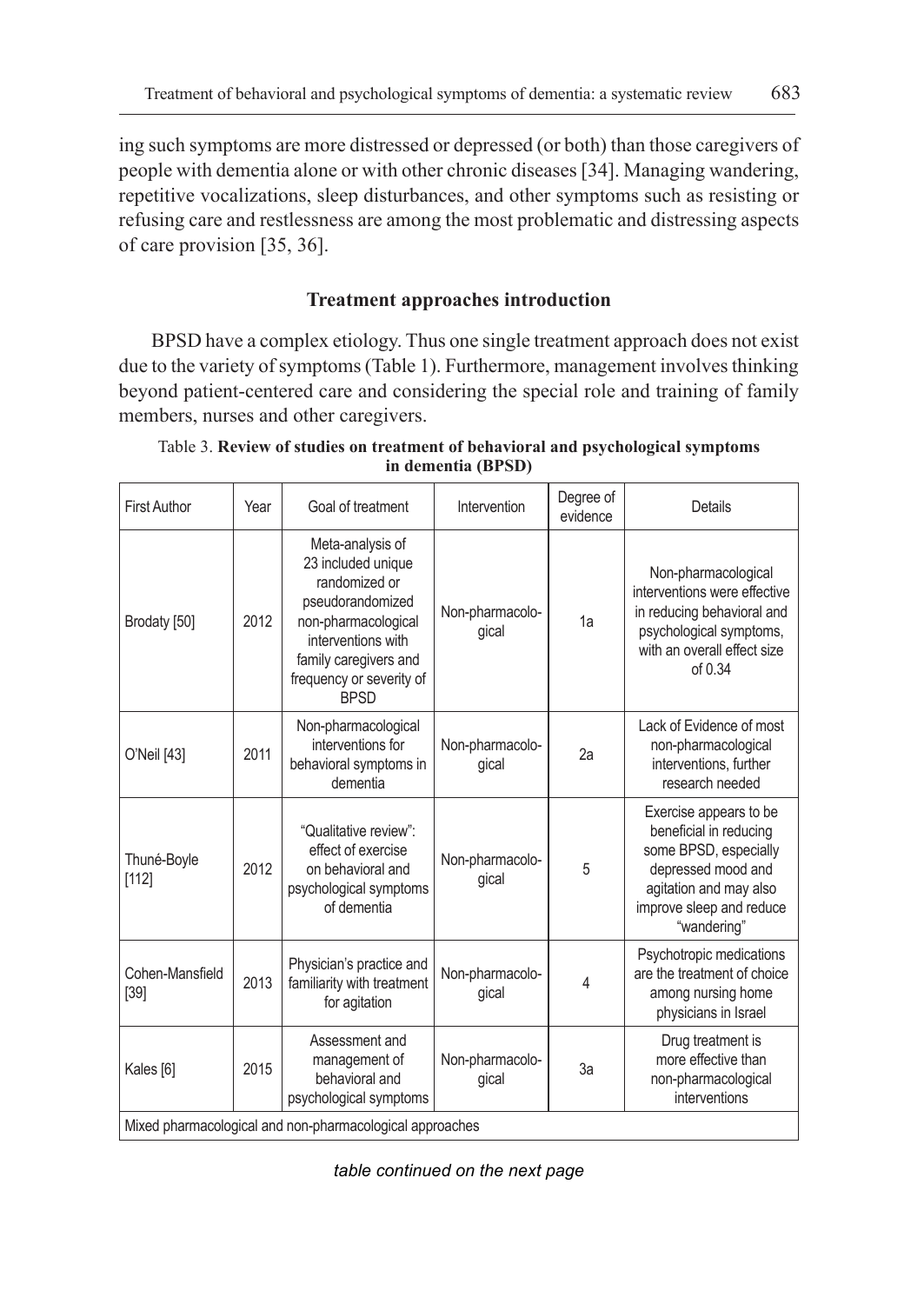| Tampi [111]                                | 2011 | Systematic review on<br>treatment of BPSD                                                                                                                                                                                                         | Pharmacological<br>and non-<br>pharmacological<br>treatments | За | <b>Effective treatment</b><br>strategies for BPSD<br>include various non-<br>pharmacological<br>and pharmacological<br>approaches. The treatment<br>of these behaviors<br>should ideally start with<br>non-pharmacological<br>approaches, with<br>pharmacotherapy<br>reserved for behaviors<br>that are severe.<br>persistent, and resistant<br>to non-pharmacological<br>treatments |
|--------------------------------------------|------|---------------------------------------------------------------------------------------------------------------------------------------------------------------------------------------------------------------------------------------------------|--------------------------------------------------------------|----|--------------------------------------------------------------------------------------------------------------------------------------------------------------------------------------------------------------------------------------------------------------------------------------------------------------------------------------------------------------------------------------|
| Pharmacological approaches: Antipsychotics |      |                                                                                                                                                                                                                                                   |                                                              |    |                                                                                                                                                                                                                                                                                                                                                                                      |
| Schneider [113]                            | 1990 | Meta-analysis of<br>controlled trials of<br>neuroleptic treatment in<br>dementia                                                                                                                                                                  | Antipsychotics                                               | 1a | This indicates that 18 of<br>100 dementia patients<br>benefited from neuroleptic<br>treatment                                                                                                                                                                                                                                                                                        |
| Lonergan [54]                              | 2002 | Haloperidol for agitation<br>in dementia                                                                                                                                                                                                          | Antipsychotics                                               | 1a | The present study<br>confirmed that haloperidol<br>should not be used routinely<br>to treat patients with<br>agitated dementia                                                                                                                                                                                                                                                       |
| Pollock [83]                               | 2002 | Comparison<br>of citalopram,<br>perphenazine and<br>placebo on agitation in<br>Alzheimer's disease                                                                                                                                                | Antipsychotics                                               | 2a | Citalopram was found to<br>be more efficacious than<br>placebo in the short-term<br>hospital treatment of<br>psychotic symptoms and<br>behavioral disturbances in<br>non-depressed, demented<br>patients                                                                                                                                                                             |
| Schneider [30]                             | 2005 | Meta-analysis, risk<br>of death with atypical<br>antipsychotic treatment<br>in dementia: 15 studies<br>with 16 contrasts of<br>antipsychotic drugs<br>with placebo, and<br>involving a total of<br>5,387 patients, were<br>included in the review | Antipsychotics                                               | 1a | The pooled OR of death<br>for all 15 trials was 1.54<br>(95% confidence interval,<br>CI: 1.06, 2.23, $p = 0.02$ ) in<br>favor of placebo, with no<br>significant heterogeneity<br>among the studies                                                                                                                                                                                  |
| Sink [88]                                  | 2005 | Pharmacological<br>treatment of<br>neuropsychiatric<br>symptoms in dementia                                                                                                                                                                       | Antipsychotics                                               | 2a | It is unclear whether the<br>benefits outweigh the<br>adverse effects of this agent                                                                                                                                                                                                                                                                                                  |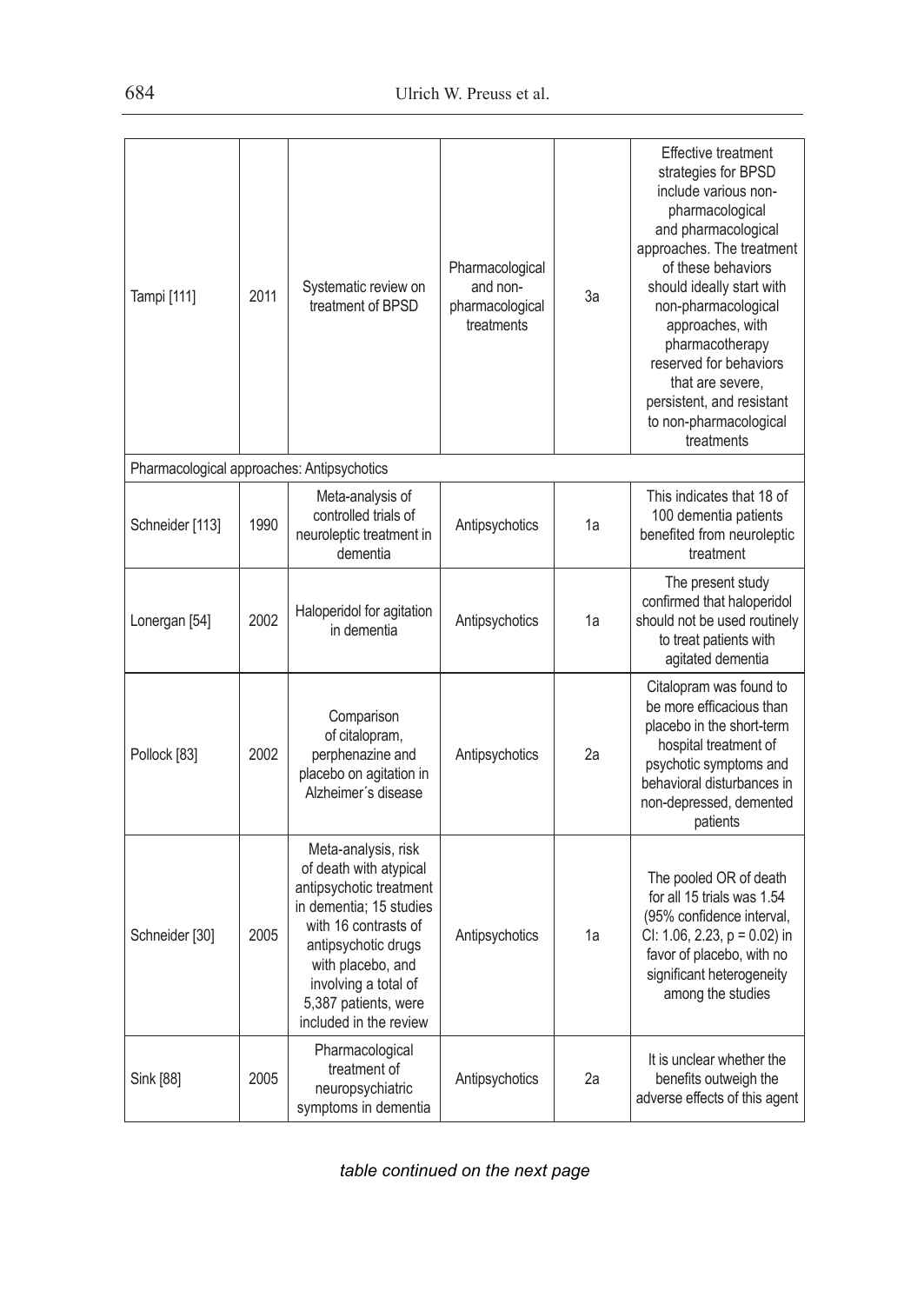| Ballard [114]           | 2006 | Olanzapine for agitation<br>and aggression but not<br>for psychosis                                                                                                                                                                                                                                          | Antipsychotics                    | 2a | Olanzapine was also<br>found to be efficacious for<br>agitation and aggression                                                                                                                                                                                                                                                                                                        |
|-------------------------|------|--------------------------------------------------------------------------------------------------------------------------------------------------------------------------------------------------------------------------------------------------------------------------------------------------------------|-----------------------------------|----|---------------------------------------------------------------------------------------------------------------------------------------------------------------------------------------------------------------------------------------------------------------------------------------------------------------------------------------------------------------------------------------|
| Schneider [60]          | 2006 | 42-site, double-blind,<br>placebo-controlled trial,<br>421 outpatients with<br>Alzheimer's disease and<br>psychosis, aggression,<br>or agitation were<br>randomly assigned to<br>receive olanzapine,<br>quetiapine, risperidone,<br>or placebo                                                               | Antipsychotics                    | 1a | No significant differences<br>were noted among the<br>groups with regard to<br>improvement on the<br><b>Global Clinical Impression</b><br>Scale. Improvement<br>was observed in 32%<br>of patients assigned<br>to olanzapine, 26% of<br>patients assigned to<br>quetiapine, 29% of patients<br>assigned to risperidone,<br>and 21% of patients<br>assigned to placebo<br>$(p = 0.22)$ |
| Schneider [56]          | 2006 | 15 trials including 16<br>contrasts of atypical<br>antipsychotics with<br>placebo met selection<br>criteria: aripiprazole<br>$(k = 3)$ , olanzapine<br>$(k = 5)$ , quetiapine<br>$(k = 3)$ , and risperidone<br>$(k = 5)$ . A total of<br>3,353 patients were<br>randomized to drug and<br>1,757 to placebo. | Antipsychotics                    | 1a | Small statistical effect sizes<br>on symptom rating scales<br>support the evidence for<br>the efficacy of aripiprazole<br>and risperidone. Incomplete<br>reporting restricts estimates<br>of response rates and<br>clinical significance                                                                                                                                              |
| Gill [115]              | 2007 | Mortality using<br>conventional<br>antipsychotics<br>vs. atypical                                                                                                                                                                                                                                            | Antipsychotics/<br>Adverse events | 1a | Increased risk of mortality<br>in older adults using<br>conventional versus<br>atypical antipsychotics                                                                                                                                                                                                                                                                                |
| Katz [116]              | 2007 | Risperidone in treatment<br>of Alzheimer's disease                                                                                                                                                                                                                                                           | Antipsychotics                    | 2a | The efficacy of risperidone<br>appeared to be higher in<br>patients with more severe<br>psychotic symptoms                                                                                                                                                                                                                                                                            |
| Schneeweiss<br>[113]    | 2007 | Mortality using<br>conventional<br>antipsychotics vs.<br>atypical                                                                                                                                                                                                                                            | Antipsychotics/<br>Adverse events | 1a | Increased risk of mortality<br>in older adults using<br>conventional versus atypical<br>antipsychotics                                                                                                                                                                                                                                                                                |
| Yury and Fisher<br>[61] | 2007 | Effectiveness of<br>atypical antipsychotics<br>in treatment of<br>behavioral problems in<br>persons with dementia                                                                                                                                                                                            | Antipsychotics                    | 1a | The overall effect size<br>vs. placebo for "atypical"<br>antipsychotics 0.31 (95% CI<br>$= 0.08 - 0.54$                                                                                                                                                                                                                                                                               |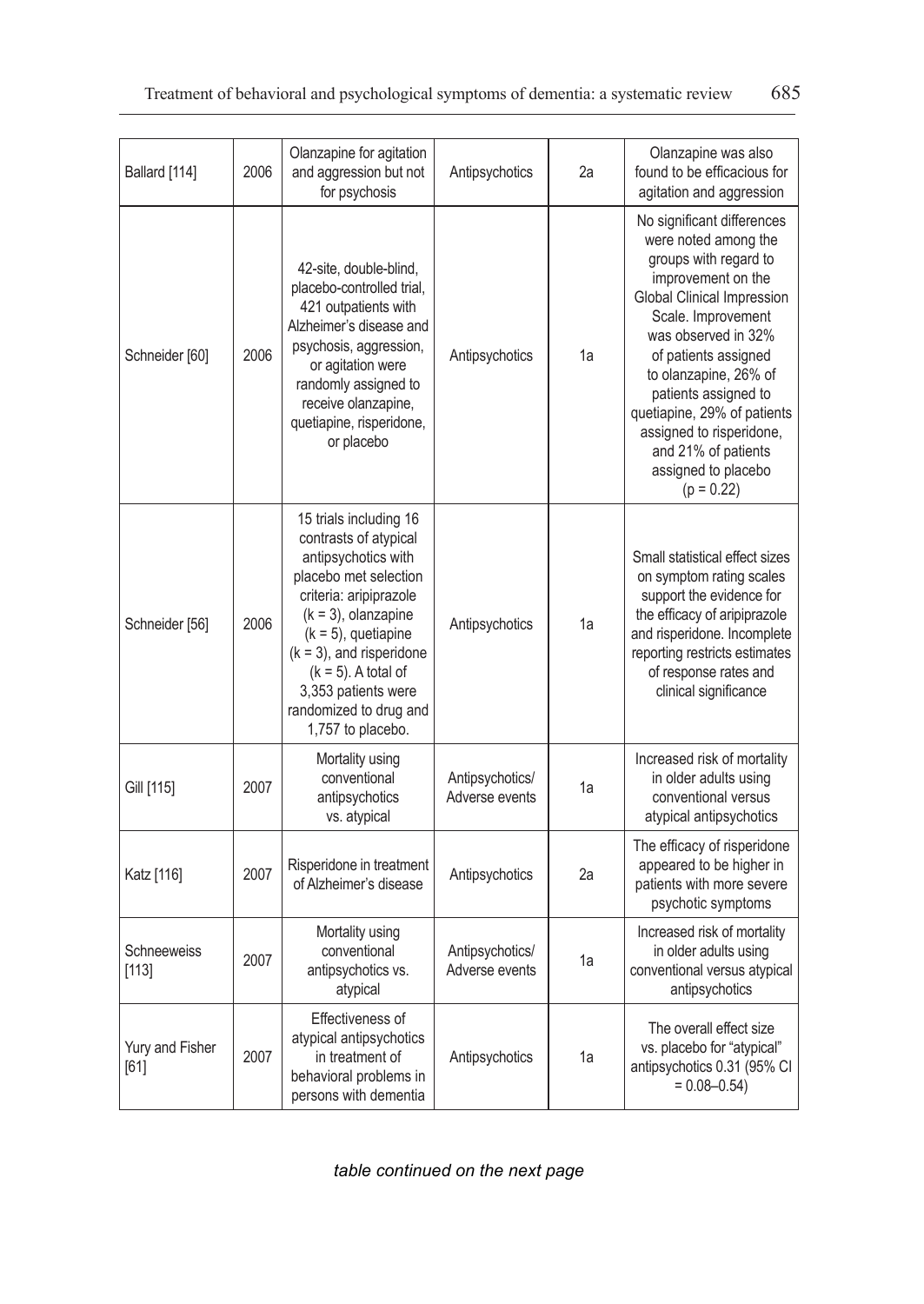| Douglas [64]         | 2008 | Exposure to<br>antipsychotics and risk<br>of stroke                                                  | Antipsychotics/<br>Adverse events | 4              | The risk may be even<br>higher than that with<br>conventional antipsychotics                                                                                                                                                                                                                                                     |
|----------------------|------|------------------------------------------------------------------------------------------------------|-----------------------------------|----------------|----------------------------------------------------------------------------------------------------------------------------------------------------------------------------------------------------------------------------------------------------------------------------------------------------------------------------------|
| Sultzer [62]         | 2008 | Clinical symptom<br>response to atypical<br>antipsychotic medication                                 | Antipsychotics                    | 1a             | A subsequent analysis of<br>CATIE-AD data indicated<br>that atypical antipsychotics<br>may be more effective for<br>particular symptoms such<br>as anger, aggression, and<br>paranoid ideas                                                                                                                                      |
| Ballard [63]         | 2010 | Aripiprazole and<br>Risperidone                                                                      | Antipsychotics                    | За             | In conclusion, it is important<br>in most situations to limit<br>the use of antipsychotic<br>medication to short-term<br>treatment                                                                                                                                                                                               |
| Devanand [74]        | 2012 | Depressed mood and<br>incidence of Alzheimer's<br>disease                                            | Antipsychotics/<br>Adverse events | 2 <sub>b</sub> | Discontinuation of<br>the antipsychotic was<br>associated with an<br>increased risk of relapse                                                                                                                                                                                                                                   |
| Kales [53]           | 2012 | Risk of mortality,<br>antipsychotics in<br>patients with dementia                                    | Antipsychotics/<br>Adverse events | 2 <sub>b</sub> | Mortality was highest in<br>those receiving haloperidol<br>(relative risk 1.54, 95%<br>CI 1.38 to 1.73), followed<br>by risperidone (reference,<br>relative risk 1) and<br>olanzapine (0.99, 95% CI<br>0.89 to 1.10), then valproic<br>acid (0.91, 95% CI 0.78 to<br>1.06), and lastly quetiapine<br>(0.73, 95% CI 0.67 to 0.80) |
| Declercq [75]        | 2013 | Withdrawal vs.<br>continuation of chronic<br>antipsychotic drug<br>for older people with<br>dementia | Antipsychotics/<br>Adverse events | 1a             | Discontinuation of<br>the antipsychotic was<br>associated with an<br>increased risk of relapse                                                                                                                                                                                                                                   |
| Kales [6]            | 2015 | Conventional<br>antipsychotic agents                                                                 | Antipsychotics                    | 2a             | No clear evidence for<br>efficacy of conventional<br>antipsychotic                                                                                                                                                                                                                                                               |
| Kales <sup>[6]</sup> | 2015 | Assessment and<br>management of<br>behavioral and<br>psychological symptoms                          | Antipsychotics                    | За             | Olanzapine was also<br>found to be efficacious for<br>agitation and aggression                                                                                                                                                                                                                                                   |
| Kales [6]            | 2015 | Mortality drug vs.<br>Placebo                                                                        | Antipsychotics/<br>Adverse events | 2a             | Although limited data<br>suggest that conventional<br>antipsychotics may<br>be associated with an<br>increased risk of stroke.<br>the risk is more established<br>with atypical antipsychotics                                                                                                                                   |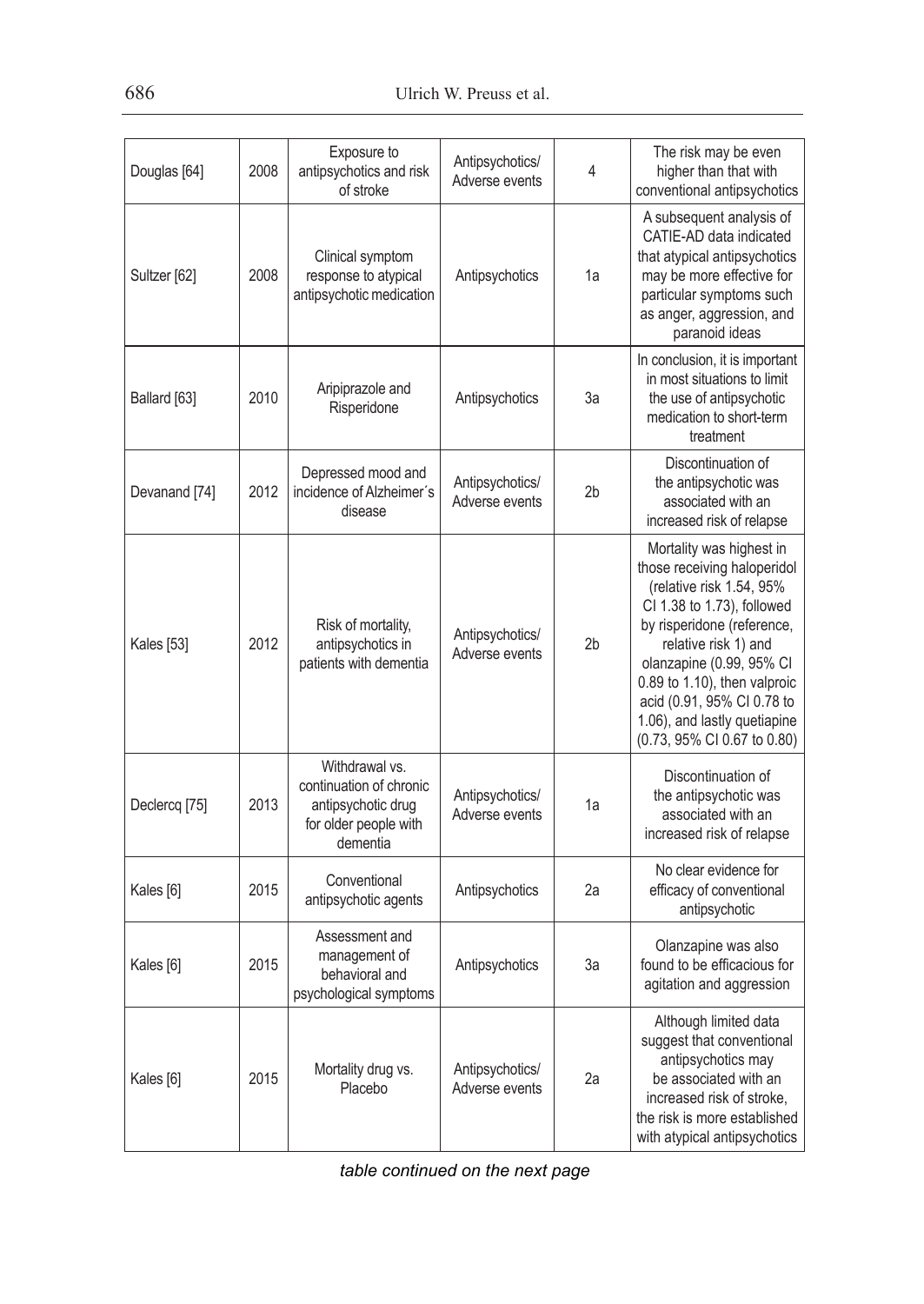| Tan [59]      | 2015 | Significant efficacy of<br>atypical antipsychotics<br>on psychiatric<br>symptoms and cognitive<br>functions                                                        | Antipsychotics                                               | 1a             | This meta-analysis<br>demonstrated a significant<br>efficacy of atypical<br>antipsychotics on<br>psychiatric symptoms<br>and cognitive functions<br>compared to placebo                                                                                                                                                                                                            |
|---------------|------|--------------------------------------------------------------------------------------------------------------------------------------------------------------------|--------------------------------------------------------------|----------------|------------------------------------------------------------------------------------------------------------------------------------------------------------------------------------------------------------------------------------------------------------------------------------------------------------------------------------------------------------------------------------|
|               |      | Pharmacological approaches: Antidepressants                                                                                                                        |                                                              |                |                                                                                                                                                                                                                                                                                                                                                                                    |
| Bains [76]    | 2002 | Antidepressant for<br>treating depression in<br>dementia                                                                                                           | Antidepressants/<br><b>SSRI</b>                              | 1a             | Selective serotonin<br>reuptake inhibitors (SSRIs)<br>had good tolerability and<br>a favorable treatment<br>response                                                                                                                                                                                                                                                               |
| Kirby [85]    | 2002 | Hyponatriemia in elderly<br>patients treated with<br>SSRI and Venlafaxine                                                                                          | Antidepressants/<br>Adverse events                           | 2 <sub>b</sub> | SSRIs, adverse events do<br>occur                                                                                                                                                                                                                                                                                                                                                  |
| Pollock [55]  | 2002 | Comparison of<br>perphenazine,<br>citalopram and placebo<br>for treatment in<br>demented patients                                                                  | Antidepressants                                              | 2 <sub>b</sub> | Only the citalopram trial<br>showed any benefit                                                                                                                                                                                                                                                                                                                                    |
| Lyketsos [77] | 2003 | Sertraline therapy for<br>treatment of depression<br>in dementia                                                                                                   | Antidepressants/<br><b>SSRI</b>                              | 1 <sub>b</sub> | Good treatment response to<br>sertraline                                                                                                                                                                                                                                                                                                                                           |
| Sink [88]     | 2005 | Meta-analysis of<br>pharmacological<br>treatment of<br>neuropsychiatric<br>symptoms of dementia;<br>25 RCTs and 4 meta-<br>analyses were included<br>in the review | Antidepressants,<br>Antipsychotics<br>and other<br>compounds | 2a             | This review concluded<br>that of the drugs used for<br>treating neuropsychiatric<br>symptoms of dementia,<br>risperidone and<br>olanzapine had the best<br>evidence for efficacy<br>although their effect<br>sizes were modest and<br>they increased the risk<br>of stroke. However, there<br>was only a small evidence<br>base for most of the drugs<br>considered in the review. |
| Henry [84]    | 2011 | Antidepressants in<br>treatment of dementia                                                                                                                        | Antidepressants                                              | 2a             | Eight trials using an SSRI<br>compound and three trials<br>using trazodone showed<br>benefit in the treatment of<br><b>BPSD</b>                                                                                                                                                                                                                                                    |
| Seitz [81]    | 2011 | Antidepressants for<br>agitation and psychosis<br>in dementia                                                                                                      | Antidepressants                                              | 1a             | Study found evidence for<br>a reduction in agitation with<br>sertraline and citalopram<br>compared with placebo                                                                                                                                                                                                                                                                    |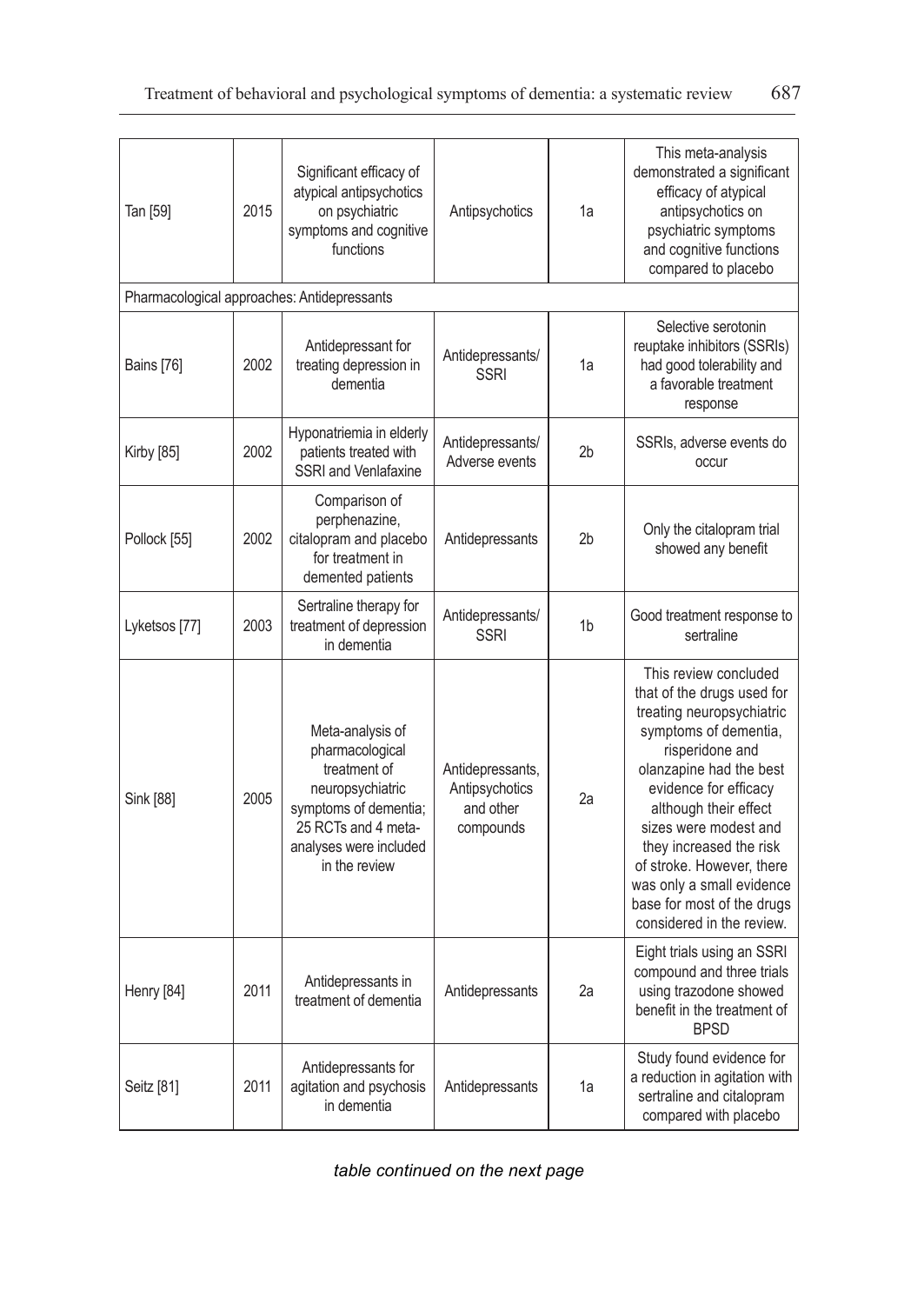| Sepehry [69]      | 2012 | <b>Effect of SSRI</b><br>on depression in<br>Alzheimer's disease                                                                                                                              | Antidepressants/<br><b>SSRI</b>    | 1a             | SSRIs reported a lack<br>of clear benefit for<br>depression                                                                                                                                                                                                                  |
|-------------------|------|-----------------------------------------------------------------------------------------------------------------------------------------------------------------------------------------------|------------------------------------|----------------|------------------------------------------------------------------------------------------------------------------------------------------------------------------------------------------------------------------------------------------------------------------------------|
| Zivin [87]        | 2013 | Citalopram at doses<br>exceeding 40mg                                                                                                                                                         | Antidepressants/<br>Adverse events | 1 <sub>b</sub> | No increased risk of<br>ventricular arrhythmia<br>or cardiac mortality with<br>citalopram or sertraline                                                                                                                                                                      |
| Drye [86]         | 2014 | Changes in QTc interval<br>in treatment with<br>citalopram for agitation                                                                                                                      | Antidepressants/<br>Adverse events | 1 <sub>b</sub> | Only a small number<br>of patients in this<br>study met the gender<br>specific threshold of QT<br>prolongation                                                                                                                                                               |
| Porsteinsson [82] | 2014 | Effect of citalopram on<br>agitation in Alzheimer's<br>disease                                                                                                                                | Antidepressants                    | 1 <sub>b</sub> | Citalopram treatment<br>showed significant<br>improvement over placebo                                                                                                                                                                                                       |
| Porsteinsson [82] | 2014 | Worsening of cognition<br>and QT prolongation in<br>the citalopram group                                                                                                                      | Antidepressants/<br>Adverse events | 1 <sub>b</sub> | Worsening of cognition<br>and QT prolongation were<br>seen in the citalopram<br>group                                                                                                                                                                                        |
| Kales [6]         | 2015 | Mortality drugs vs.<br>placebo                                                                                                                                                                | Antidepressants/<br>Adverse events | 2 <sub>b</sub> | No increased risk of<br>ventricular arrhythmia<br>or cardiac mortality with<br>citalopram or sertraline                                                                                                                                                                      |
|                   |      | Pharmacological approaches: Anticonvulsants/Mood stabilizers                                                                                                                                  |                                    |                |                                                                                                                                                                                                                                                                              |
| Tariot [94]       | 1998 | Carbamazepine for<br>treatment of agitation in<br>dementia                                                                                                                                    | Anticonvulsants                    | 2a             | Symptoms decreased<br>significantly in the<br>carbamazepine vs. control<br>group                                                                                                                                                                                             |
| Olin [96]         | 2001 | Carbamazepine in<br>Alzheimer's disease                                                                                                                                                       | Anticonvulsants                    | 2a             | Modest clinical benefit in<br>carbamazepine treatment                                                                                                                                                                                                                        |
| Miller [109]      | 2001 | Gabapentin for<br>treatment of dementia                                                                                                                                                       | Gabapentin                         | 4              | No difference between<br>gabapentin and placebo                                                                                                                                                                                                                              |
| Lonergan [92]     | 2009 | Valproic acid for<br>agitation in dementia                                                                                                                                                    | Anticonvulsants                    | 1a             | Valproate not helpful for<br>agitation                                                                                                                                                                                                                                       |
| Sink [88]         | 2005 | Pharmacological<br>treatment of<br>neuropsychiatric<br>symptoms of<br>dementia; studies<br>on mood stabilizers<br>(carbamazepine,<br>divalproex sodium,<br>sodium valproate)<br>were included | Anticonvulsants                    | 2a             | Mood stabilizers; 5 RCTs<br>(342 participants); Three<br>RCTs found that valproate<br>was ineffective for<br>treating neuropsychiatric<br>symptoms and that it also<br>caused adverse events.<br>Carbamazepine was<br>beneficial in one trial and<br>ineffective in another. |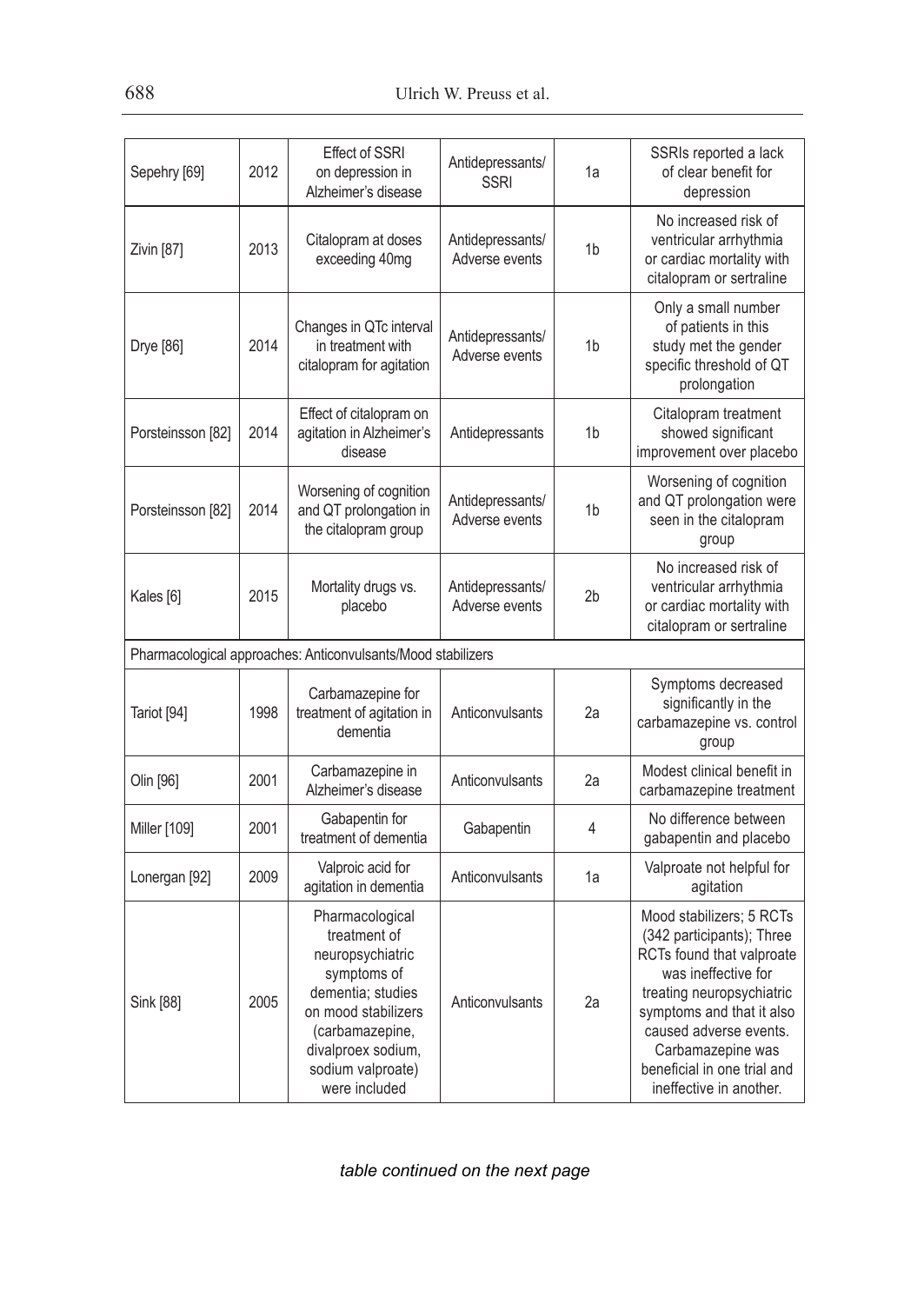| Konovalov [93] | 2008 | Anticonvulsants for<br>treatment of behavioral<br>and psychological<br>symptoms in dementia              | Anticonvulsants              | 2a             | Low-dose sodium<br>valproate is ineffective in<br>the treatment of agitation<br>in persons with dementia;<br>high-dose divalproex<br>sodium is associated with<br>an unacceptable rate of<br>adverse effects                                                                                               |
|----------------|------|----------------------------------------------------------------------------------------------------------|------------------------------|----------------|------------------------------------------------------------------------------------------------------------------------------------------------------------------------------------------------------------------------------------------------------------------------------------------------------------|
|                |      | Pharmacological approaches - Cholinesterase inhibitors/Memantine                                         |                              |                |                                                                                                                                                                                                                                                                                                            |
| Mc Keith [100] | 2000 | Rivastigmine and<br>dementia with Lewy<br>bodies                                                         | Cholinesterase<br>inhibitors | 1b             | No difference between<br>rivastigmine and placebo                                                                                                                                                                                                                                                          |
| Olin [98]      | 2002 | Depression in<br>Alzheimer's disease                                                                     | Cholinesterase<br>inhibitors | 1a             | Benefit of cholinesterase<br>inhibitors                                                                                                                                                                                                                                                                    |
| Trinh [47]     | 2003 | Cholinesterase<br>inhibitors in treatment<br>of neuropsychiatric<br>symptoms                             | Cholinesterase<br>inhibitors | 2a             | Benefit of cholinesterase<br>inhibitors                                                                                                                                                                                                                                                                    |
| Courtney [99]  | 2004 | Donepezil treatment<br>in patients with<br>Alzheimer's disease                                           | Cholinesterase<br>inhibitors | 1b             | No benefit for donepezil                                                                                                                                                                                                                                                                                   |
| Loy [117]      | 2004 | Galantamine for<br>Alzheimer's disease                                                                   | Cholinesterase<br>inhibitors | 1a             | Benefit of cholinesterase<br>inhibitors                                                                                                                                                                                                                                                                    |
| Mc Shane [103] | 2006 | Memantine for dementia                                                                                   | Memantine                    | 1a             | Benefit of memantine                                                                                                                                                                                                                                                                                       |
| Howard [118]   | 2007 | Donepezil for the<br>treatment of agitation                                                              | Cholinesterase<br>inhibitors | 1b             | No benefit for donepezil                                                                                                                                                                                                                                                                                   |
| Gauthier [21]  | 2008 | Improvement by<br>memantine                                                                              | Memantine                    | 2a             | Benefit of memantine                                                                                                                                                                                                                                                                                       |
| Wilcock [67]   | 2008 | Memantine for agitation,<br>aggression and<br>psychosis                                                  | Memantine                    | 2a             | Benefit of memantine                                                                                                                                                                                                                                                                                       |
| Dubois [101]   | 2012 | Donepezil in<br>Parkinson's dementia                                                                     | Cholinesterase<br>inhibitors | 1b             | No difference between<br>donepezil and placebo                                                                                                                                                                                                                                                             |
| Fox [104]      | 2012 | Memantine for agitation<br>in Alzheimer's disease                                                        | Memantine                    | 1 <sub>b</sub> | No benefit over placebo                                                                                                                                                                                                                                                                                    |
| Rolinski [102] | 2012 | Cholinesterase<br>inhibitors in Lewy<br>Body dementia (DLB),<br>Dementia in Parkinson's<br>disease (PDD) | Cholinesterase<br>inhibitors | 1a             | The currently available<br>evidence supports the use<br>of cholinesterase inhibitors<br>in patients with PDD, with<br>a positive impact on global<br>assessment, cognitive<br>function, behavioral<br>disturbance and activities<br>of daily living rating scales.<br>The effect in DLB remains<br>unclear |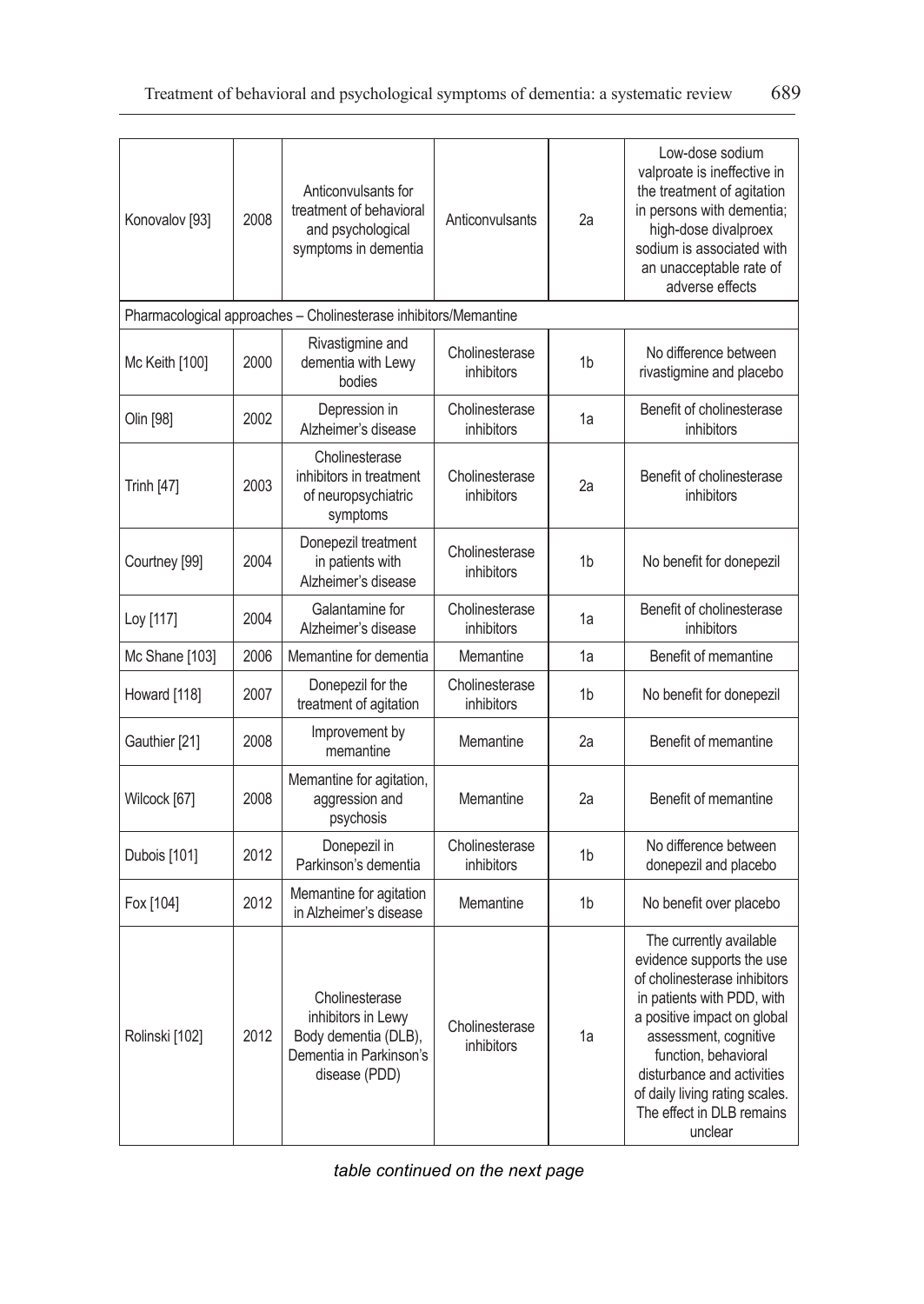| Dols [97]                      | 2013  | The prevalence and<br>management of side<br>effects of lithium and<br>anticonvulsants                                                                          | Cholinesterase<br>inhibitors | 2a             | Small effects of<br>cholinesterase inhibitors                                                                                                                                                                                     |
|--------------------------------|-------|----------------------------------------------------------------------------------------------------------------------------------------------------------------|------------------------------|----------------|-----------------------------------------------------------------------------------------------------------------------------------------------------------------------------------------------------------------------------------|
|                                |       | Pharmacological approaches - Sedatives/Hypnotics                                                                                                               |                              |                |                                                                                                                                                                                                                                   |
| Meehan [108]                   | 2002  | Comparison of<br>olanzapine, lorazepam<br>and placebo                                                                                                          | Lorazepam                    | 2b             | Short time effects of<br>lorazepam                                                                                                                                                                                                |
| Peisah [110]                   | 2011  | Benzodiazepines                                                                                                                                                | Benzodiazepines              | 4              | Many side effects of<br>benzodiazepines in elder<br>people                                                                                                                                                                        |
| Non-pharmacological approaches |       |                                                                                                                                                                |                              |                |                                                                                                                                                                                                                                   |
| Teri and Logsdon<br>[119]      | 1991  | Pleasant activities for<br>Alzheimer's disease<br>patients                                                                                                     | Non-<br>pharmacological      | 4              | Pleasant events schedule,<br>activities are identified, no<br>empirical data                                                                                                                                                      |
| Gitlin [120]                   | 2001  | Meta-analysis 9<br>active compared with<br>6 control conditions<br>of the Resources for<br><b>Enhancing Alzheimer's</b><br>Caregiver Health<br>(REACH) project | Non-<br>pharmacological      | 2a             | For depressive symptoms,<br>a statistically significant<br>association of group<br>assignment was found for<br>Miami's family therapy and<br>computer technology<br>intervention                                                  |
| Gitlin [52]                    | 2001b | 5x90-min home visits by<br>occupational therapists<br>vs. usual care                                                                                           | Non-<br>pharmacological      | 2 <sub>b</sub> | The environmental program<br>appears to have a modest<br>effect on dementia patients'<br>IADL dependence                                                                                                                          |
| Gitlin [51]                    | 2003  | Are environmental<br>interventions effective<br>on Alzheimer's disease                                                                                         | Non-<br>pharmacological      | За             | The primary conclusion<br>is that although 90% of<br>the 63 reviewed studies<br>reported positive outcomes,<br>most studies were<br>methodologically flawed,<br>involved small samples, and<br>were conducted in nursing<br>homes |
| Ouslander [83]                 | 2003  | Management of<br>depression and<br>behavioral symptoms<br>associated with<br>dementia                                                                          | Non-<br>pharmacological      | 2a             | Systematic review with<br>recommendations on the<br>use of non-pharmacological<br>treatments in BPSD                                                                                                                              |
| Teri [121]                     | 2003  | Exercise plus behavioral<br>management in patients<br>with Alzheimer's<br>disease vs. routine<br>medical care                                                  | Non-<br>pharmacological      | 1a             | Exercise training combined<br>with teaching caregivers<br>behavioral management<br>techniques improved<br>physical health and<br>depression in patients with<br>Alzheimer's disease                                               |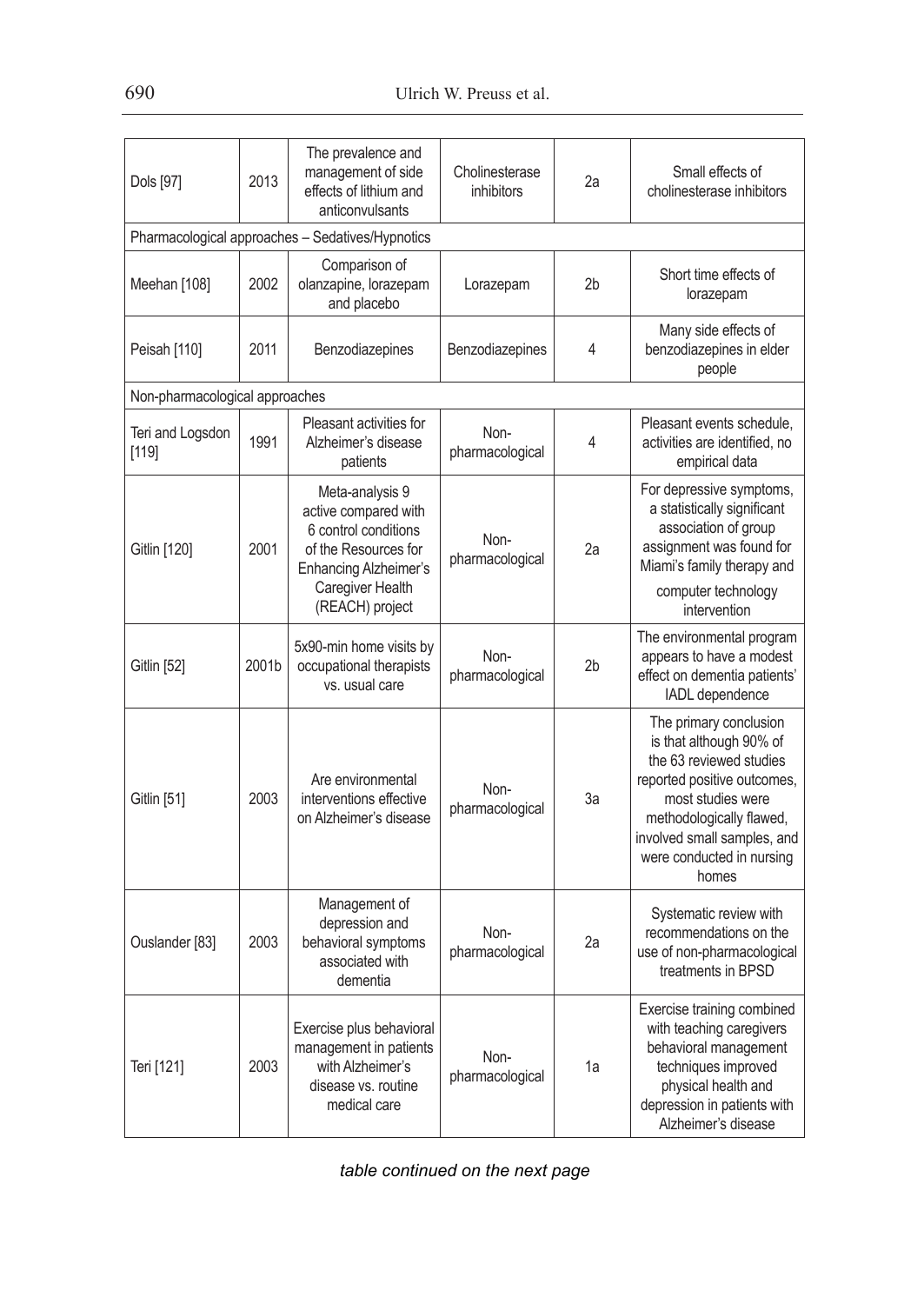| Cohen-Mansfield<br>$[40]$ | 2005 | Non-pharmacological<br>intervention for persons<br>with dementia    | Non-<br>pharmacological | 3b             | Non-pharmacological<br>interventions have<br>beneficial effects                                                                                                                                                                                                                                                                 |
|---------------------------|------|---------------------------------------------------------------------|-------------------------|----------------|---------------------------------------------------------------------------------------------------------------------------------------------------------------------------------------------------------------------------------------------------------------------------------------------------------------------------------|
| Gitlin [48]               | 2008 | Tailored programs<br>Training for caregivers<br>vs. waiting list    | Non-<br>pharmacological | 2 <sub>b</sub> | Tailored programs training<br>for caregivers reduced<br><b>BPSD</b>                                                                                                                                                                                                                                                             |
| Hansen [122]              | 2006 | Massage and touch for<br>dementia, Cochrane<br>review on 34 studies | Non-<br>pharmacological | 1a             | Massage and touch<br>may serve as alternates<br>or complements to<br>other therapies for<br>the management of<br>behavioral, emotional and<br>perhaps other conditions<br>associated with dementia.<br>More research is needed,<br>however, to provide<br>definitive evidence about<br>the benefits of these<br>interventions   |
| Kong [123]                | 2009 | Non-pharmacological<br>intervention for agitation<br>in dementia    | Non-<br>pharmacological | 2 <sub>b</sub> | Systematic review<br>and meta-analysis,<br>sensory interventions<br>were the only type of<br>non-pharmacological<br>intervention in dementia<br>that showed beneficial<br>effects in reducing<br>agitation                                                                                                                      |
| O'Connor [42]             | 2009 | Psychosocial treatment<br>of behavior symptoms in<br>dementia       | Non-<br>pharmacological | 2b             | There was some evidence<br>from a small number of<br>studies that care people<br>education, music, physical<br>exercise, recreation and<br>validation therapy were<br>more effective in reducing<br>BPSD compared with<br>attention controls                                                                                    |
| Gitlin [124]              | 2010 | Home-based<br>intervention with<br>dementia COPE vs.<br>control     | Non-<br>pharmacological | 1 <sub>b</sub> | Among community-<br>living dyads, a non-<br>pharmacologic bio-<br>behavioral environmental<br>intervention compared with<br>control resulted in better<br>outcomes for COPE dyads<br>at 4 months. Although no<br>group differences were<br>observed at 9 months for<br>patients, COPE caregivers<br>perceived greater benefits. |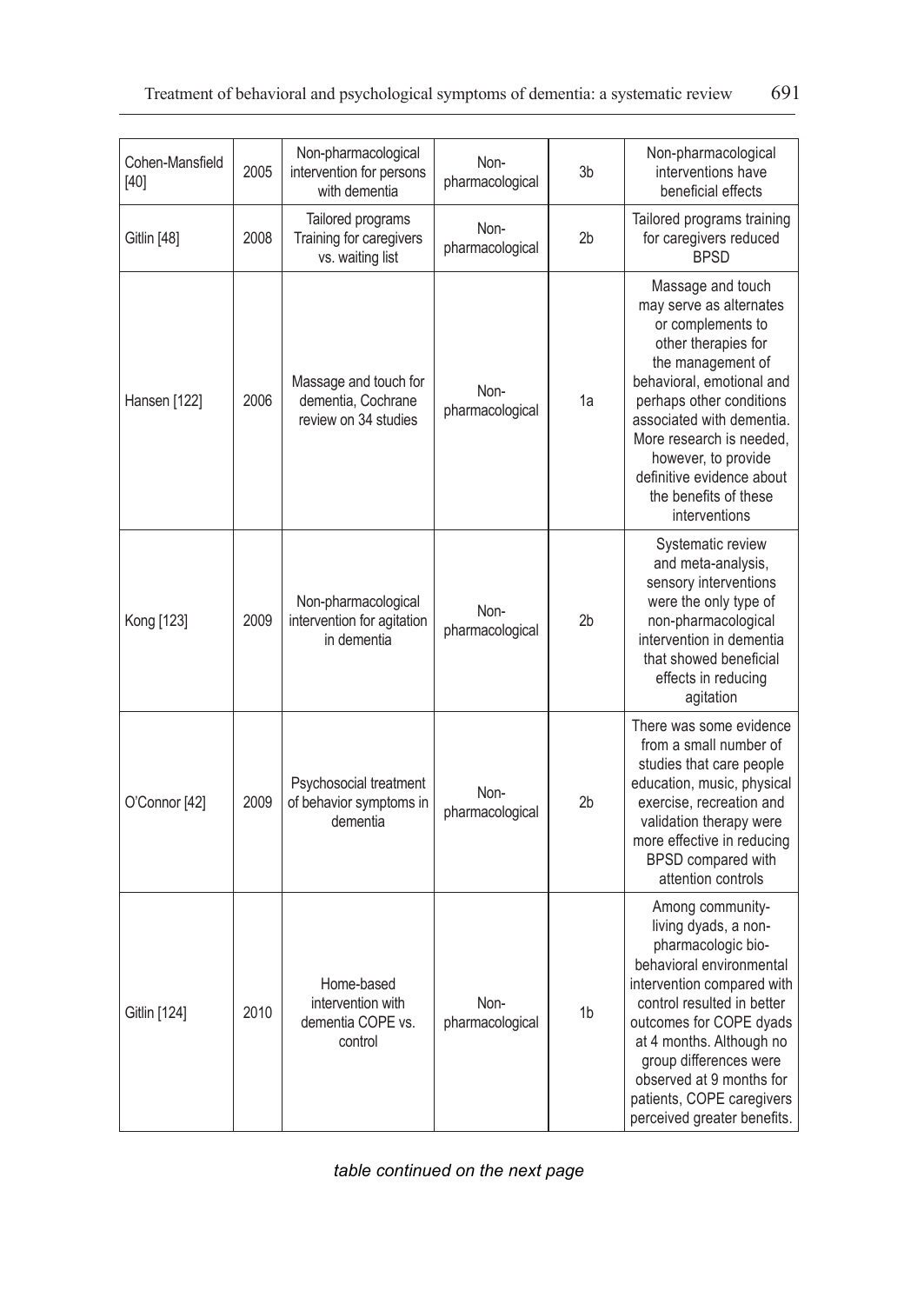In the following sections, current evidence for non-pharmacological and pharmacological treatments is presented.

#### **Available non-pharmacological treatments**

Non-pharmacological treatments include a vast variety of behavioral, environmental and caregiver supportive interventions. Numerous guidelines, medical organizations, and expert groups recommend non-pharmacological strategies as the preferred first-line treatment approach with the exception of emergency situations [37]. However, these strategies have largely not been translated into current clinical management and standard care [38]. Further, drugs are preferred over non-pharmacological strategies for several reasons: lack of provider training in the use of non-pharmacological strategies [39], time needed, lack of staff and equipment for such approaches. Moreover, lack of clear guidelines on dosing and timing of these strategies regarding type and severity of dementia and BPSD are often worsening the treatment context. The perceived lack of efficacy from studies compared to pharmacological treatments often leads to a preference of drug treatment strategies by clinicians [6] (LoE 3a). Concerns about efficacy may be secondary to the heterogeneity of behavioral interventions encompassing everything from aromatherapy and massage to supportive and psycho-educational interventions for caregivers. Providers often have to get acquainted with these approaches, in particular their efficacy, choice and implementation. Previous studies reported lack of efficacy of several approaches due to small sample sizes, lack of methodological rigor, focus on patients with more severe dementia and those living in residential settings [40] (LoE 3b), [41] (LoE 2b), [42] (LoE 2b).

However, several widely suggested and employed approaches lack evidence (positive or negative) from studies. These include acupuncture, aromatherapy (use of fragrant plant oils), cognitive or memory training, reminiscence therapy (discussion of past experiences), light therapy, simulated presence therapy (use of audiotaped recordings of family members' voices), Snoezelen (placing the person with dementia in a soothing and stimulating environment known as a "Snoezelen Room") and validation therapy (working through unresolved conflicts) [6] (LoE 3a).

## *Treatment of specific BPSD with non-pharmacological interventions*

Several intervention studies for specific behaviors (such as wandering and agitation) are even more limited than the studies looking at behavioral and psychological symptoms of dementia in general. Four systematic reviews of non-pharmacologic strategies found no evidence of benefit for physical activity or walking programs for wandering in randomized trials [43] (LoE 2a). Several randomized trials have found that engagement in physical activity and pleasant events reduced depression in persons with dementia living at home [44] (LoE 4), [45] (LoE 1a). A recent systematic review found that exercise had no impact on mood [46] (LoE 3b), although it may improve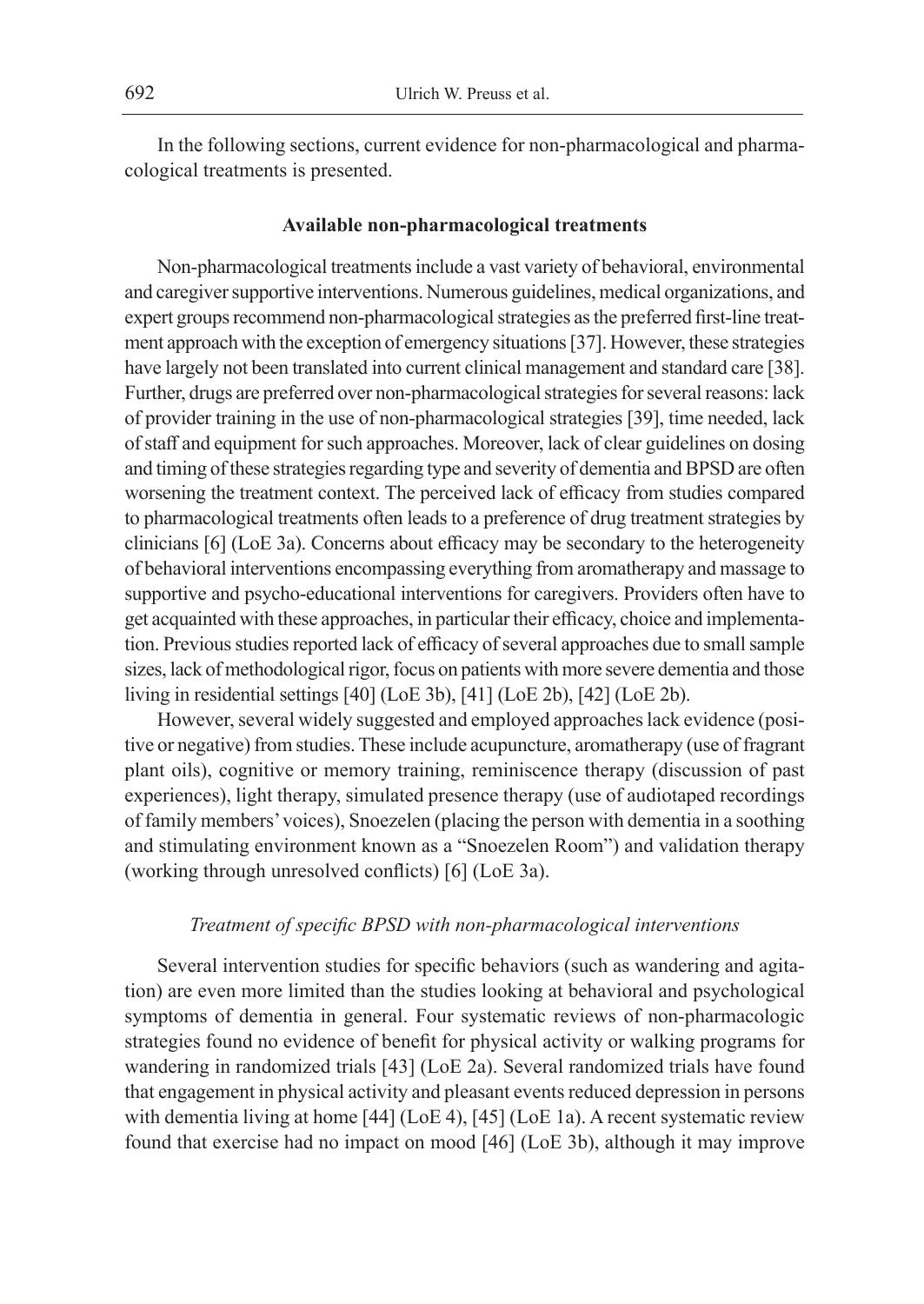night-time sleep [47] (LoE 5). There is some evidence from a few randomized controlled trials (RCTs) that specific symptoms of aggression, agitation, and wandering were reduced with use of music therapy. Although these results are promising, more high quality RCTs on these approaches are needed [6] (LoE 2a). Strategies such as distraction, backing away, and leaving the room have been reported to be helpful for symptoms of aggression, but, again, more research is needed. There is some evidence (based on two RCTs) that hand massage reduces agitation in the short term and that touch can encourage eating, but more RCTs are needed.

# *Interventions for family caregivers*

In this type of approach, problem solving with a family caregiver to identify potential precipitating and modifiable causes of BPSD is followed by efforts to modify these causes with selected non-pharmacological strategies. Two studies in VA (Veterans Affairs) BPSD populations incorporated good dementia care and support programs for caregivers and also integrated a tailored problem-solving approach for working with caregivers with regard to behaviors [47, 48]. Both trials showed significant reductions in BPSD frequency.

Another "Tailored Activity Program (TAP)" used eight sessions with occupational therapists to train caregivers in customized activity based on the person with dementia's current and previous interests, cognitive and physical abilities [49] (LoE 2b). It showed significant reductions at four months in the frequency of problem behaviors ( $p = 0.14$ ; Cohen's  $d = 0.75$  [35] (LoE 1b) and caregivers' appraisal of time they are "on duty"  $(p = 0.001; \text{Cohen's d} = 0.74)$ . Similarly, the COPE (Care of Persons with Dementia in their Environments) study involved up to 12 contacts by health professionals to assess underlying medical problems and train caregivers to identify care recipients' strengths and weaknesses to problem solve interventions [35] (LoE 1b). Results at four months included significant improvements in patients' functional dependence (adjusted mean difference 0.24; 95% CI 0.03–0.44) and wellbeing of caregivers (adjusted mean difference 0.22; 95% CI 0.08–0.36).

The ACT (Advancing Caregiver Training) study used 11 visits by health professionals working with caregivers to identify potential triggers of problem behaviors (including underlying medical causes) and train caregivers to modify them [35] (LoE 1b). At four-month follow-up, improvement in target behaviors was significantly greater in the intervention group (67.5% vs. 45.8%,  $p = 0.002$ ). The study also reported significant reductions in caregivers' mental problems (adjusted mean difference –  $0.93, -1.76$  to  $-0.10$ ) and negative communications with the demented individuals (− 0.93, 0.22; 95% CI –1.69 to – 0.17), as well as enhanced caregivers' confidence in managing BPSD (0.33, 0.22; 95% CI 0.08 to 0.5). Similar outcomes were found at 24 weeks, as well as a significant difference between the intervention and controls in improved ability to cope with BPSD patients at home  $(46.4\% \text{ vs. } 17.6\%, \text{ p} = 0.001)$ .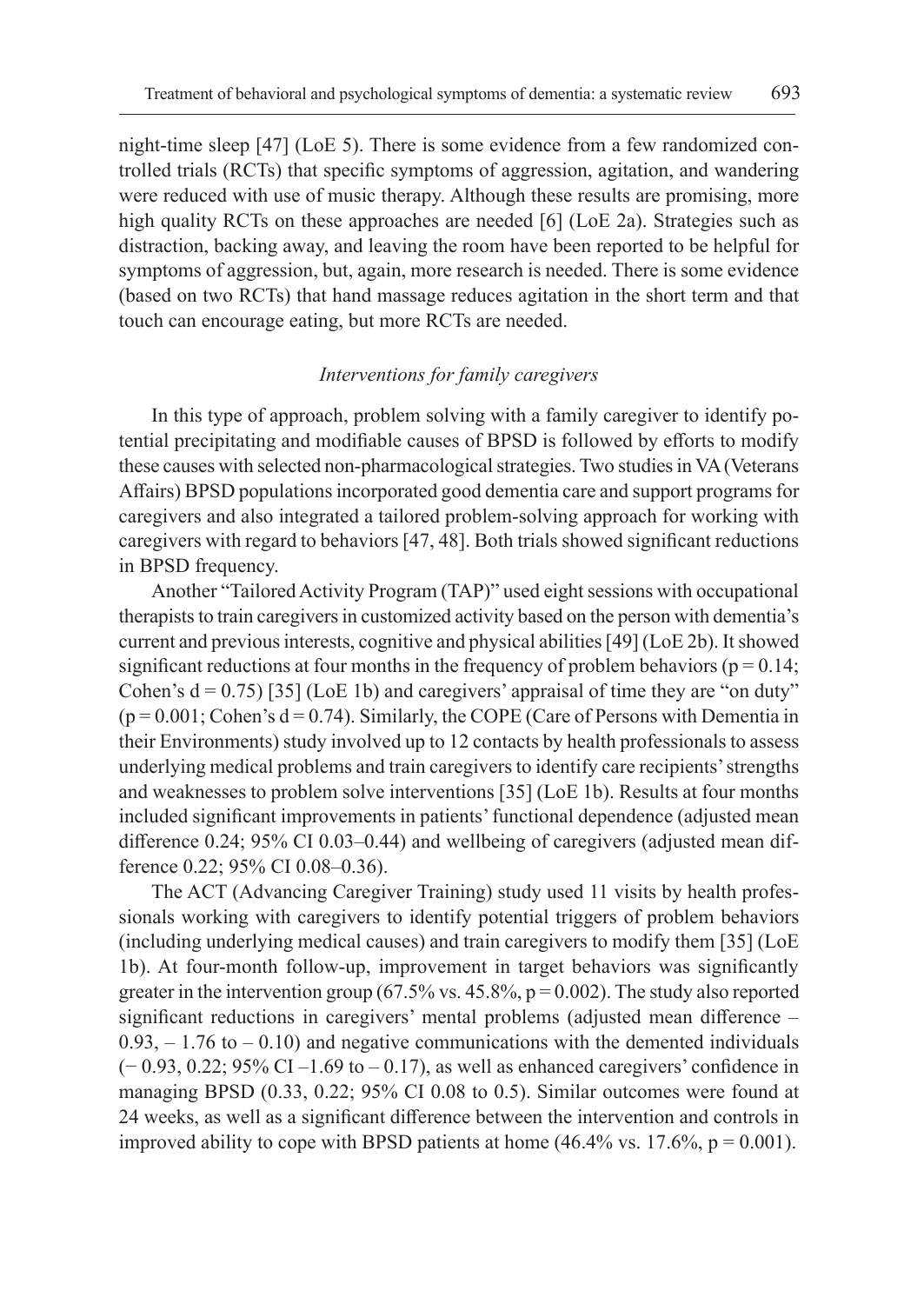A meta-analysis of 23 randomized clinical trials, involving almost 3,300 community dwelling patients, looked at interventions aimed at family caregivers [50] (LoE 1a). It confirmed that such interventions significantly reduced behavioral symptoms (effect size 0.34, 95% CI 0.20 to 0.48 [6]. Although the effect size was small, it is greater than that found in trials of antipsychotics for behavioral symptoms, as well as cholinesterase inhibitors for memory symptoms [50].

#### **Environmental approaches**

These include recognizing factors in the afflicted person's environment [6]:

- Over-stimulation (for example, excess noise, people, or clutter in the home) or under-stimulation (for example, lack of anything of interest to look at);
- Safety problems (for example, access to household chemicals or sharp objects or easy ability to exit the home);
- Lack of activity and structure (for example, no regular exercise or activities that match interests and capabilities);
- Lack of established routines (for example, frequent changes in the time, location, or sequence of daily activities).

A qualitative review of 63 research studies on the effects of environmental interventions provided evidence for its role in preventing and reducing behavioral symptoms, such as wandering or agitation [51] (LoE 3a). Although 90% of the studies included into the review presented positive effects, most studies did not use randomized designs. Of 11 studies, six were conducted in long-term care, two in dementia special care units, two in home environments, and one in different settings. All but one reported improvements in a wide range of outcomes, including behavioral symptoms, overall wellbeing, activity engagement, wandering (attempting to leave the facility, nursing home or living residence), and acceptance of care.

A wide range of environmental strategies have been tested, including reduction of clutter, use of color contrasts and signs. Two RCTs which included training families in the use of these strategies at home also had positive outcomes [49, 52] (LoE 2b). Because these strategies are often used in combination it is difficult to pinpoint one preferred approach; rather, a combination of adjustments to the environment seems to yield behavioral changes.

## *Known potential adverse events*

Although non-pharmacological strategies do not carry the level of risk associated with drugs, the potential for adverse effects should not be ignored. Several studies have reported increased agitation with cognitive or emotion-oriented interventions, and increased agitation and physical aggression have also been reported for sensory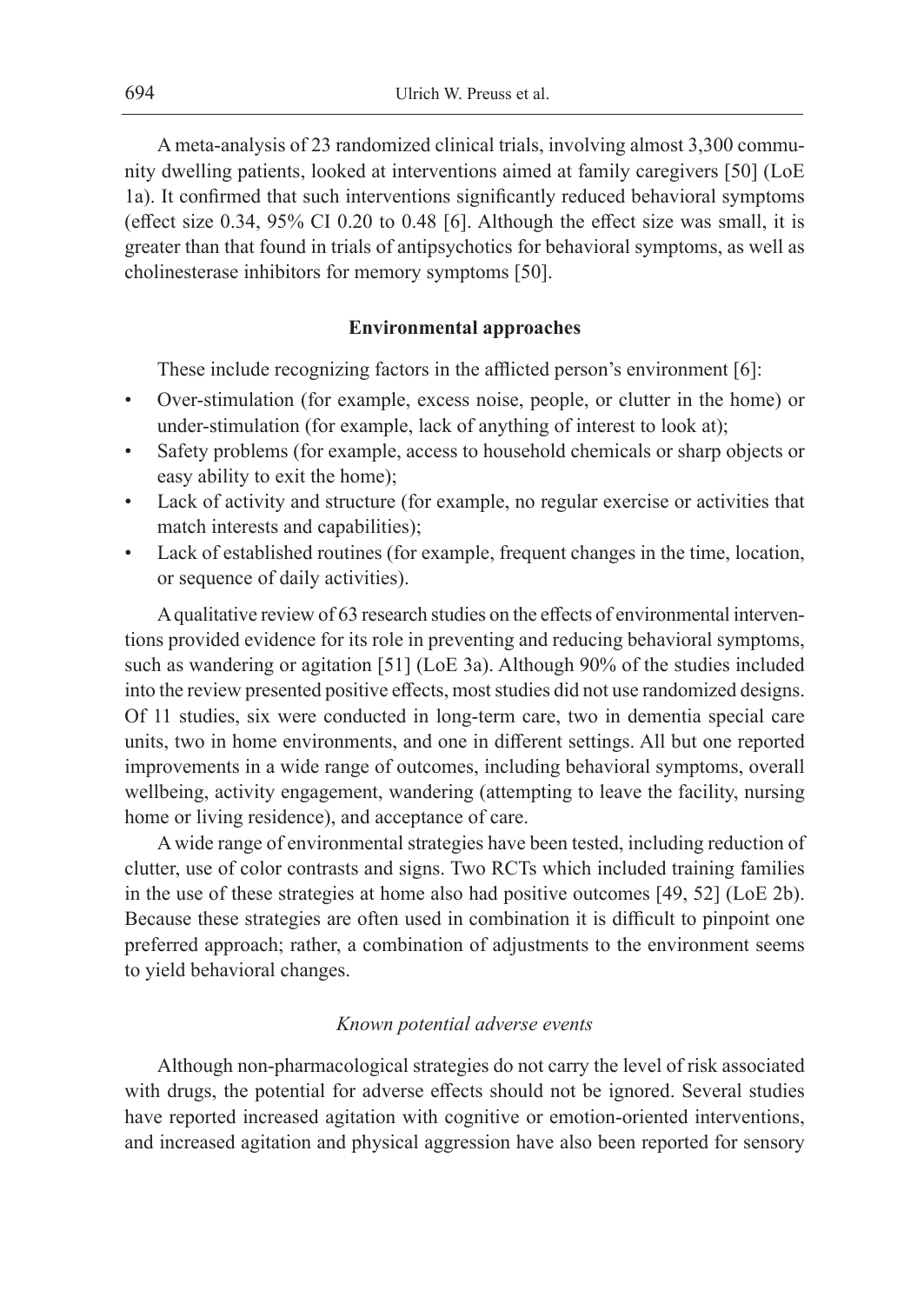approaches such as music therapy, massage or touch therapies, and aromatherapy [43] (LoE 2a).

#### *Summary of non-pharmacological treatments*

The non-pharmacological approaches with the strongest evidence base are those based on family caregiver interventions, which have been shown to have even greater effect than antipsychotics [50] (LoE 1a). These approaches typically provide the caregiver with education and support, training in stress reduction or cognitive reframing techniques (or both), and specific skills in problem-solving to manage BPSD. They include increasing activity enhancing communication; reducing the complexity of the physical environment; and simplifying tasks for the individual with BPSD. Individual non-pharmacological approaches (such as music and physical activity) may be used within such approaches as tailored activities [6] (LoE 2a).

#### **Drug treatment strategies (pharmacotherapy)**

In the USA, no compound has been approved by the FDA for behavioral and psychological symptoms of dementia, thus all drugs are used off-label. In Canada, risperidone is approved for symptomatic management of behavior in severe dementia.

Current treatment strategies for BPSD include various pharmacological (e.g., antipsychotics, antidepressants, mood stabilizers, cognitive enhancers) approaches [52] (LoE 3a). Pharmacotherapy should be initiated only if the patient's symptoms have not responded adequately to non-pharmacological interventions, if there is no underlying medical condition causing these symptoms, and if these symptoms are not related to a medication effect. Although these non-pharmacological and pharmacological treatments are effective in decreasing the burden of BPSD, they usually require sustained input from a multidisciplinary team and ongoing staff training to maintain superior quality of care for patients with BPSD [50] (LoE 3a).

#### *Antipsychotics*

A systematic review of two meta-analyses (12 RCTs) and two additional RCTs found no clear evidence for efficacy of conventional antipsychotic agents on several BPSD [53] (LoE 2a). However, study sample sizes were often small and follow-up was for amaximum of 12 weeks in most trials. Haloperidol may have a slight benefit for aggression (at doses of 1.2–3.5mg/d; effect size  $-0.31$ , 95% CI  $-0.49$  to  $-0.13$ ), but it is unclear whether the benefits outweighs the adverse effects of this agent (including extrapyramidal symptoms and sedation) [6, 54] (LoE 1a), [55] (LoE 2a), [30] (LoE 1a), [56, 57] (LoE 2a).

There have been at least 15 RCTs of atypical antipsychotics for BPSD, but several of these are not published. Taken together, more than 5,000 patients were involved and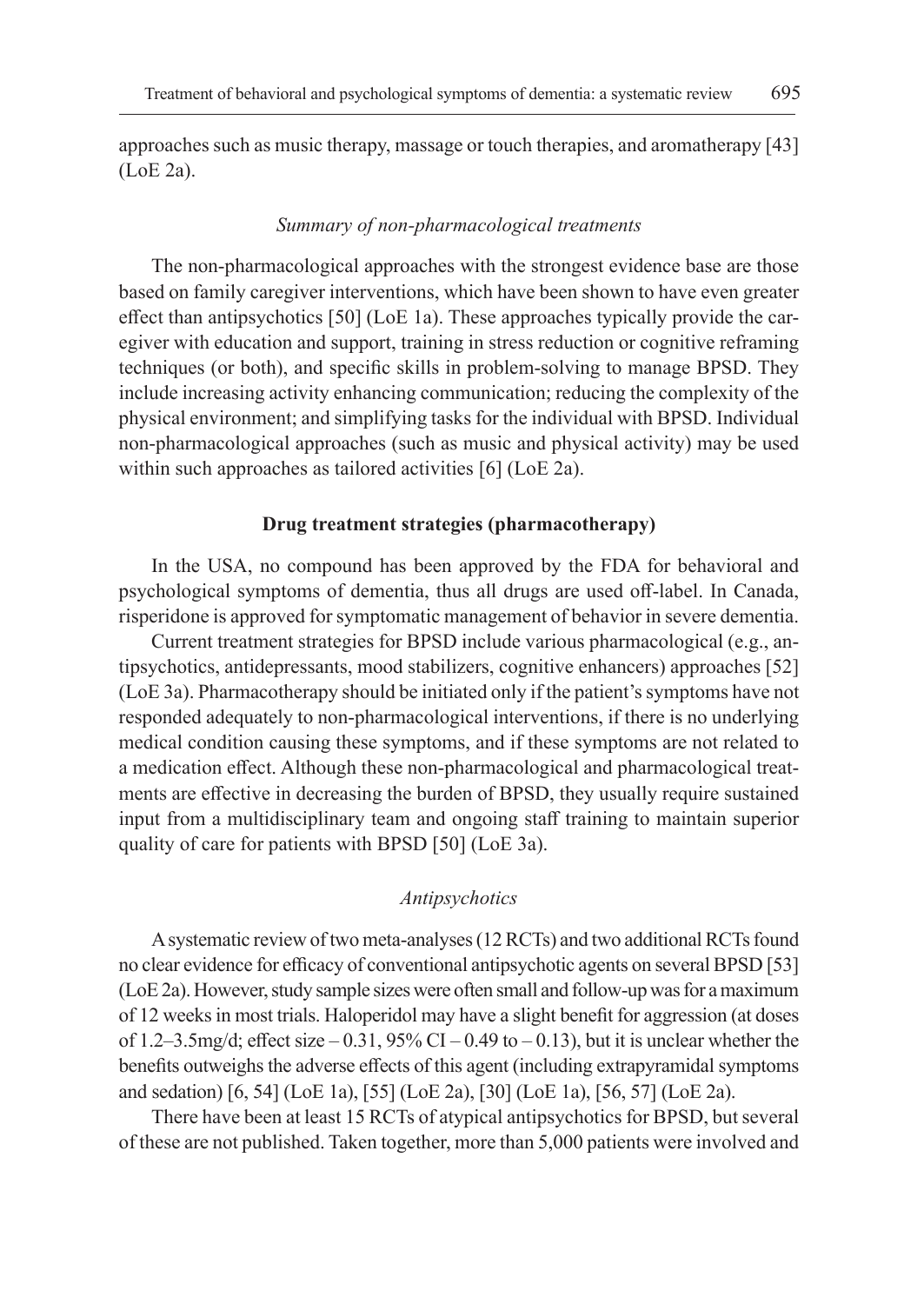treated for 8–12 weeks in general. A meta-analysis found evidence for symptomatic efficacy of aripiprazole (three trials; standardized mean difference  $(SMD) = -0.22$ ;  $-0.36-0.08$ ; Z = 3.08; p = 0.002) and risperidone (five trials; SMD  $-0.18$ ; Z = 3.43; p  $= 0.0006$ ) but not olanzapine (five trials) [6] (LoE 1a).

There was insufficient evidence for quetiapine because the three trials with this antipsychotic used different selection criteria and outcomes and could not be statistically combined. Most of the aripiprazole and risperidone trials were conducted in nursing home patients. There was evidence that less severe cognitive impairment, the presence of psychosis, and being an outpatient were each associated with lower efficacy. A second meta-analysis found similar results with the exception that olanzapine was also found to be efficacious for agitation and aggression (dose 5–10mg: weighted mean difference  $-0.77$ ;  $-1.44$  to  $-0.10$ ;  $p = 0.03$  [6]), but not psychosis [58] (LoE 2a). In a recent review and meta-analysis [59] (LoE 1a), 23 relevant RCTs with 5,819 participants were identified. This meta-analysis demonstrated a significant efficacy of atypical antipsychotics on psychiatric symptoms and cognitive functions compared to placebo. In the meta-analysis, the weighted mean differences (WMDs) in change scores for psychiatric symptoms were in favor of aripiprazole (−4.4, 95% CI – 7.04 to  $-1.77$ ) and risperidone ( $-1.48$ , 95% CI  $-2.35$  to  $-0.61$ ) compared to placebo. In cognitive effects, WMDs in change scores for the Clinical Global Impression-Change were in favor of aripiprazole, risperidone, olanzapine and quetiapine which ranged from  $-0.30$  points mean difference (95% CI – 0.59 to  $-0.01$ ) in the aripiprazole trials to − 0.43 (95% CI –0.62 to − 0.25) in the risperidone group. Patients receiving atypical antipsychotics showed no difference in risk for injuries or falls ( $p > 0.05$ ), significantly higher risks  $(P < 0.05)$  for somnolence, urinary tract infection, edema and abnormal gait. However, there was no significant increased rate of lethal outcomes (OR 1.06 (95% CI 0.65 to 1.73;  $Z = 0.24$ ,  $p = 0.81$ ). The risk did not differ across investigated antipsychotics.

The efficacy of risperidone appeared to be higher in patients with more severe psychotic symptoms (effect size 0.29; 0.12 to 0.469) [60] (LoE 2a). Taken together, the overall effect size vs. placebo for "atypical" antipsychotics ranged from 0.16  $(Z = 3.89; p = 0.0001)$  in one meta-analysis [60] (LoE 1a) to 0.31 (95% CI = 0.08–0.54) in another [61] (LoE 1a). The latter meta-analysis, covering studies between 1999 and 2006, included 13 studies which treated 1,015 subjects with antipsychotics and 6,688 with placebo. Medications studied were risperidone, olanzapine, and quetiapine. Other studies examined other types of medications, such as typical versus atypical antipsychotics, but only data for atypical antipsychotics were included in the meta-analysis. The mean effect size for 7 placebo-controlled studies was 0.45 (95% CI 0.16–0.74) for atypical antipsychotics, and 0.32 (95% CI 0.10–0.53) for placebo.

Another study (The Clinical Antipsychotic Trial of Intervention Effectiveness-Alzheimer's Disease – CATIE-AD) was a 42-site, double-blind, placebo-controlled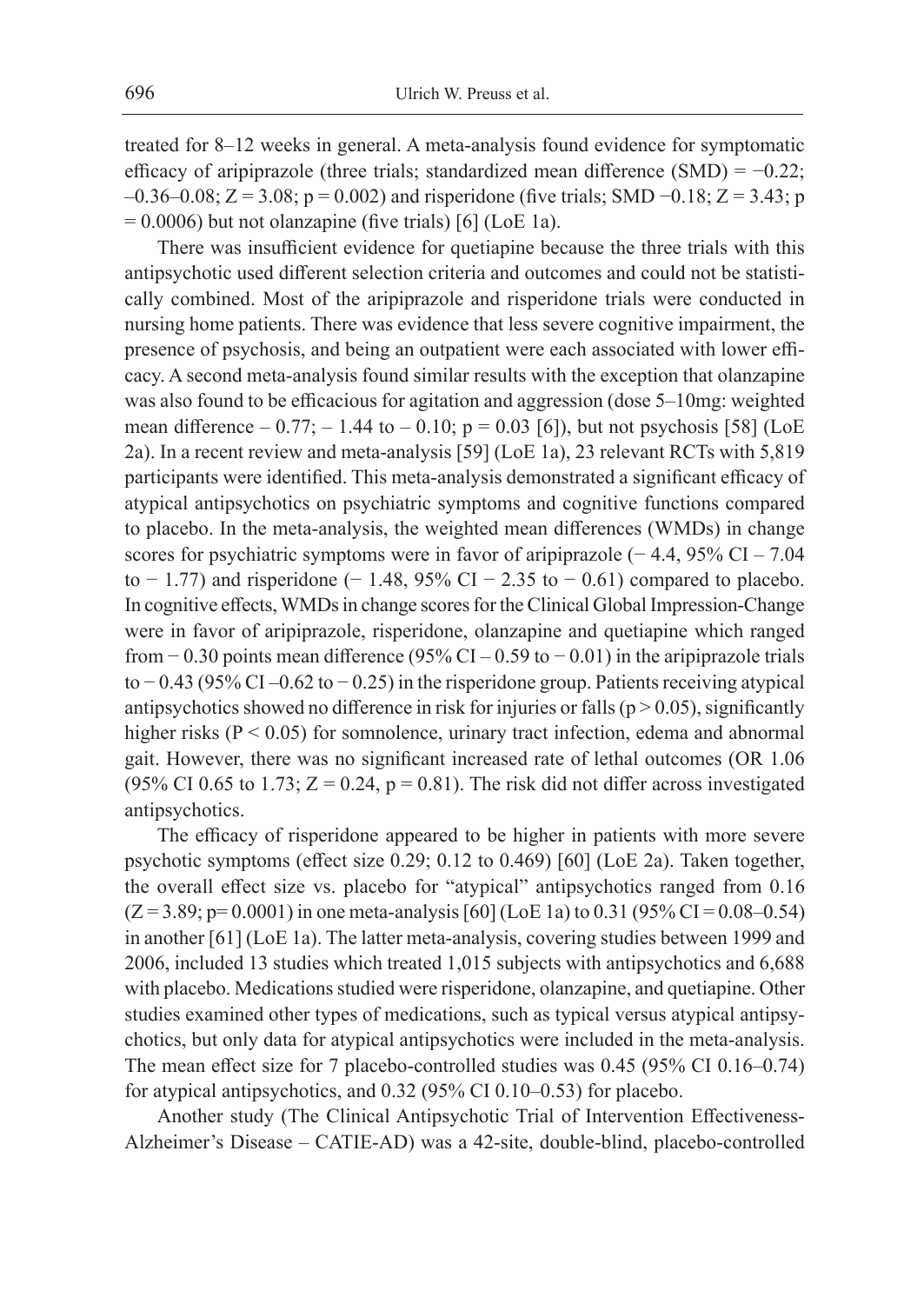trial of 421 subjects with BPSD. The targeted syndromes included psychosis, aggression or agitation. The follow-up period was up to 36 weeks and the main outcome was time to discontinuation [30] (LoE 1a). No significant differences were found across groups in overall time to discontinuation or in clinical improvement. However, time to discontinuation for lack of efficacy favored risperidone (odds ratio 0.61, 0.41 to 0.89;  $p = 0.01$ ) and olanzapine (0.51; 0.35 to 0.27;  $p > 0.0001$ ) over placebo, whereas time to discontinuation for adverse events favored placebo over drug treatments (olanzapine: hazard ratio 4.32, 1.84 to 10.12; p < 0.001; risperidone: HR 3.62, 1.45 to 0.04;  $p = 0.006$ ). In the group of patients who received quetiapine, time to discontinuation for lack of efficacy was not different from that in the placebo group, and time to discontinuation for adverse events favored placebo (quetiapine: hazard ratio: 3.58, 1.44 to 8.91;  $p = 0.006$ ). A subsequent analysis of CATIE-AD data indicated that atypical antipsychotics may be more effective for particular symptoms such as anger, aggression, and paranoid ideas [62] (LoE 1a).

#### *Adverse events with antipsychotics*

Adverse events associated with typical antipsychotics include all of those associated with atypical agents (below) as well as a greater risk of anticholinergic effects, delirium, hyperprolactinemia, postural hypotension, prolonged QT, sexual dysfunction, and extrapyramidal symptoms (including parkinsonism, dystonia and tardive dyskinesia) [30] (LoE 1a). Atypical antipsychotics are associated with weight gain, diabetes, and the metabolic syndrome [56], cognitive worsening; seizures and delirium (clozapine); somnolence (clozapine, olanzapine, and quetiapine); extrapyramidal symptoms (risperidone); and abnormal gait (risperidone and olanzapine) [63] (LoE2a), [30] (LoE 1a). Although limited data suggest that conventional antipsychotics may be associated with an increased risk of stroke, the risk is more established with atypical antipsychotics [6, 64] (LoE 4). Pooled data from risperidone trials indicate that it is associated with a three-fold increased risk of cerebrovascular events, which maybe a class effect for all antipsychotics (a meta-analysis showed that stroke occurred in 1.9% of the drug group versus 0.9% of the placebo group, with an odds ratio of 2.13, 1.20 to 3.75;  $Z = 2.60$ ;  $p = 0.009$  [63] (LoE2a), [30] (LoE 1a). Finally, patients with Lewy body dementia are at increased risk of having adverse effects with antipsychotics and the effects are worse than in other patients with dementia, so extra caution should be used if prescribing these drugs for these patients. As a consequence, the FDA announced in 2005 that atypical antipsychotics were associated with a 1.7-fold increase in mortality compared with placebo (FDA 2005). The report was based on a re-analysis of 17 placebo-controlled trials (several of which were unpublished at this time). A black box warning for the use of atypical antipsychotics for BPSD was announced. A meta-analysis found an odds ratio for mortality with these drugs of 1.54  $(1.06 \text{ to } 2.23; Z = 2.28, p = 0.02)$ , with pooled events of 3.5% mortality for the drug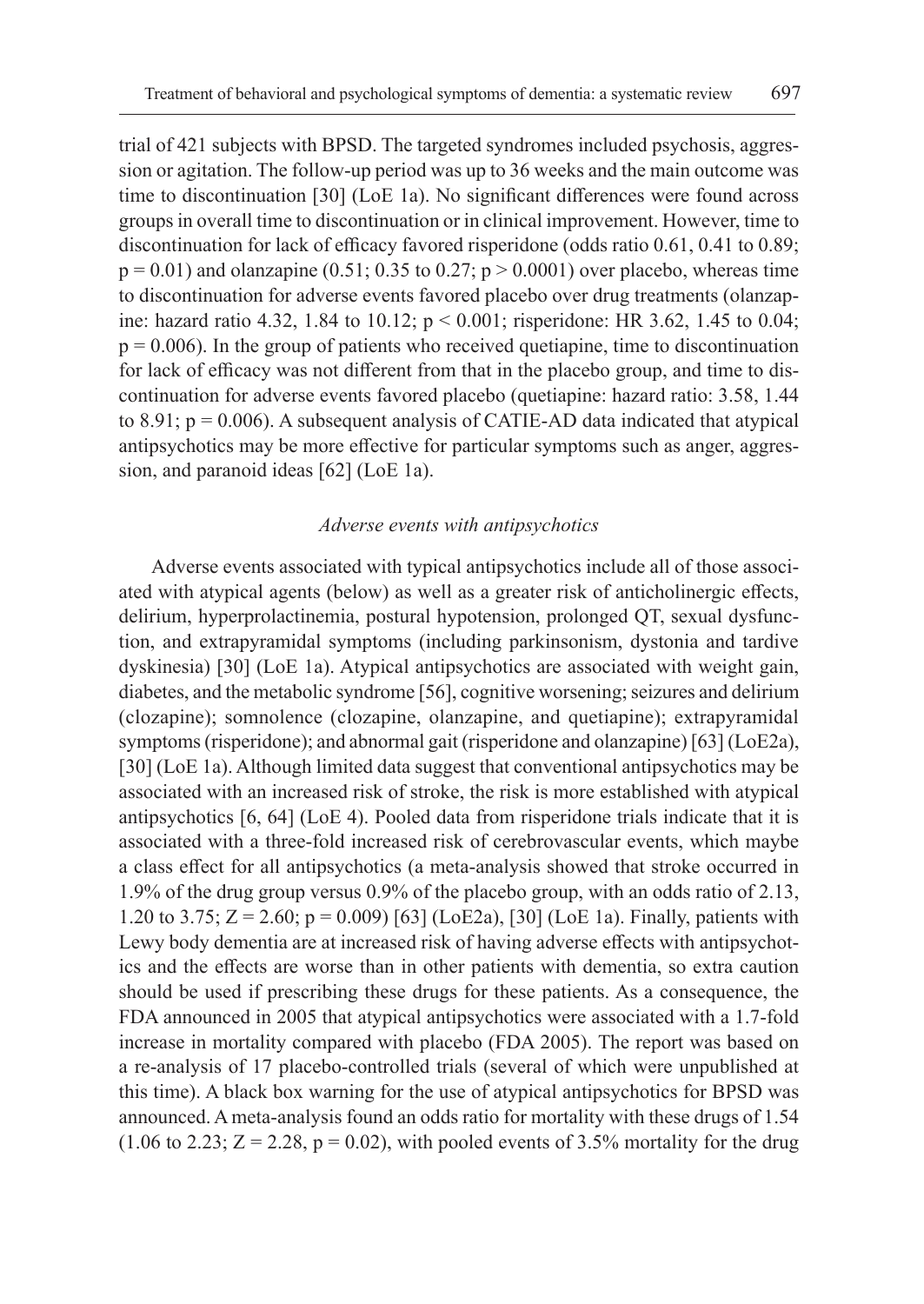versus 2.3% for placebo [6] (LoE 2a). In 2004, the European Agency for the Evaluation of Medicinal Products (now known as the European Medicines Agency) also issued public advice about the increased risk of cerebrovascular adverse events and mortality in elderly patients with dementia receiving olanzapine (EMEA, 2011).

A similar black box warning for conventional antipsychotics, based on two observational studies that showed increased risk of mortality in older adults using conventional versus atypical antipsychotics, was announced in 2007 [65] (LoE 1a), [66] (LoE 1a). Conventional antipsychotic use was associated with an even greater risk of death than that observed with atypical antipsychotic use, and this risk was evident at 30 days (community-dwelling cohort: adjusted HR 1.55; 95% CI 1.19–2.02; adjusted risk difference 1.1 percentage points; long-term care cohort: adjusted HR 1.26; 95% CI 1.04–1.53; adjusted risk difference 1.1 percentage points, respectively). The increased mortality risk associated with conventional antipsychotic use versus atypical antipsychotic use and new atypical antipsychotic use versus non-use persisted to 180 days in both patient populations (community-dwelling cohort: adjusted HR 1.23). Another meta-analysis used combined data from two RCTs (risperidone-placebo and quetiapine-placebo) that had haloperidol arms (243 patients received haloperidol and 239 received placebo). It found 15 deaths (6.2%) with haloperidol and nine (3.78%) with placebo, resulting in an odds ratio of 1.68 (95% CI 0.72 to 3.92;  $p = 0.23$ ) [30] (LoE 1a).

Subsequent observational studies have confirmed concerns about increased mortality in patients with dementia with conventional antipsychotics versus atypical antipsychotics [67], and atypical antipsychotics versus other psychotropic drugs [68]. The three studies found no increase in mortality with antipsychotics in patients with dementia. However, the studies had several methodological problems. These included examining subjects with permanent antipsychotic medication and not new users [31, 69], they were not controlling for exposure, [70–72], had problems with statistical power [70, 73], not controlling for other pharmacological treatments [70], and show varying lengths of follow-up periods [70].

More recently, a large retrospective cohort study examined the mortality risk associated with individual antipsychotics using various methods to control for confounding factors [53] (LoE 2b). It looked at a national sample of more than 33,000 older veterans with dementia newly started on haloperidol, risperidone, olanzapine, quetiapine, or valproic acid and derivatives (as a non-antipsychotic comparator compound). Mortality was highest in those receiving haloperidol (relative risk 1.54, 95% CI 1.38 to 1.73), followed by risperidone (reference, relative risk 1) and olanzapine (0.99, 95% CI 0.89 to 1.10), then valproic acid (0.91, 95% CI 0.78 to 1.06), and lastly quetiapine (0.73, 95% CI 0.67 to 0.80) [53]. These results were found across all analyses (intention to treat, exposure, dose adjusted, propensity adjusted). Other researches also indicated that in patients with Alzheimer's disease who had psychosis or agitation and had responded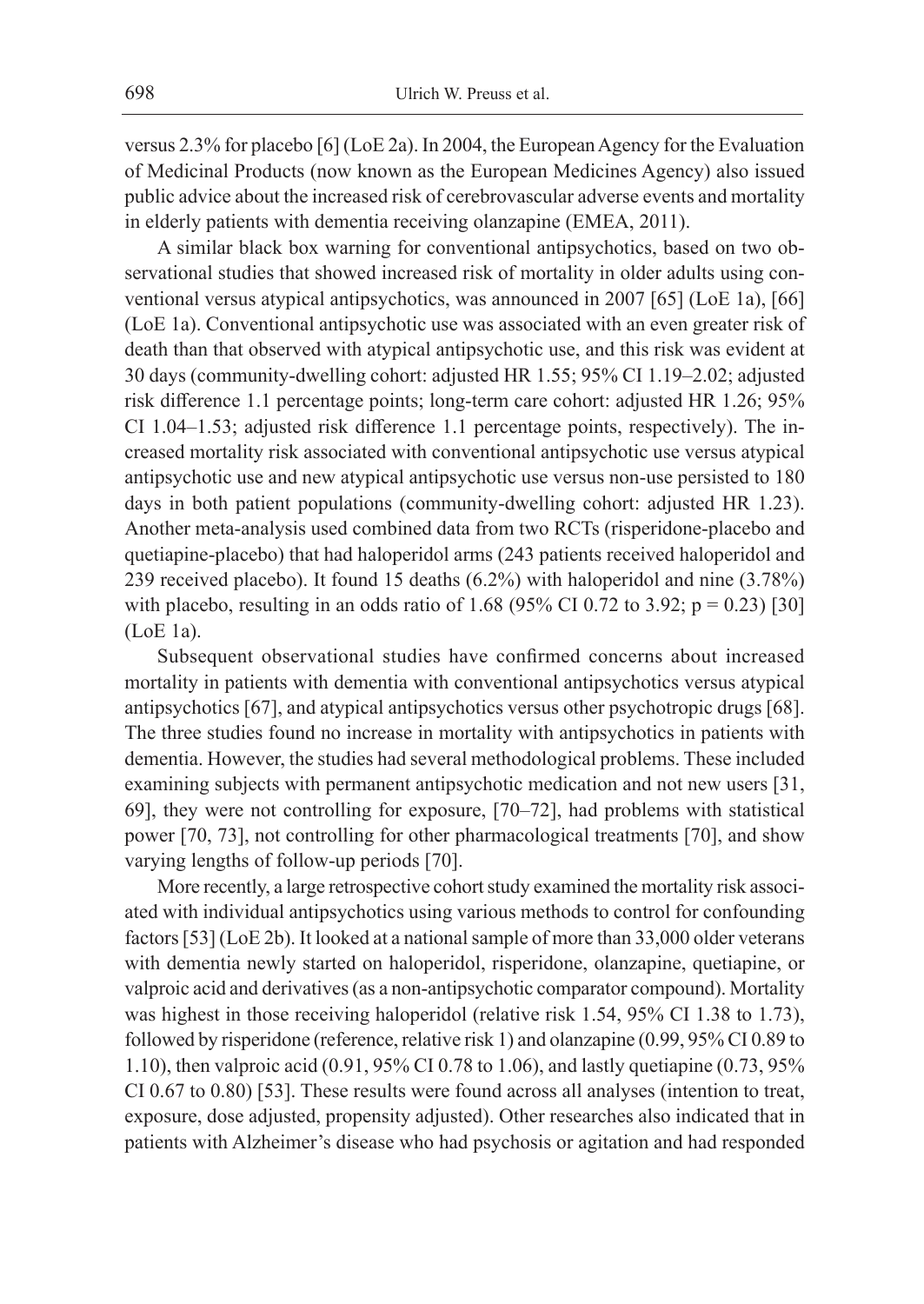to risperidone therapy for 4 to 8 months, discontinuation of the antipsychotic was associated with an increased risk of relapse (hazard ratio, 4.88; 95% CI 1.08 to 21.98;  $p = 0.02$ ) [74] (LoE 2b). These findings are partly supported by a recent Cochrane Review [64] (LoE 1). The review concluded that many older people with Alzheimer's dementia and BPSD can be withdrawn from chronic antipsychotic medication without detrimental effects on their behavior. However, it remains uncertain whether withdrawal is beneficial for cognition or psychomotor status, but the results of this review suggest that discontinuation programs could be incorporated into routine practice. Two studies of people whose agitation or psychosis had previously responded well to antipsychotic treatment found an increased risk of relapse or shorter time to relapse after discontinuation. In contrast, two other studies suggest that people with more severe BPSD at baseline could benefit from continuing their antipsychotic medication. In these individuals, withdrawal might not be recommended [75].

#### **Antidepressants**

Tricyclic antidepressants have been shown to have limited benefit and a number of potential risks in the treatment of depression in dementia. An earlier meta-analysis (four RCTs) suggested that selective serotonin reuptake inhibitors (SSRIs) had good tolerability and a favorable treatment response (effect size – 0.93, 95% CI 3.27 to 1.41) [76] (LoE 1a), with a methodologically sound study indicating a good treatment response to sertraline (depression improvement effect size 0.68,  $F = 1.41, 10.9;$  $p = 0.002$  [77] (LoE 1b). However, a recent meta-analysis of five studies on SSRIs reported a lack of clear benefit for depression [23, 77–80] (LoE 1a). It reported that the 5 studies differed in terms of depression diagnostic criteria, tested drug, and outcome measures, which could have accounted for overall lack of clear benefit for depression (Within a random effect model, ES estimates of the first and second nested global analyses were non-significant, non-heterogeneous and small to null at the endpoint for depression, favoring SSRIs,  $-0.06$  and  $-0.10$ , respectively,  $p > 0.05$ ).

Antidepressants have also been used to target agitation and psychosis in dementia. A review of such trials found evidence for a reduction in agitation with sertraline and citalopram compared with placebo (mean difference  $-0.89$  (95% CI – 1.22 to – 0.57) [81] (LoE 1a). Most recently, the "Citalopram for Agitation in Alzheimer's Disease" (CITAD) study randomized 186 people with clinically significant agitation to receive psychosocial intervention plus citalopram (target dose of 30mg) or placebo for nine weeks [82] (LoE 1b). Individuals who were under citalopram treatment showed significant improvement over placebo on several clinical measures (including Clinical Global Impression of Change, odds ratio 2.13; 95% CI 1.23 to 3.69;  $p = 0.02$ ) and lower caregiver's distress (−2.80; –4.94 to –0.47; p = 0.020) [7].

In an older review [69] (LoE 2a) the authors reported on five randomized controlled trials of antidepressants (sertraline, fluoxetine, citalopram, and trazodone)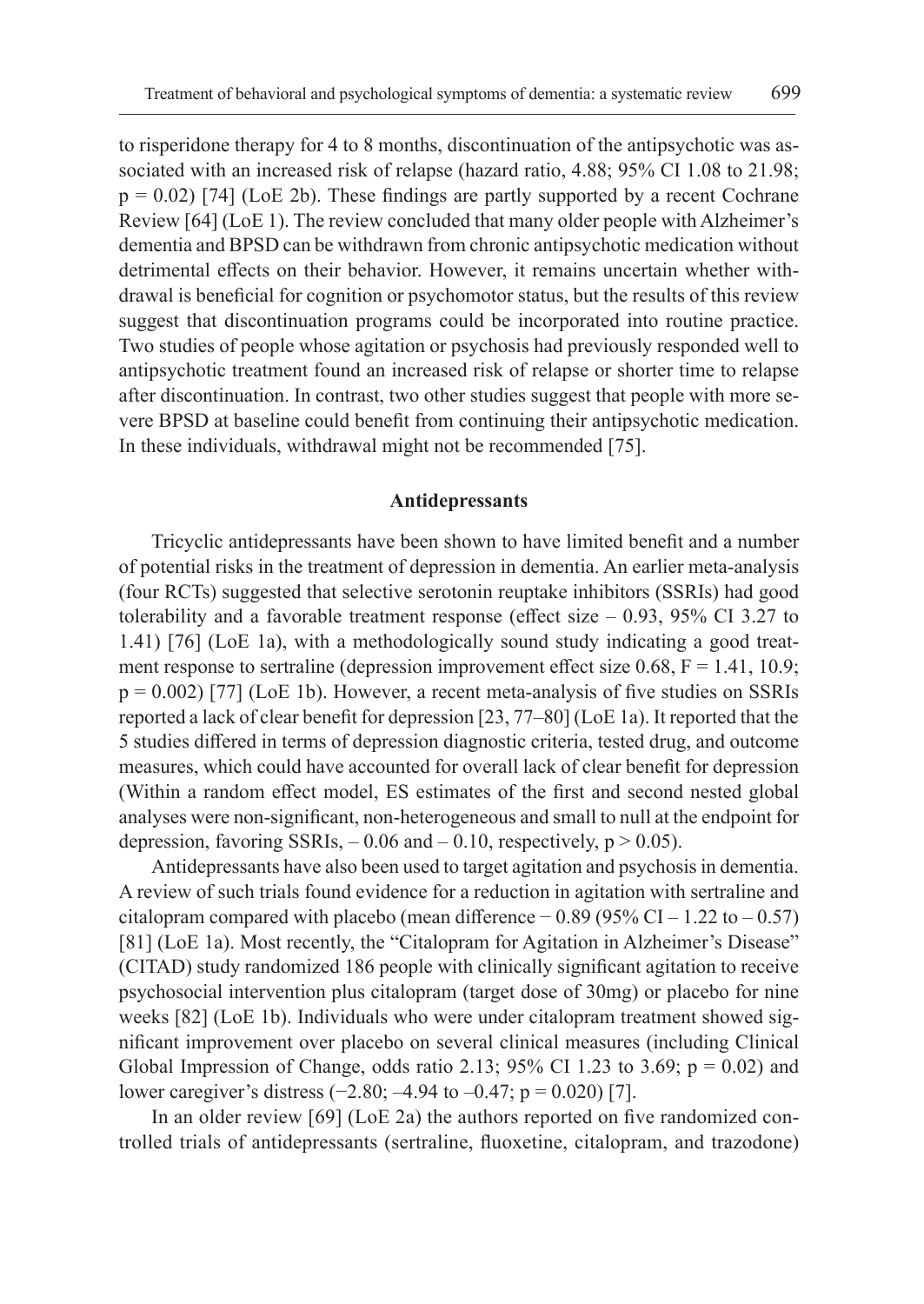in BPSD treatment. Of these five studies, only the citalopram trial showed any benefit [83] (LoE 2b). In this RCT, inpatients with at least one moderate-to-severe target symptom (aggression, agitation, hostility, suspiciousness, hallucinations, or delusions) were randomly assigned to receive citalopram, perphenazine or placebo for up to 17 days. Both the citalopram and perphenazine groups showed significant improvement from baseline with respect to agitation/aggression, psychosis, and lability/tension. The citalopram group also showed significant improvement in cognitive deficits. Persons receiving placebo did not demonstrate significant change in any BPSD symptoms. However, this trial had a high dropout rate, with more than half of patients in each group failing to complete the study, most commonly because of a lack of efficacy [54]. In a recent systematic review [84] (LoE 2a) a total of 19 randomized controlled trials that used an antidepressant medication for the treatment of BPSD was found. Of the 19 trials, 15 involved a selective serotonin reuptake inhibitor (SSRI) compound and four involved trazodone. Eight trials using an SSRI compound and three trials using trazodone showed benefit in the treatment of BPSD. The antidepressant drug was well tolerated in at least 14 of the 19 trials, with information about tolerability in one trial not provided in the study (paroxetine or placebo for frontotemporal dementia). These findings indicate that antidepressants can be effective in the treatment of BPSD and are generally well tolerated in elderly persons with dementia [84].

# *Side effects of antidepressants*

Although safety considerations and current evidence favor SSRIs, adverse events do occur. These include nausea and vomiting; headaches; sleep changes; diarrhea; tremor; sexual dysfunction; hyponatremia, owing to the syndrome of inappropriate antidiuretic hormone secretion (in about 10% of patients) [85] (LoE 2b) and gastrointestinal bleeding. In CITAD, worsening of cognition and QT prolongation were also seen in the citalopram group [55] (LoE 1b), although only a small number of patients in this study met the gender specific threshold of QT prolongation (three in the drug group and one in the placebo group) [86] (LoE 1b). The FDA has issued a warning for QT prolongation and torsade de pointes with only citalopram (doses > 20 mg) among the SSRIs (Selective Serotonin reuptake inhibitors) and QT prolongation has been associated with all SSRIs. However, QT prolongation is associated with various medications, and the literature on the association between QT prolongation and arrhythmias such as torsade de pointes is mixed. A subsequent observational study found no increased risk of ventricular arrhythmia or cardiac mortality with citalopram or sertraline [6] (LoE 2b), [87] (LoE1b).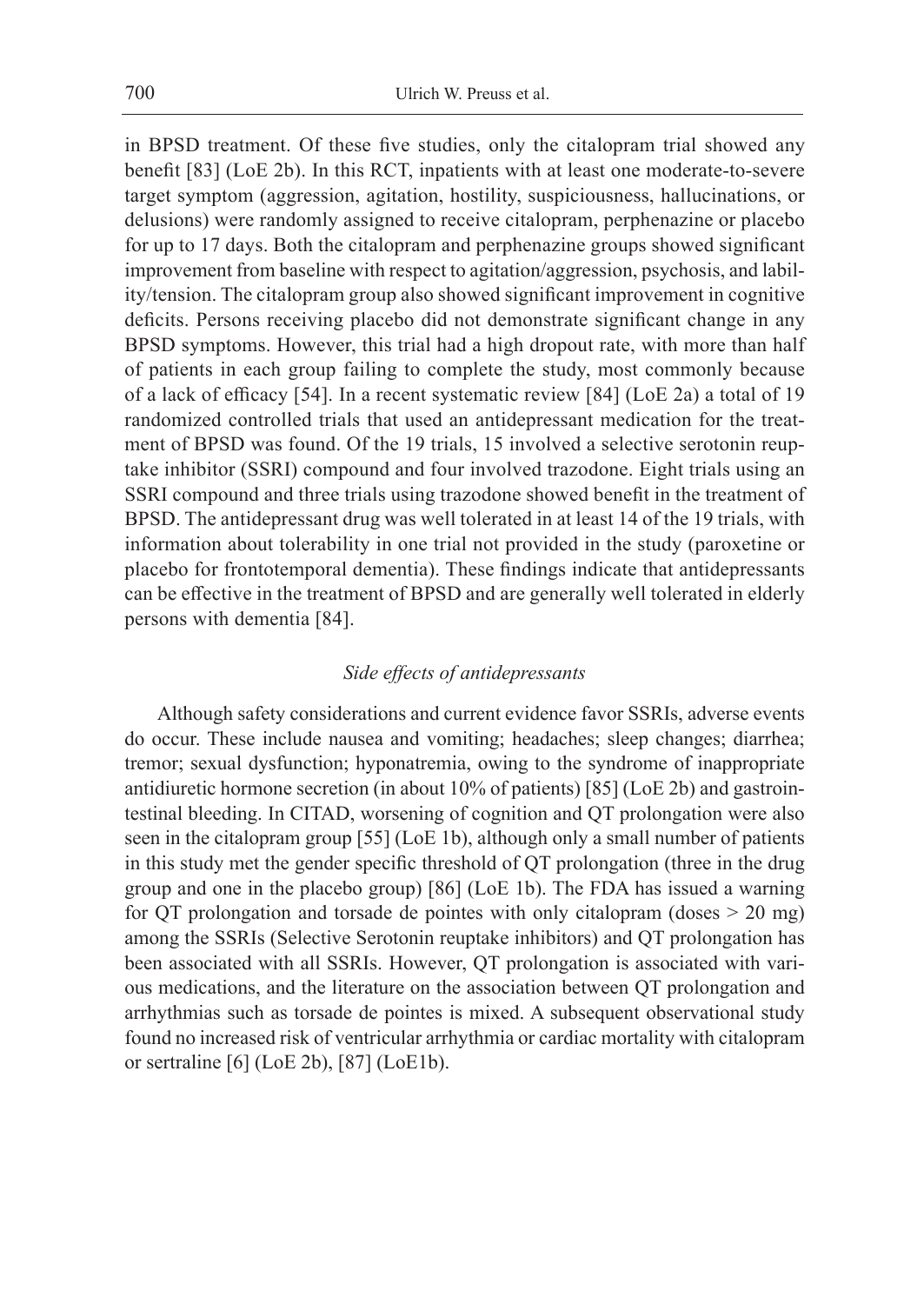#### *Anticonvulsants and related compounds*

Again, in an older systematic review [88] (LoE 2a) three studies were identified which investigated the anticonvulsant valproate [89–91]. The authors concluded that, based on current evidence, valproate preparations cannot be recommended for the treatment of agitation in persons with dementia. In addition, a Cochrane database review of valproate for the treatment of agitation in persons with dementia indicates that low-dose sodium valproate is ineffective and that high-dose divalproex sodium is associated with an unacceptable rate of adverse effects (sedation  $- OR = 2.64$ ; gastrointestinal disturbance – OR = 4.12; urinary tract infection – OR = 3.02; falls without injury – OR  $= 2.08$  [92] (LoE 1a). The same conclusions were drawn in a systematic review [93] (LoE 2a). In an updated version of the above mentioned Cochrane review 2009, the authors concluded that, based on current evidence, valproate preparations cannot be recommended for the treatment of agitation in persons with dementia [92] (LoE 1a).

The same review [88] reported on two small, randomized controlled trials of carbamazepine for the treatment of BPSD [90, 94]. The first study was a 6-week, randomized, multisite, parallel-group study of nursing home patients with agitation and dementia. Participants were randomized to individualized doses of carbamazepine or to placebo [94] (LoE 2a). At 6 weeks, the mean daily dose of carbamazepine was 304 mg per day, and the mean serum level was 5.3  $\mu$ g/mL. Over the study period, general global wellbeing ratings showed global improvement in 77% of patients taking carbamazepine and in 21% of patients taking placebo, and the BPSD symptoms decreased significantly more in the carbamazepine vs. control group [94]. The secondary analyses confirmed that positive changes were due to decreased agitation and aggression. Carbamazepine was generally well tolerated, and no changes in cognition or functional status were observed among participants. The authors also found that the perception of staff time needed to manage agitation showed a decrease for carbamazepine but not for placebo [95].

The second drug study was a 6-week, randomized, double-blind, placebo-controlled, parallel-group trial involving 21 persons with agitation (16 completers) who had been treated unsuccessfully with antipsychotics before randomization [96] (LoE 2a). Patients were randomized to carbamazepine (400 mg/day) or to placebo. The authors found greater improvement in general wellbeing than BPSD like hostility in the group taking carbamazepine; however, there was a statistical trend toward worsening of hallucinations in persons taking carbamazepine. Overall, the drug demonstrated modest clinical benefit in these patients, with particular benefit in reducing hostility. Adverse events from the drug were mild in severity, occurring in four of nine carbamazepinetreated persons and eight of 12 placebo-treated persons. Of the 13 adverse events reported in the carbamazepine-treated group, diarrhea was the most common, occurring in three subjects intermittently for less than 2 weeks. Of the 18 adverse events reported among persons receiving placebo, vomiting was the most common, occurring in two subjects [93]. Based on the findings of these two trials [94, 96] along with the fact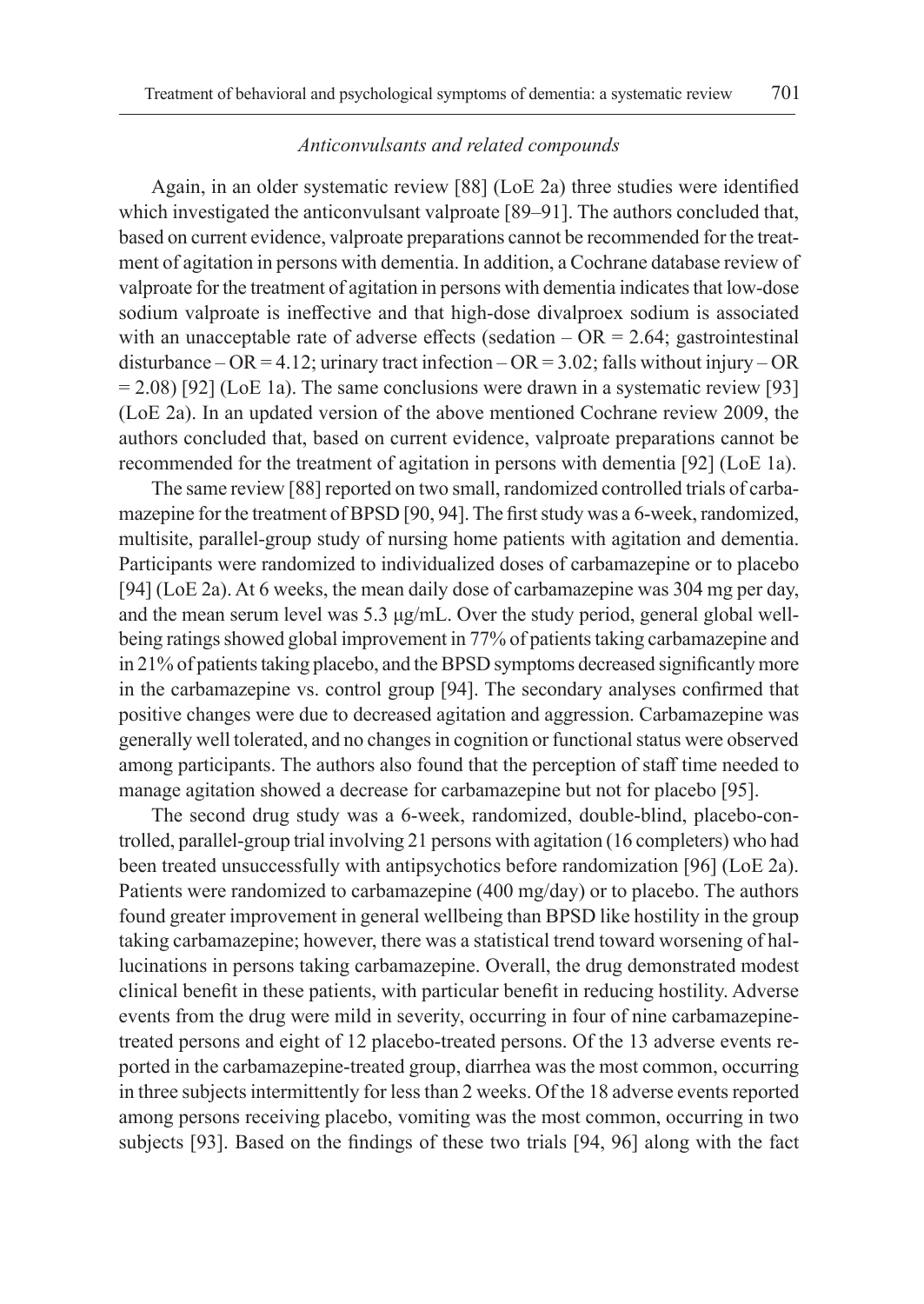that there is a Black Box warning on hematologic toxicity for carbamazepine (FDA 2006) and on potential drug-drug interactions between carbamazepine and other drugs commonly prescribed to elderly individuals, there is insufficient evidence of benefit to recommend the routine use of carbamazepine in the treatment of BPSD. Data for other anticonvulsants are scarce.

#### **Psychopharmacological treatment – other compounds**

## Cholinesterase inhibitors and memantine

Although a meta-analysis showed a small but significant improvement in BPSD with cholinesterase inhibitors over placebo during six months of treatment, the improvement may not be clinically significant (summary estimate 1.72-point improvement vs. placebo on the 120-point Neuropsychiatric Inventory (NPI) scale; 0.87 to 2.57) [97] (LoE 2a). Furthermore, the treatment effect was driven by two studies of metrifonate, which has never been approved by the FDA in the US owing to concerns about toxicity [72] (LoE 2a). Previously, systematic reviews and meta-analyses [69] (LoE1a), [89] (LoE 1a), [12] (LoE 2a) and six randomized controlled trials of various cholinesterase inhibitors with neuropsychiatric symptom outcomes were conducted. Five of the studies reported statistically significant benefit regarding BPSD improvement with these medications [47].

Two meta-analyses included two trials of galantamine that provided data for BPSD using the Neuropsychiatric Inventory (NPI) total scores [97, 98] (LoE 1a). The 3-month trial failed to reach statistical significance, while the 6-month trial demonstrated statistically significant results in favor of treatment with galantamine at daily doses of 16 mg. In general, galantamine appeared to be well tolerated but, as expected, tended to produce a higher frequency of gastrointestinal adverse events. In the second meta-analysis, the investigators found that patients randomized to cholinesterase inhibitors (donepezil, galantamine, metrifonate, physostigmine, tacrine, and velnacrine), of which some but not all are FDA and EMA approved for dementia treatment. For neuropsychiatric outcomes, 10 trials included the ADAS-NonCog (Alzheimer's Disease Assessment Scale – Noncognitive) and 6 included the NPI. Compared with placebo, patients randomized to cholinesterase inhibitors improved 1.72 points on the NPI (95% CI 0.87–2.57 points), and 0.03 points on the ADAS-NonCog (95% CI 0.00–0.05 points). For functional outcomes, 14 trials used ADL and 13 trials used IADL scales. Compared with placebo, patients randomized to cholinesterase inhibitors improved 0.1 SDs on ADL scales (95% CI 0.00–0.19 SDs), and 0.09 SDs on IADL scales (95% CI 0.01 to 0.17 SDs). There was no difference in efficacy among various cholinesterase inhibitors [47].

In addition, donepezil showed no benefit for clinically significant agitation over 12 weeks in a large RCT [47] (LoE 1b), or for overall change in Neuropsychiatric Inventory scores in a longer term trial with up to 4-year follow-up [99].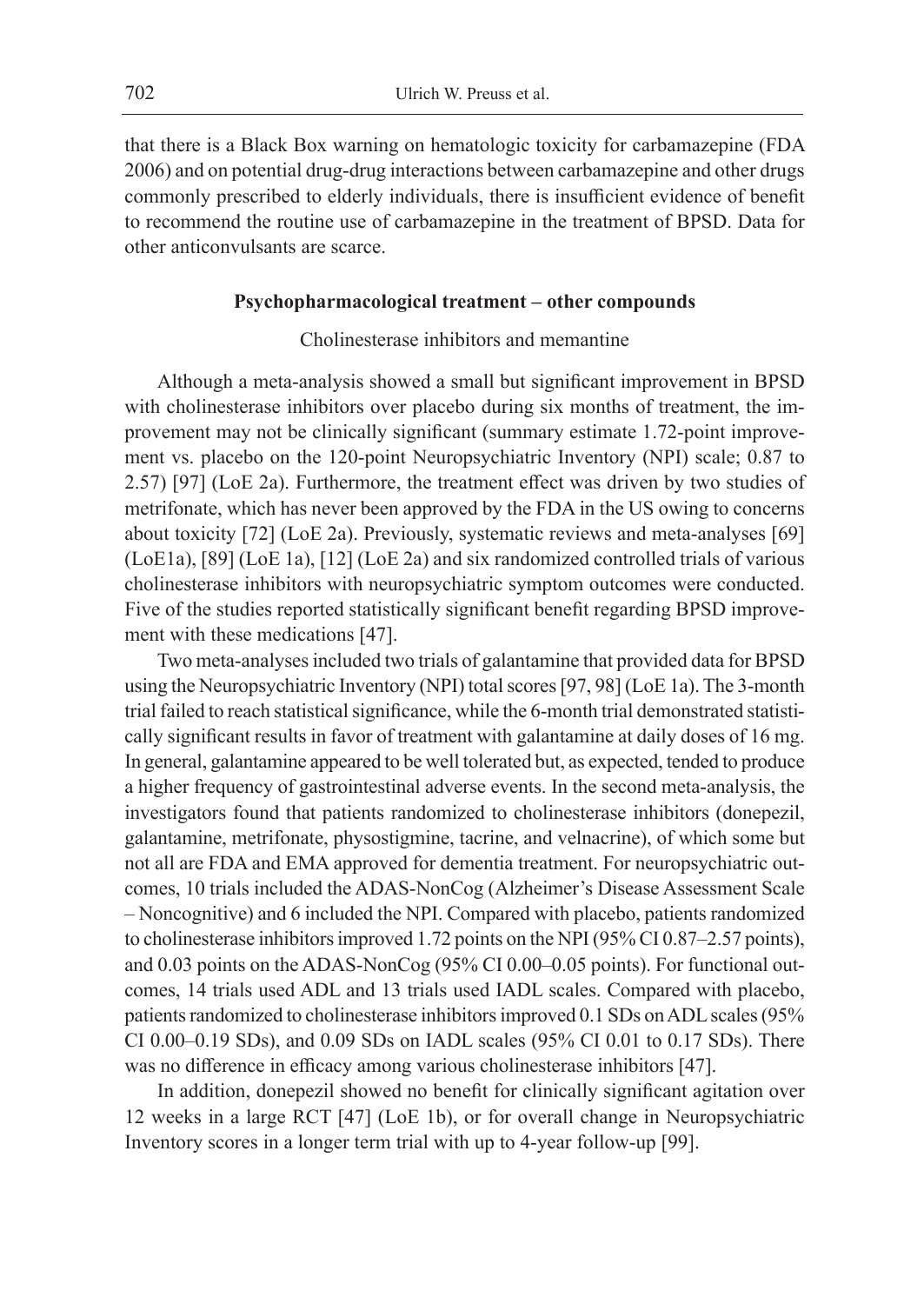It has been suggested that cholinesterase inhibitors improve psychotic symptoms in Lewy body dementia [6]. However, a RCT found no difference between rivastigmine and placebo on overall BPSD or on a "Lewy body cluster" of symptoms (delusions, hallucinations, apathy, and depression) [100] (LoE 1b). Although one RCT in Parkinson's disease dementia found no significant improvement in behavior with donepezil over placebo [101] (LoE 1b), a recent systematic review found that the use of cholinesterase inhibitors in this disease had a positive impact on behavioral and psychological symptoms of dementia ( $-0.20$ , 95% CI  $-0.36$  to  $-0.06$ ; p = 0.01). However, use of cholinesterase inhibitors was associated with an increased risk of parkinsonian symptoms, such as tremor [102] (LoE 1a).

Although data from RCTs of memantine in patients with moderate to severe dementia had indicated that it might also confer benefit [21] (LoE 2a), [103] (LoE 1a) [92] (LoE 2a), a recent trial specifically examining the efficacy of this agent for Alzheimer's dementia with agitation found no benefit over placebo [104] (LoE 1b).

A meta-analysis reported that although memantine may be of benefit in cognitive and functional domains, it does not appear to provide a clinically significant benefit in the treatment of BPSD in patients with moderate-to-severe AD [88] (LoE 1a). A previous database analysis of two randomized studies regarding the effects of memantine treatment on BPSD found that, in both studies, the improvement of these symptoms at end point was consistently in favor of treatment with memantine as compared with placebo and donepezil, reaching statistical significance in the study of combination therapy with memantine and donepezil ( $p = 0.02$ ) [105] (LoE 2b). The authors concluded that memantine has a beneficial effect on the behavioral symptoms of patients with moderate-to-severe AD, with the most pronounced effect found in the agitation/ aggression behaviors [105]. A 2008 meta-analysis included six randomized, parallelgroup, double-blind studies that included subjects with BPSD; improvement [106] (LoE 2b) data on BPSD outcomes were available for five of the six studies. In those five studies, patients taking memantine had a marginally significant improvement of BPSD as compared to the placebo group ( $n = 868$  vs.  $n = 882$ ) ( $p = 0.041$ ). The authors pointed out that there are a number of limitations with the current data, including the relatively small effect size for memantine, and concluded that it is unclear at the present time whether memantine produces significant clinical benefit [106]. Although data from these RCTs of memantine in patients with moderate-to-severe dementia had indicated that it might also confer benefit [105, 106], a recent trial specifically examining the efficacy of this agent for Alzheimer's dementia with agitation found no benefit over placebo [104] (LoE 1b).

## *Adverse events with cholinesterase inhibitors and memantine*

Cholinesterase inhibitors are associated with diarrhea, nausea, and vomiting, and less commonly with symptomatic bradycardia and syncope [104] (LoE 1b), [103]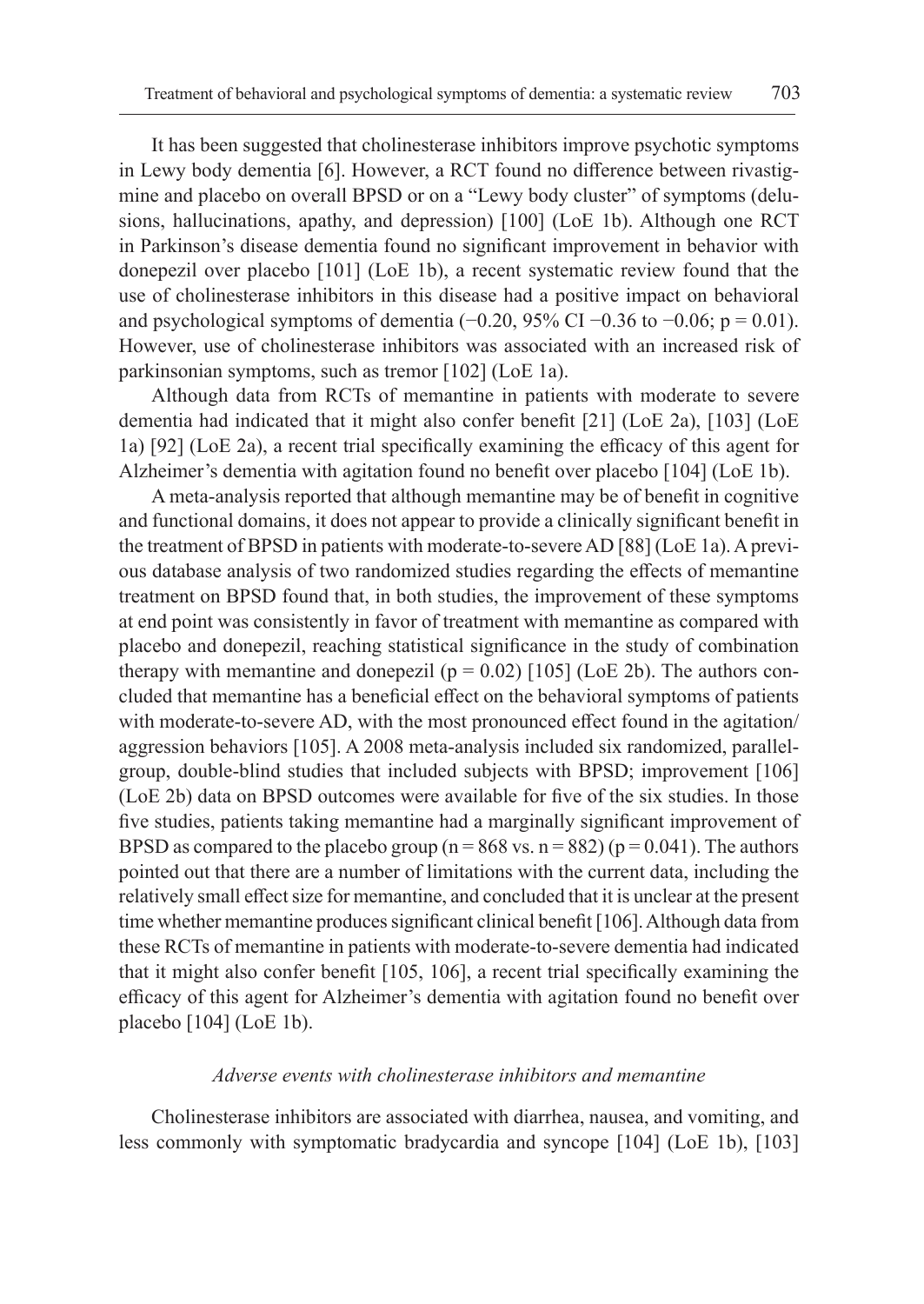(LoE 1a). These drugs should therefore be used with caution in people with low resting heart rates. Memantine has been associated with dizziness, headache, confusion, and constipation [107].

#### **Other compounds – benzodiazepines**

In the only double-blind study of a benzodiazepine compound to treat BPSD, [108] (LoE 2b) compared the efficacy and safety of intramuscular olanzapine, lorazepam, and placebo in treating agitation associated with AD and/or vascular dementia. The investigators found that, 2 hours after application (short term), olanzapine (5 mg and 2.5 mg) and lorazepam (1 mg) showed significant improvements over placebo on psychotic symptoms and agitation. At 24 hours, olanzapine (5 mg and 2.5 mg) maintained superiority over placebo on psychotic symptoms, but lorazepam (1 mg) did not. Sedation and other adverse events were not significantly different between both compounds and placebo [109] (LoE 4).

### *Adverse events with benzodiazepines*

Benzodiazepines are associated with excessive sedation, lack of coordination, dizziness, falls, worsened cognition, respiratory depression, possible dependency and withdrawal, and occasionally paradoxical disinhibition [110] (LoE 4).

#### **Summary of drug treatments**

Of all agents currently used for behavioral and psychological symptoms of dementia, atypical antipsychotics have the strongest evidence base, although their benefits are moderate at best (effect size 0.16–0.31) [6] (LoE 2a). Any such benefits must be balanced against the risk of adverse events, including mortality. The mortality findings among individual antipsychotic agents seem to be consistent with the tolerability profile of individual atypical antipsychotics in the CATIE-AD trial, where olanzapine and risperidone were more efficacious than either quetiapine or placebo, but quetiapine and placebo were better tolerated [52] (LoE 2b). Thus, although quetiapine (and valproic acid) may have a better safety profile than olanzapine and risperidone, this fact needs to be balanced against their reduced efficacy. This reflects the pros and cons that confront clinicians prescribing antipsychotics for these patients. Antidepressants have shown limited benefit for depression in dementia. However, it has been theorized that because clinical trials often exclude severely depressed patients, the apparent treatment benefit may be reduced [63] (LoE 3a). Recent evidence indicates that citalopram may hold promise for the treatment of agitation in dementia, but more research is needed to determine the optimal dose given concerns about possible QT prolongation at 30 mg [6] (LoE 2a). The use of memantine and cholinesterase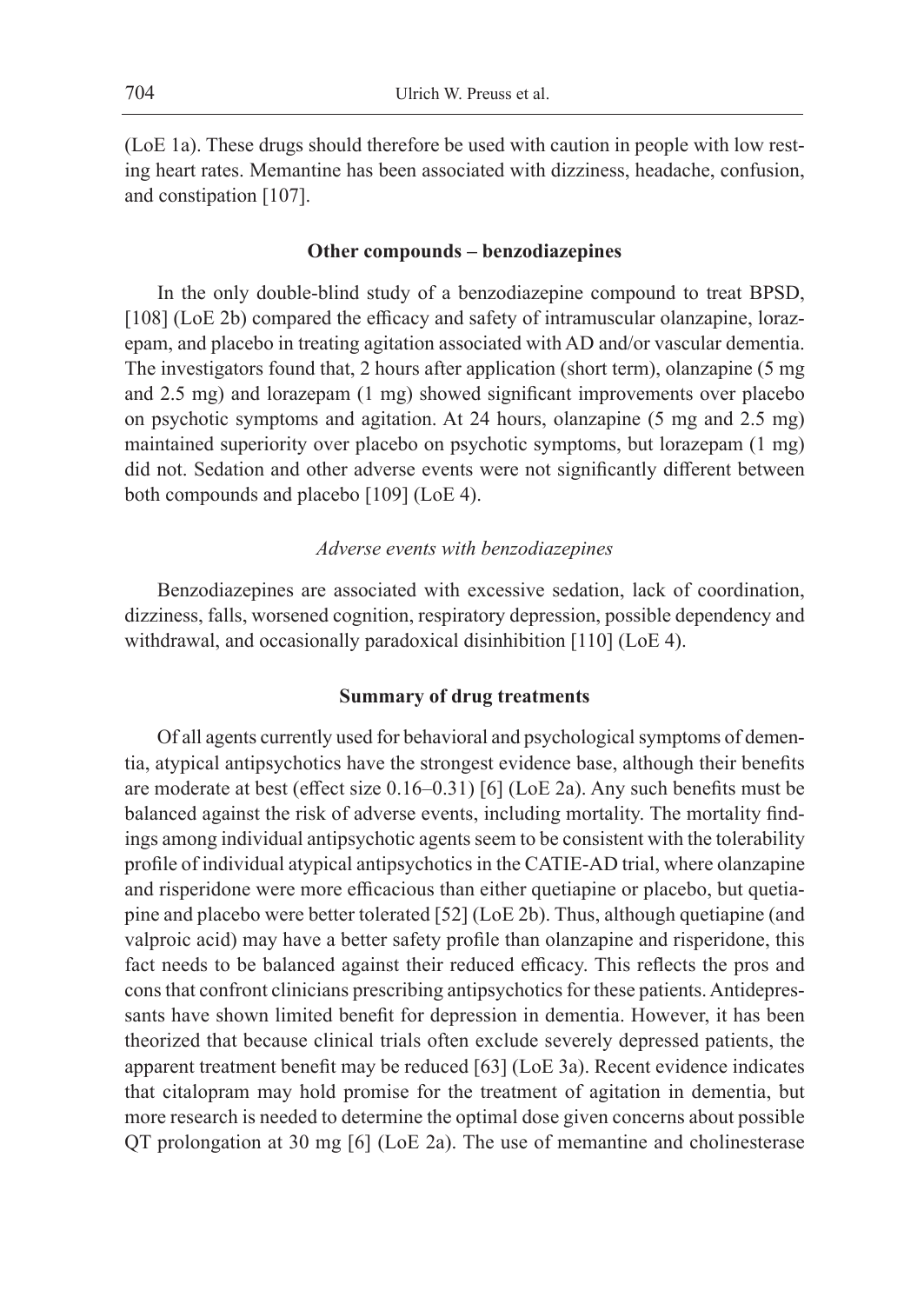inhibitors for BPSD treatment, however, is controversial and studies do not report a unanimous improvement of BPSD.

Again, before treatment with antipsychotics or antidepressants is considered, nonpharmacological methods should be employed. These approaches, including reminiscence therapy, caregiver training in behavioral management techniques, therapeutic activities, specialized dementia units, and simulated presence interventions or reduced stimulation units were noted to merit further study due to little or no convincing evidence, inconsistent outcomes, mixed evidence, and contradictory or inconclusive findings [111] (LoE 2a).

## **References**

- 1. American Geriatrics Society. *Five things physicians and patients should question*. In: *Choosing wisely*. ABIM Foundation; 2013.
- 2. Boone KB, Miller BL, Swartz R, Lu P, Lee A. *Relationship between positive and negative symptoms and neuropsychological scores in frontotemporal dementia and Alzheimer's disease*. J. Int. Neuropsychol. Soc. 2003; 9: 698–709.
- 3. Flynn FG, Cummings JL, Gornbein J. *Delusions in dementia syndromes: Investigation of behavioral and neuropsychological correlates*. J. Neuropsychiatry. Clin. Neurosci. 1991; 3: 364–370.
- 4. Lyketsos CG, Lopez O, Jones B, Fitzpatrick AL, Breitner J, DeKosky S. *Prevalence of neuropsychiatric symptoms in dementia and mild cognitive impairment*. JAMA 2002; 288: 1475–1483.
- 5. Steinberg M, Sheppard JM, Tschanz JT, Norton MC, Steffens DC, Breitner JC. et al. *The incidence of mental and behavioral disturbance in dementia: The Cache County study*. J. Neuropsychiatry. Clin. Neurosci. 2003; 15: 340–345.
- 6. Kales HC, Gitlin LN, Lyketsos CG. *Assessment and management of behavioral and psychological symptoms of dementia*. BMJ 2015; 350: h369.
- 7. Rabheru K. *Special issues in the management of depression in older patients*. Can. J. Psychiatry 2004; 49(3 supl. 1): 41S–50S.
- 8. Steinberg M, Shao H, Zandi P, Lyketsos CG, Welsh-Bohmer KA, Norton MC. et al. *Point and 5-year period prevalence of neuropsychiatric symptoms in dementia: the Cache County Study*. Int. J. Geriatr. Psychiatry 2008; 23: 170–177.
- 9. Savva G, Zaccai J, Matthews F, Davidson J, McKeith I, Brayne C. *Prevalence, correlates and course of behavioural and psychological symptoms of dementia in the population*. Br. J. Psychiatry 2009; 194: 212–219.
- 10. Haupt M, Kurz A, Jänner M. *A 2-year follow-up of behavioural and psychological symptoms in Alzheimer's disease*. Dement. Geriatr. Cogn. Disord. 2000: 11(3): 147–152.
- 11. Lyketsos CG, Sheppard JM, Rabins PV. *Dementia in elderly persons in a general hospital*. Am. J. Psychiatry 2000; 157: 704–707.
- 12. Tucker I. *Management of inappropriate sexual behaviors in dementia: a literature review*. Int. Psychogeriatr. 2010; 22: 683–692.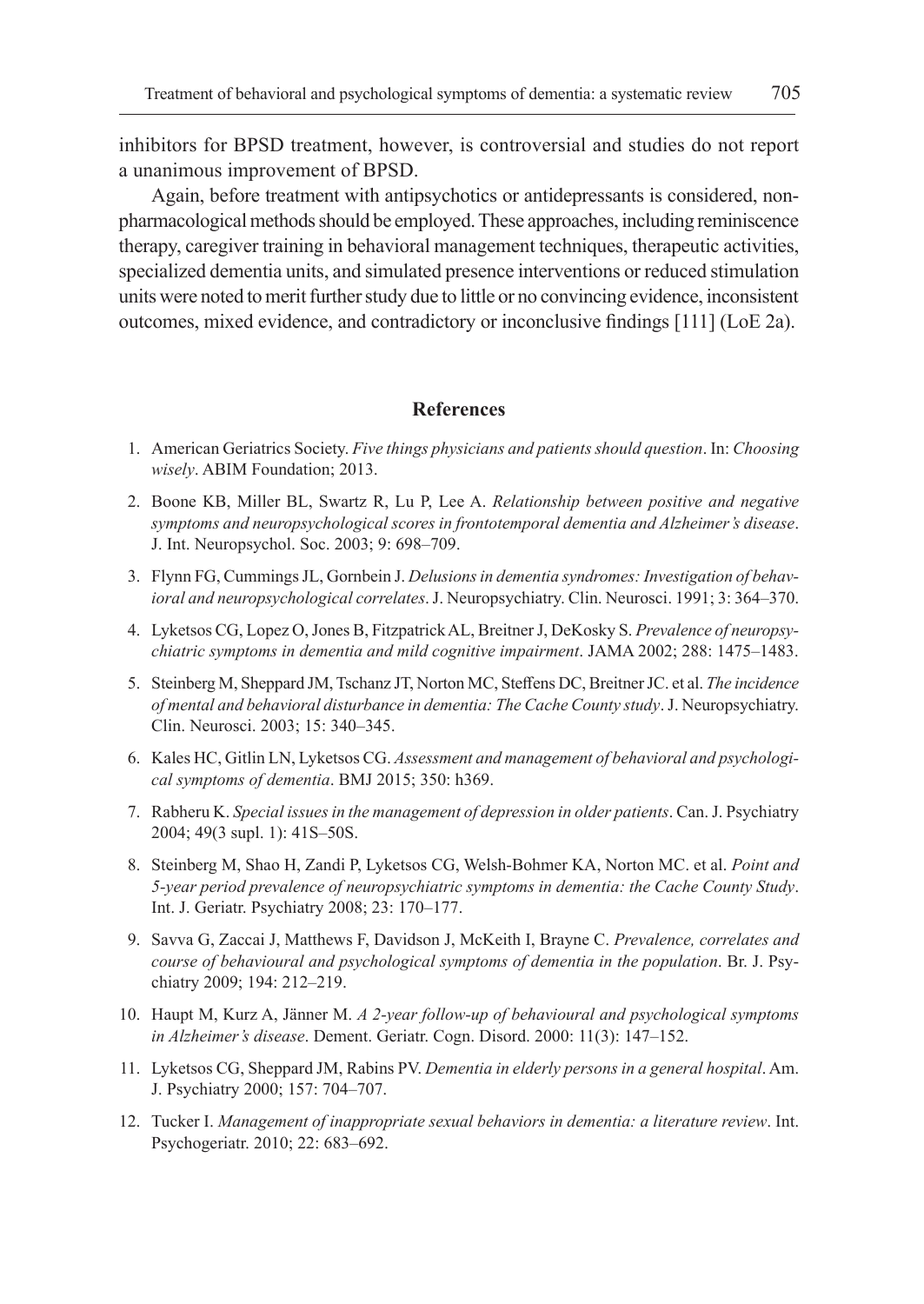- 13. Joller P, Gupta N, Seitz DP, Frank C, Gibson M, Gill SS. *Approach to inappropriate sexual behaviour in people with dementia*. Can. Fam. Physician 2013; 59: 255–260.
- 14. Kaufer DI, Cummings JL, Ketchel P, Smith V, MacMillan A, Shelley T. et al. *Validation of the NPI-Q, a brief clinical form of the Neuropsychiatric Inventory*. J. Neuropsychiatry Clin. Neurosci. 2000; 12: 233.
- 15. Rabins P, Schwartz S, Tschanz J, Corcoran C, Black B, Fauth E. et al. *Risk factors for severe dementia from a population-based sample of incident Alzheimer's disease: the Cache County Dementia Progression Study*. Alzheimers Dement. 2011; 7: S356.
- 16. Rockwood K, Mitnitski A, Richard M, Kurth M, Kesslak P, Abushakra S. *Neuropsychiatric symptom clusters targeted for treatment at earlier versus later stages of dementia*. Int. J. Geriatr. Psychiatry 2015; 30(4): 357–367.
- 17. Beeri MS, Werner P, Davidson M, Noy S. *The cost of behavioral and psychological symptoms of dementia (BPSD) in community dwelling Alzheimer's disease patients*. Int. J. Geriatr. Psychiatry 2002; 17: 403–408.
- 18. Marra C, Quaranta D, Zinno M, Misciagna S, Bizzarro A, Masullo C. et al. *Clusters of cognitive and behavioral disorders clearly distinguish primary progressive aphasia from frontal lobe dementia, and Alzheimer's disease*. Dement. Geriatr. Cogn. Dis. 2007; 24: 317–324.
- 19. Nyatsanza S, Shetty T, Gregory C, Lough S, Dawson K, Hodges J. *A study of stereotypic behaviours in Alzheimer's disease and frontal and temporal variant frontotemporal dementia*. J. Neurol. Neurosurg. Psychiatry 2003; 74: 1398–1402.
- 20. Staekenborg SS, Su T, van Straaten EC, Lane R, Scheltens P, Barkhof F. et al. *Behavioural and psychological symptoms in vascular dementia; differences between small – and large-vessel disease*. J. Neurol. Neurosurg. Psychiatry 2010; 81: 547–551.
- 21. Gauthier S, Loft H, Cummings J. *Improvement in behavioural symptoms in patients with moderate to severe Alzheimer's disease by memantine: a pooled data analysis*. Int. J. Geriatr. Psychiatry 2008; 23: 537–545.
- 22. Aalten P, de Vugt ME, Jaspers N, Jolles J, Verhey FR. *The course of neuropsychiatric symptoms in dementia. Part II: relationships among behavioural sub-syndromes and the influence of clinical variables*. Int. J. Geriatr. Psychiatry 2005; 20: 531–536.
- 23. Banerjee S, Hellier J, Dewey M, Romeo R, Ballard C, Baldwin R. et al. *Sertraline or mirtazapine for depression in dementia (HTA-SADD): a randomised, multicentre, double-blind, placebocontrolled trial*. Lancet 2011; 378: 403–411.
- 24. Devanand D, Sano M, Tang MX, Taylor S, Gurland BJ, Wilder D. et al. *Depressed mood and the incidence of Alzheimer's disease in the elderly living in the community*. Arch. Gen. Psychiatry 1996; 53: 175–182.
- 25. Jorm AF. *History of depression as a risk factor for dementia: an updated review*. Aust. N. Z. J. Psychiatry 2001; 35: 776–781.
- 26. Kales HC, Chen P, Blow FC, Welsh DE, Mellow AM. *Rates of clinical depression diagnosis, functional impairment, and nursing home placement in coexisting dementia and depression*. Am. J. Geriatr. Psychiatry 2005; 13: 441–449.
- 27. Wancata J, Windhaber J, Krautgartner M, Alexandrowicz R. *The consequences of non-cognitive symptoms of dementia in medical hospital departments*. Int. J. Psychiatry Med. 2003; 33: 257–271.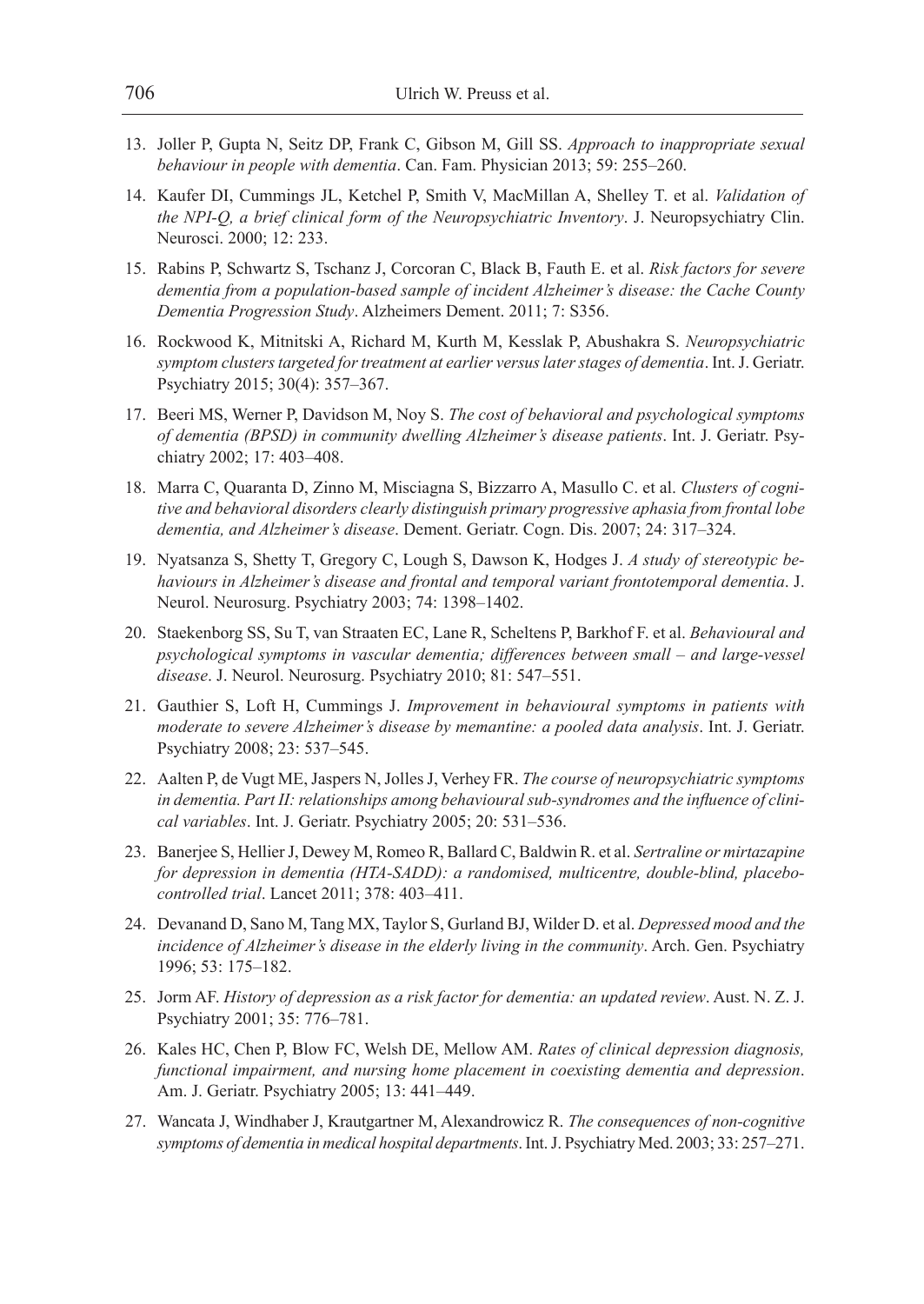- 28. Yaffe K, Fox P, Newcomer R, Sands L, Lindquist K, Dane K. et al. *Patient and caregiver characteristics and nursing home placement in patients with dementia*. JAMA 2002; 287: 2090–2097.
- 29. Nichols LO, Martindale-Adams J, Burns R, Graney MJ, Zuber J. *Translation of a dementia caregiver support program in a health care system – REACH VA*. Arch. Intern. Med. 2011; 171: 353–359.
- 30. Schneider LS, Dagerman KS, Insel P. *Risk of death with atypical antipsychotic drug treatment for dementia: meta-analysis of randomized placebo-controlled trials*. JAMA 2005; 294: 1934–1943.
- 31. Borson S, Raskind MA. *Clinical features and pharmacologic treatment of behavioral symptoms of Alzheimer's disease*. Neurology 1997; 48: S17–S24.
- 32. Clyburn LD, Stones MJ, Hadjistavropoulos T, Tuokko H. *Predicting caregiver burden and depression in Alzheimer's disease*. J. Gerontol. B. Psychol. Sci. Soc. Sci. 2000; 55: S2–S13.
- 33. Van Den Wijngaart MA, Vernooij-Dassen MJ, Felling AJ. *The influence of stressors, appraisal and personal conditions on the burden of spousal caregivers of persons with dementia*. Aging Ment. Health 2007; 11: 626–636.
- 34. De Vugt ME, Stevens F, Aalten P, Lousberg R, Jaspers N, Winkens I. et al. *Do caregiver management strategies influence patient behaviour in dementia?* Int. J. Geriatr. Psychiatry 2004; 19: 85–92.
- 35. Gitlin LN, Winter L, Dennis MP, Hodgson N, Hauck WW. *A biobehavioral home-based intervention and the well-being of patients with dementia and their caregivers*. JAMA 2010; 304: 983–991.
- 36. Schulz R, O'Brien AT, Bookwala J, Fleissner K. *Psychiatric and physical morbidity effects of dementia caregiving: prevalence, correlates, and causes*. Gerontologist 1995; 35: 771–791.
- 37. Ouslander J, Bartels S, Beck C, Beecham N, Burger S, Clark T. et al. *Consensus statement on improving the quality of mental health care in US nursing homes: Management of depression and behavioral symptoms associated with dementia*. J. Am. Geriatr. Soc. 2003; 51: 1287–1298.
- 38. Molinari V, Chiriboga D, Branch LG, Cho S, Turner K, Guo J. et al. *Provision of psychopharmacological services in nursing homes*. J. Gerontol. Ser. B. Psychol. Sci. Soc. Sci. 2010; 65: 57–60.
- 39. Cohen-Mansfield J, Juravel-Jaffe A, Cohen A, Rasooly I, Golander H. *Physicians' practice and familiarity with treatment for agitation associated with dementia in Israeli nursing homes*. Int. Psychogeriatr. 2013; 25: 236–244.
- 40. Cohen-Mansfield J. *Nonpharmacological interventions for persons with dementia*. Alzheimers Care Today 2005; 6: 129–145.
- 41. Kong EH, Evans LK, Guevara JP. *Nonpharmacological intervention for agitation in dementia: a systematic review and meta-analysis*. Aging Ment, Health 2009; 13: 512–520.
- 42. O'Connor DW, Ames D, Gardner B, King M. *Psychosocial treatments of behavior symptoms in dementia: a systematic review of reports meeting quality standards*. Int. Psychogeriatr. 2009; 21: 225–240.
- 43. O'Neil ME, Freeman M, Portland V. *A systematic evidence review of nonpharmacological interventions for behavioral symptoms of dementia*. Washington, DC: Department of Veterans Affairs; 2011.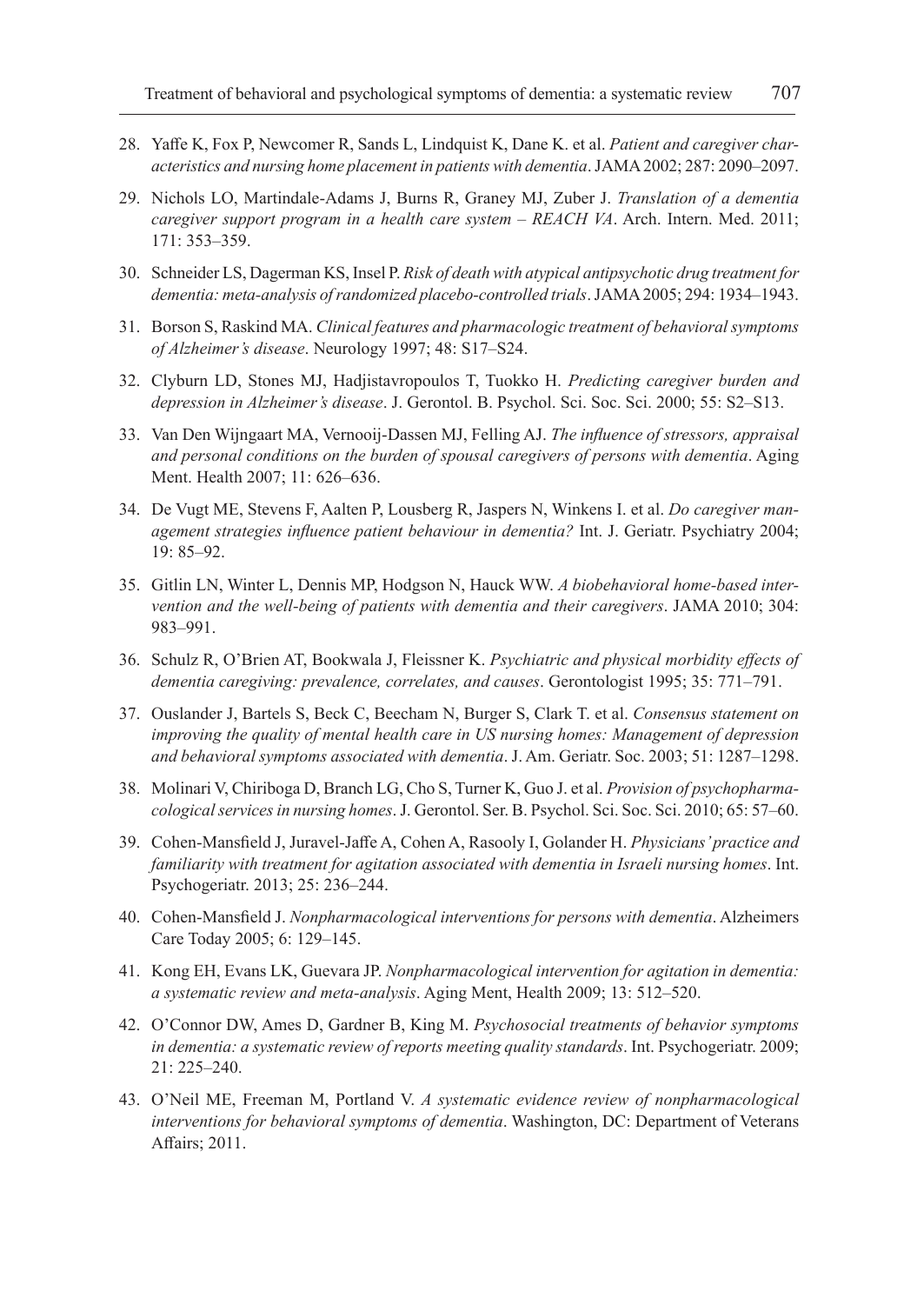- 44. Teri L, Logsdon RG. *Identifying pleasant activities for Alzheimer's disease patients: the pleasant events schedule-AD*. Gerontologist 1991; 31: 124–127.
- 45. The European Agency for the Evaluation of Medicinal Products. *EMEA public statement on the safety of olanzapine (Zyprexa, Zyprexa Velotab)*. http://www.bfarm.de/cae/servlet /contentblob/1020888/publicationFile/79624/emea-zyprexa-st.pdf [retrieved: 29.05.2011].
- 46. Al Jurdi RK, Schulberg HC, Greenberg RL, Kunik ME, Gildengers A, Sajatovic M. et al. *Characteristics associated with inpatient versus outpatient status in older adults with bipolar disorder*. J. Geriatr. Psychiatry Neurol. 2012; 25: 62–68.
- 47. Trinh N, Hoblyn J, Mohanty S, Yaffe K. *Efficacy of cholinesterase inhibitors in the treatment of neuropsychiatric symptoms and functional impairment in Alzheimer disease: a meta-analysis*. JAMA 2003; 289: 210–216.
- 48. Belle SH, Burgio L, Burns R, Coon D, Czaja SJ, Gallagher-Thompson D. et al. *Enhancing the quality of life of dementia caregivers from different ethnic or racial groups*. Ann. Intern. Med. 2006; 145: 727–738.
- 49. Gitlin LN. *Tailored activities to manage neuropsychiatric behaviors in persons with dementia and reduce caregiver burden: a randomized pilot study*. Am. J. Geriatr. Psychiatry 2008; 16: 229–239.
- 50. Brodaty H, Arasaratnam C. *Meta-analysis of nonpharmacological interventions for neuropsychiatric symptoms of dementia*. Am. J. Psychiatry 2012; 169: 946–953.
- 51. Gitlin LN, Liebman J, Winter L. *Are environmental interventions effective in the management of Alzheimer's disease and related disorders: a synthesis of the evidence*. Alzheimers Care Today 2003; 4: 85–107.
- 52. Gitlin LN, Corcoran M, Winter L, Boyce A, Hauck WW. *A randomized, controlled trial of a home environmental intervention*. Gerontologist 2001; 41: 4–14.
- 53. Kales HC, Kim HM, Zivin K, Valenstein M, Seyfried LS, Chiang C. et al. *Risk of mortality among individual antipsychotics in patients with dementia*. Am. J. Psychiatry 2012; 169: 71.
- 54. Lonergan E, Luxenberg J, Colford J, Birks J. *Haloperidol for agitation in dementia*. Cochrane Database Syst. Rev. 2002; 2: CD002852.
- 55. Porsteinsson AP, Drye LT, Pollock BG, Devanand D, Frangakis C, Ismail Z. et al. *Effect of citalopram on agitation in Alzheimer disease: the CitAD randomized clinical trial*. JAMA 2014; 311: 683–691.
- 56. Schneider LS, Dagerman K, Insel PS. *Efficacy and adverse effects of atypical antipsychotics for dementia: meta-analysis of randomized, placebo-controlled trials*. Am. J. Geriatr. Psychiatry 2006b; 14: 191–210.
- 57. Sloane PD, Hoeffer B, Mitchell CM, McKenzie DA, Barrick AL, Rader J. et al. *Effect of person-centered showering and the towel bath on bathing-associated aggression, agitation, and discomfort in nursing home residents with dementia: a randomized, controlled trial*. J. Am. Geriatr. Soc. 2004; 52: 1795–1804.
- 58. Ballard C, Howard R. *Neuroleptic drugs in dementia: benefits and harm*. Nat. Rev. Neurosci. 2006; 7(6): 492–500.
- 59. Tan L, Tan L, Wang HF, Wang J, Tan CC, Tan MS. et al. *Efficacy and safety of atypical antipsychotic drug treatment for dementia: a systematic review and meta-analysis*. Alzheimers Res. Ther. 2015; 7(1): 20.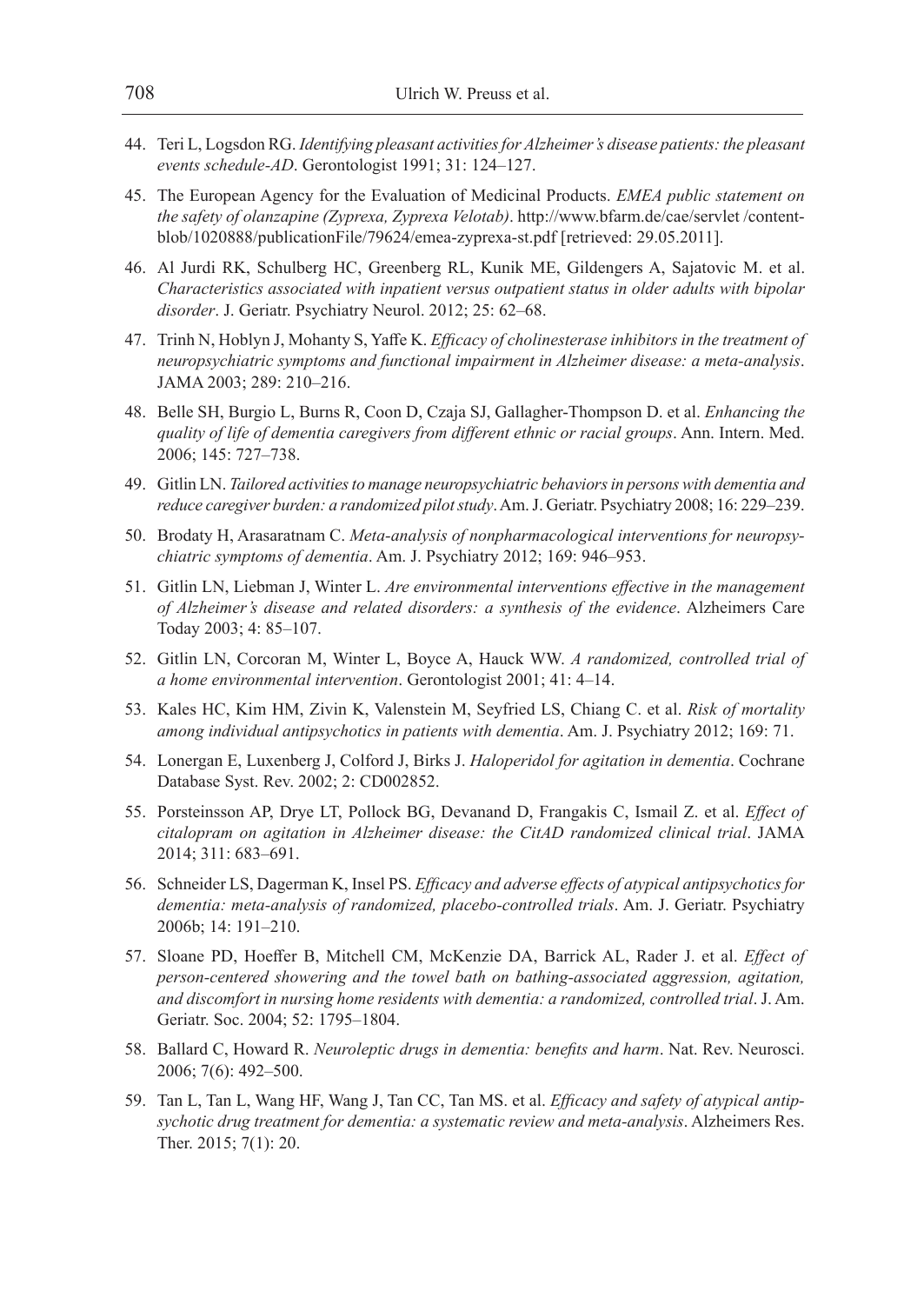- 60. Schneider L, Tariot P, Dagerman K, Davis S, Hsiao J, Ismail MS. et al. *Effectiveness of atypical antipsychotic drugs in patients with Alzheimer's disease*. N. Engl. J. Med. 2006; 355: 1525–1538.
- 61. Yury CA, Fisher JE. *Meta-analysis of the effectiveness of atypical antipsychotics for the treatment of behavioural problems in persons with dementia*. Psychother. Psychosom. 2007; 76: 213–216.
- 62. Sultzer D, Davis S, Tariot P, Dagerman K, Lebowitz B, Lyketsos C. et al. *Clinical symptom responses to atypical antipsychotic medications in Alzheimer's disease: phase 1 outcomes from the CATIE-AD effectiveness trial*. Am. J. Psychiatry 2008; 165: 844–854.
- 63. Ballard C, Corbett A. *Management of neuropsychiatric symptoms in people with dementia*. CNS Drugs 2010; 24: 729–739.
- 64. Douglas IJ, Smeeth L. *Exposure to antipsychotics and risk of stroke: self controlled case series study*. BMJ 2008; 337: a1227.
- 65. Gill SS, Bronskill SE, Normand SL, Anderson GM, Sykora K, Lam K. et al. *Antipsychotic drug use and mortality in older adults with dementia*. Ann. Intern. Med. 2007; 146: 775–786.
- 66. Schneeweiss S, Setoguchi S, Brookhart A, Dormuth C, Wang PS. *Risk of death associated with the use of conventional versus atypical antipsychotic drugs among elderly patients*. CMAJ 2007; 176: 627–632.
- 67. Wilcock G, Ballard C, Cooper J, Loft H. *Memantine for agitation/aggression and psychosis in moderately severe to severe Alzheimer's disease: a pooled analysis of studies*. J. Clin. Psychiatry 2008; 69: 341–348.
- 68. Kales HC, Valenstein M, Kim HM, McCarthy JF, Ganoczy D, Cunningham F. et al. *Mortality risk in patients with dementia treated with antipsychotics versus other psychiatric medications*. Am. J. Psychiatry 2007; 164: 1568–1576.
- 69. Sepehry AA, Lee PE, Hsiung GYR, Beattie BL, Jacova C. *Effect of selective serotonin reuptake inhibitors in Alzheimer's disease with comorbid depression*. Drugs Aging 2007; 29: 793–806.
- 70. Lopez OL, Becker JT, Chang YF, Sweet RA, Aizenstein H, Snitz B. et al. *The long-term effects of conventional and atypical antipsychotics in patients with probable Alzheimer's disease*. Am. J. Psychiatry 2013; 170: 1051–1058.
- 71. Reisberg B, Doody R, Stoffler A, Schmitt F, Ferris S, Mobius HJ. *Memantine in moderate-tosevere Alzheimer's disease*. N. Engl. J. Med. 2003; 348: 1333–1341.
- 72. Sival RC, Haffmans PM, Jansen PA, Duursma SA, Eikelenboom P. *Sodium valproate in the treatment of aggressive behavior in patients with dementia: a randomized placebo controlled clinical trial*. Int. J. Geriatr. Psychiatry 2002; 17: 579–585.
- 73. Raivio MM, Laurila JV, Strandberg TE, Tilvis RS, Pitkälä KH. *Neither atypical nor conventional antipsychotics increase mortality or hospital admissions among elderly patients with dementia: a two-year prospective study*. Am. J. Geriatr. Psychiatry 2007; 14: 416–426.
- 74. Devanand DP, Mintzer J, Schultz SK, Andrews HF, Sultzer DL, de la Pena D. et al. *Relapse risk after discontinuation of risperidone in Alzheimer's disease*. N. Engl. J. Med. 2012; 367(16): 1497–1507.
- 75. Declercq T, Petrovic M, Azermai M, Vander Stichele R, De Sutter AI, van Driel ML. et al. *Withdrawal versus continuation of chronic antipsychotic drugs for behavioural and psychological symptoms in older people with dementia*. Cochrane Database Syst. Rev. 2013; 3: CD007726.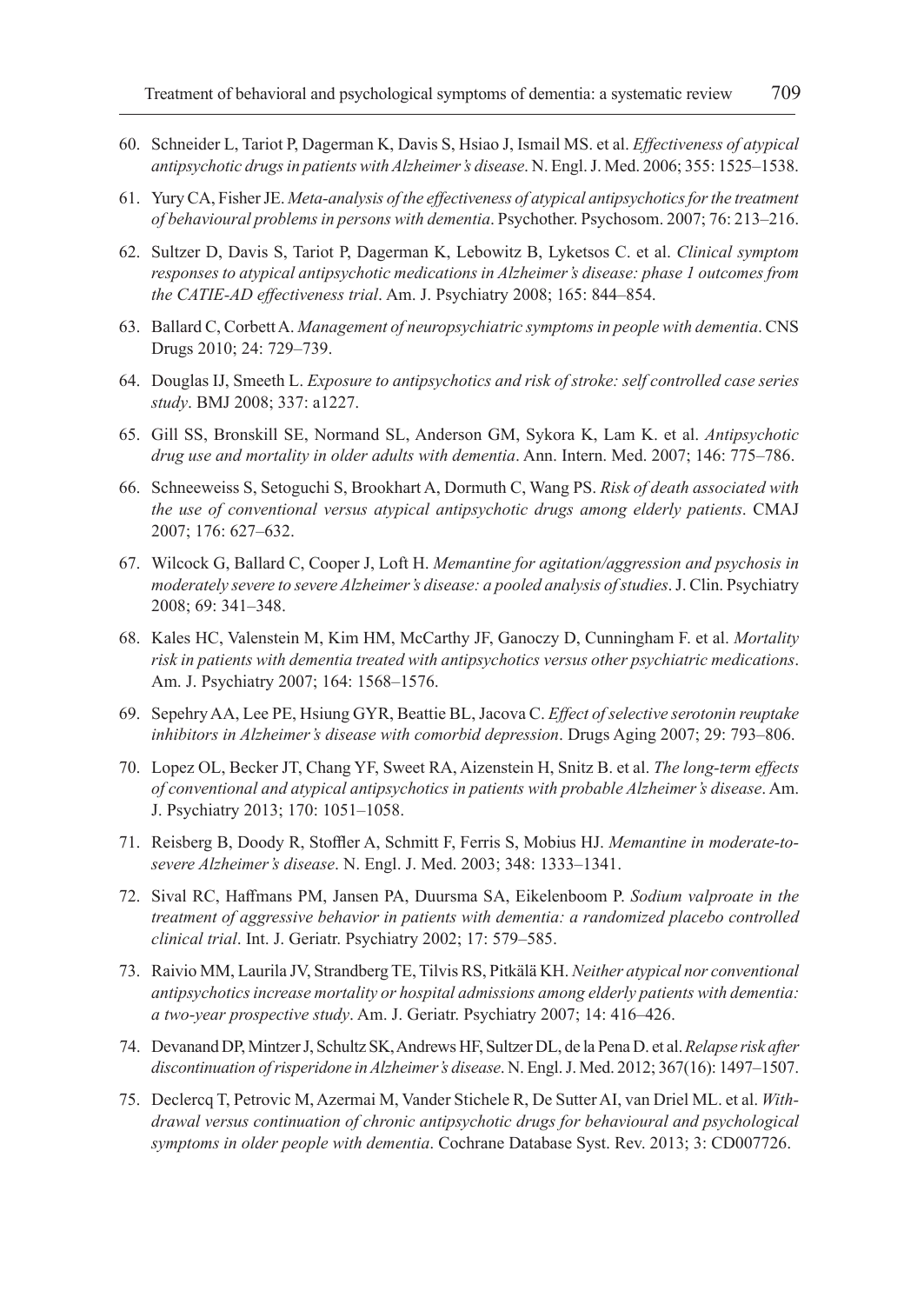- 76. Bains J, Birks J, Dening T. *Antidepressants for treating depression in dementia*. Cochrane Database Syst. Rev. 2002; 4: CD003944.
- 77. Lyketsos CG, DelCampo L, Steinberg M, Miles Q, Steele CD, Munro C. et al. *Treating depression in Alzheimer disease: efficacy and safety of sertraline therapy, and the benefits of depression reduction: the DIADS*. Arch. Gen. Psychiatry 2003; 60: 737–746.
- 78. Petracca GM, Chemerinski E, Starkstein SE. *A double-blind, placebo-controlled study of fluoxetine in depressed patients with Alzheimer's disease*. Int. Psychogeriatr. 2001; 13: 233–240.
- 79. Rosenberg PB, Martin BK, Frangakis C, Mintzer JE, Weintraub D, Porsteinsson AP. et al. *Sertraline for the treatment of depression in Alzheimer disease*. Am. J. Geriatr. Psychiatry 2010; 18: 138–145.
- 80. Seitz DP, Adunuri N, Gill SS, Gruneir A, Herrmann N, Rochon P. *Antidepressants for agitation and psychosis in dementia*. Cochrane Database Syst. Rev. 2011; 2: CD008191.
- 81. Porsteinsson AP, Tariot PN, Erb R, Cox C, Smith E, Jakimovich L. et al. *Placebo-controlled study of divalproex sodium for agitation in dementia*. Am. J. Geriatr. Psychiatry 2001; 9: 58–66.
- 82. Pollock BG, Mulsant BH, Rosen J, Mazumdar S, Blakesley RE, Houck PR. et al. *A doubleblind comparison of citalopram and risperidone for the treatment of behavioral and psychotic symptoms associated with dementia*. Am. J. Geriatr. Psychiatry 2007; 15: 942–952.
- 83. Henry G, Williamson D, Tampi RR. *Efficacy and tolerability of antidepressants in the treatment of behavioral and psychological symptoms of dementia, a literature review of evidence*. Am. J. Alzheimer. Dis. Other Demen. 2011; 26(3): 169–183.
- 84. Kirby D, Harrigan S, Ames D. *Hyponatraemia in elderly psychiatric patients treated with selective serotonin reuptake inhibitors and venlafaxine: a retrospective controlled study in an inpatient unit*. Int. J. Geriatr. Psychiatry 2002; 17: 231–237.
- 85. Drye LT, Spragg D, Devanand DP, Frangakis C, Marano C, Meinert CL. et al. *Changes in QTc interval in the citalopram for agitation in Alzheimer's disease (CitAD) randomized trial*. PLoS One 2014; 9: e98426.
- 86. Zivin K, Pfeiffer PN, Bohnert AS, Ganoczy D, Blow FC, Nallamothu BK. et al. *Evaluation of the FDA warning against prescribing citalopram at doses exceeding 40 mg*. Am. J. Psychiatry 2013: 170: 642–650.
- 87. Sink KM, Holden KF, Yaffe K. *Pharmacological treatment of neuropsychiatric symptoms of dementia: a review of the evidence*. JAMA 2005; 293: 596–608.
- 88. Prince M, Guerchet, M, Prina, M, Alzheimer's Disease International. *Policy brief for heads of government: the global impact of dementia 2013-2050*. Alzheimer's Disease International; 2013. www.alz.co.uk/research/GlobalImpactDementia2013.pdf [retrieved: 30.07.2016].
- 89. Reilly J, Ayis S, Ferrier I, Jones S, Thomas S. *QTc-interval abnormalities and psychotropic drug therapy in psychiatric patients*. Lancet 2000; 355: 1048–1052.
- 90. Tariot PN, Cummings JL, Katz IR, Mintzer J, Perdomo CA, Schwam EM. et al. *A randomized, double-blind, placebo-controlled study of the efficacy and safety of donepezil in patients with Alzheimer's disease in the nursing home setting*. J. Am. Geriatr. Soc. 2001; 49: 1590–1599.
- 91. Lonergan E, Luxenberg J. *Valproate preparations for agitation in dementia*. Cochrane Database Syst. Rev. 2009; (3): CD003945.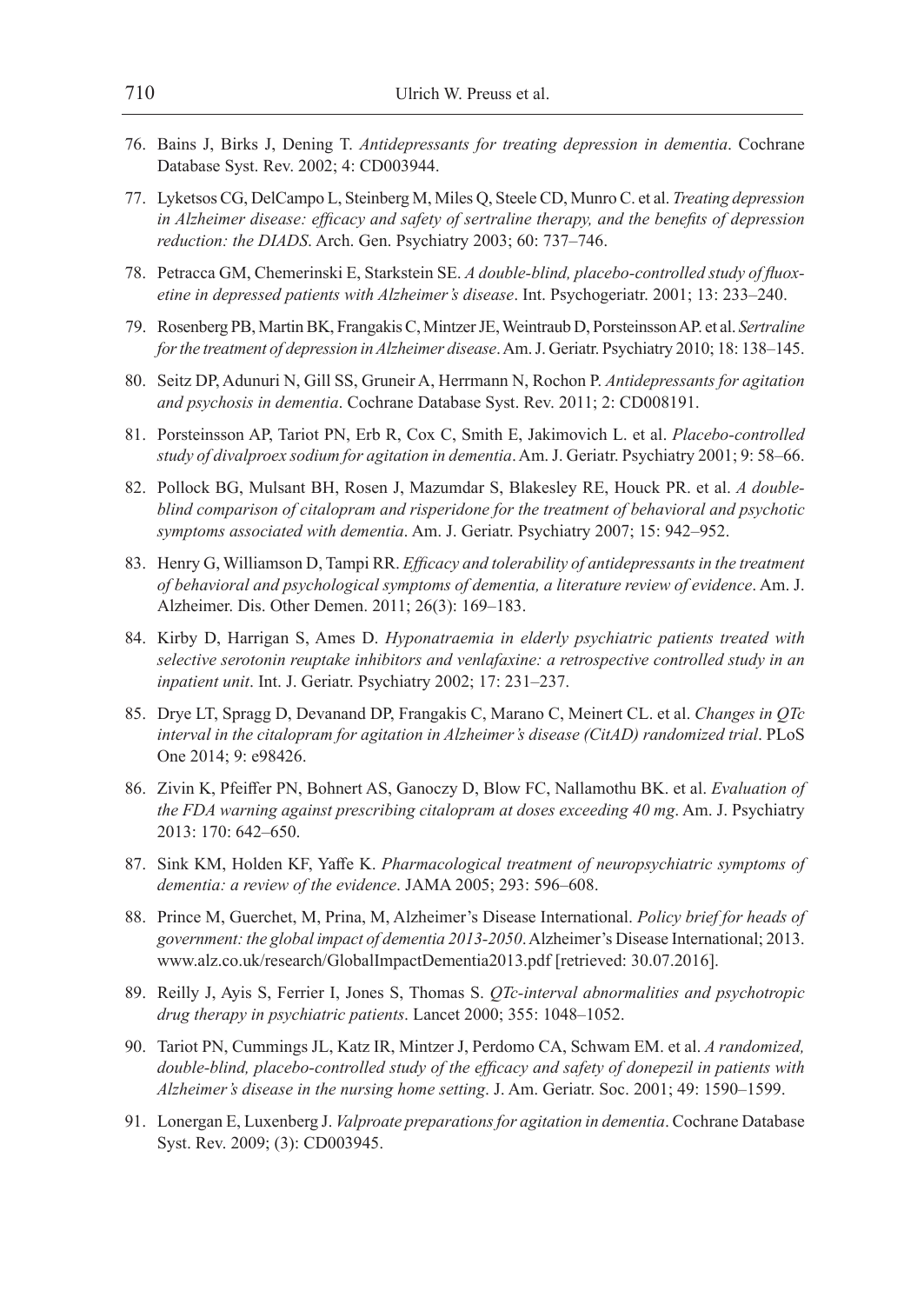- 92. Konovalov S, Muralee S, Tampi R. *Anticonvulsants for the treatment of behavioral and psychological symptoms of dementia: a literature review*. Int. Psychogeriatr. 2008; 20: 293–308.
- 93. Tariot PN, Erb R, Podgorski CA, Cox C, Patel S, Jakimovich L. et al. *Efficacy and tolerability of carbamazepine for agitation and aggression in dementia*. Am. J. Psychiatry 1998; 155: 54–61.
- 94. Tariot PN, Farlow MR, Grossberg GT, Graham SM, McDonald S, Gergel I. *Memantine treatment in patients with moderate to severe Alzheimer disease already receiving donepezil: a randomized controlled trial*. JAMA 2004; 291: 317–324.
- 95. Olin JT, Fox LS, Pawluczyk S, Taggart NA, Schneider LS. *A pilot randomized trial of carbamazepine for behavioral symptoms in treatment-resistant outpatients with Alzheimer disease*. Am. J. Geriatr. Psychiatry 2001; 9: 400–405.
- 96. Dols A, Sienaert P, van Gerven H, Schouws S, Stevens A, Kupka R. et al. *The prevalence and management of side effects of lithium and anticonvulsants as mood stabilizers in bipolar disorder from a clinical perspective: a review*. Int. Clin. Psychopharmacology 2013; 28: 287–296.
- 97. Olin J, Schneider L. *Galantamine for Alzheimer's disease*. Cochrane Database Syst. Rev. 2002; 3: CD001747.
- 98. Courtney C, Farrell D, Gray R, Hills R, Lynch L, Sellwood E. et al. *Long-term donepezil treatment in 565 patients with Alzheimer's disease (AD2000): randomised double-blind trial*. Lancet 2004; 363: 2105.
- 99. McKeith I, Del Ser T, Spano P, Emre M, Wesnes K, Anand R. et al. *Efficacy of rivastigmine in dementia with Lewy bodies: a randomised, double-blind, placebo-controlled international study*. Lancet 2000; 356: 2031–2036.
- 100.Dubois B, Tolosa E, Katzenschlager R, Emre M, Lees AJ, Schumann G. et al. *Donepezil in Parkinson's disease dementia: a randomized, double-blind efficacy and safety study*. Mov. Disord. 2012; 27: 1230–1238.
- 101.Rolinski M, Fox C, Maidment I, McShane R. *Cholinesterase inhibitors for dementia with Lewy bodies, Parkinson's disease dementia and cognitive impairment in Parkinson's disease*. Cochrane Database Syst. Rev. 2012; 3: CD006504.
- 102.McShane R, Areosa Sastre A, Minakaran N. *Memantine for dementia*. Cochrane DatabaseSyst. Rev. 2006; 2: CD003154.
- 103. Fox C, Crugel M, Maidment I, Auestad BH, Coulton S, Treloar A. et al. *Efficacy of memantine for agitation in Alzheimer's dementia: a randomised doubleblind placebo controlled trial*. PLoS One 2012; 7: 335185.
- 104.Gauthier S, Wirth Y, Möbius HJ. *Effects of memantine on behavioural symptoms in Alzheimer's disease patients: an analysis of the Neuropsychiatric Inventory (NPI) data of two randomised, controlled studies*. Int. J. Geriatr. Psychiatry 2005; 20(5): 459–464.
- 105.Maidment ID, Fox CG, Boustani M, Rodriguez J, Brown RC, Katona CL. *Efficacy of memantine on behavioral and psychological symptoms related to dementia: a systematic meta-analysis*. Ann. Pharmacother. 2008; 42(1): 32–38.
- 106.Hogan D, Bailey P, Black S, Carswell A, Chertkow H, Clarke B. et al. *Diagnosis and treatment of dementia: 5. Nonpharmacologic and pharmacologic therapy for mild to moderate dementia*. CMAJ 2008; 179: 1019.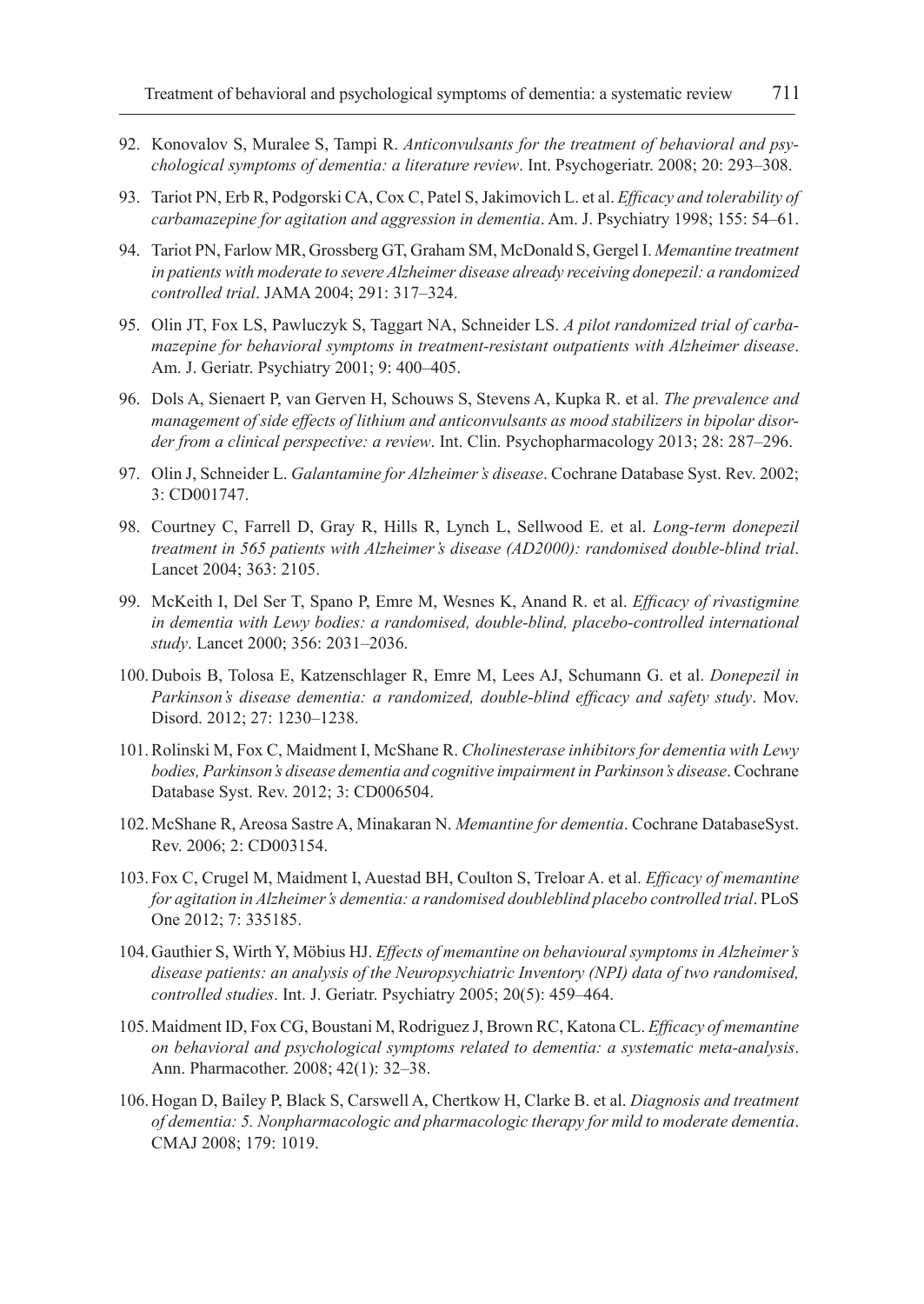- 107. Meehan KM, Wang H, David SR, Nisivoccia JR, Jones B, Beasley CM Jr. et al. *Comparison of rapidly acting intramuscular olanzapine, lorazepam, and placebo: a double-blind, randomized study in acutely agitated patients with dementia*. Neuropsychopharmacology 2002; 26(4): 494–504.
- 108.Miller LJ. *Gabapentin for treatment of behavioral and psychological symptoms of dementia*. Ann. Pharmacother. 2001; 35(4): 427–431.
- 109. Peisah C, Chan D, McKay R, Kurrle S, Reutens S. *Practical guidelines for the acute emergency sedation of the severely agitated older patient*. Intern. Med. 2011; 41: 651–657.
- 110. Tampi RR, Williamson D, Muralee S, Mittal V, McEnerney N, Thomas J. et al. *Behavioral and psychological symptoms of dementia: part II – treatment*. Clin. Geriatr. 2011; 19: 2–10.
- 111. Thuné-Boyle ICV, Iliffe S, Cerga-Pashoja A, Lowery D, Warner J. *The effect of exercise on behavioral and psychological symptoms of dementia: towards a research agenda*. Int. Psychogeriatr. 2012; 24: 1046–1057.
- 112. Schneider LS, Pollock VE, Lyness SA. *A metaanalysis of controlled trials of neuroleptic treatment in dementia*. J. Am. Geriatr. Soc. 1990; 38: 553–563.
- 113. Ballard C, Waite J. *The effectiveness of atypical antipsychotics for the treatment of aggression and psychosis in Alzheimer's disease*. Cochrane Database Syst. Rev. 2006; (1): CD003476.
- 114. Gill SS, Rochon PA, Herrmann N, Lee PE, Sykora K, Gunraj N. et al. *Atypical antipsychotic drugs and risk of ischaemic stroke: population based retrospective cohort study*. BMJ 2005; 330(7489): 445.
- 115. Katz I, de Deyn PP, Mintzer J, Greenspan A, Zhu Y, Brodaty H. *The efficacy and safety of risperidone in the treatment of psychosis of Alzheimer's disease and mixed dementia: a metaanalysis of 4 placebo-controlled clinical trials*. Int. J. Geriatr. Psychiatry 2007; 22: 475–484.
- 116. Loy C, Schneider L. *Galantamine for Alzheimer's disease*. Cochrane Database Syst. Rev. 2004; (4): CD001747.
- 117. Howard R, Juszczak E, Ballard C, Bentham P, Brown R, Bullock R. et al. *Donepezil for the treatment of agitation in Alzheimer's disease*. N. Engl. J. Med. 2007; 357(14): 1382–1392.
- 118. Tariot PN, Schneider LS, Mintzer J, Cutler AJ, Cunningham MR, Yhomas JW. et al. *Safety and tolerability of divalproex sodium in the treatment of signs and symptoms of mania in elderly patients with dementia: results of a double-blind, placebo controlled trial*. Curr. Ther. Res. Clin. Exp. 2001; 62: 51–67.
- 119. Gitlin LN, Belle SH, Burgio LD, Czaja SJ, Mahoney D, Gallagher-Thompson D. et al. *Effect of multicomponent interventions on caregiver burden and depression: the REACH multisite initiative at 6-month follow-up*. Psychol. Aging 2001; 18: 361–374.
- 120.Teri L, Gibbons LE, McCurry SM, Logsdon RG, Buchner DM, Barlow WE. et al. *Exercise plus behavioral management in patients with Alzheimer disease: a randomized controlled trial*. JAMA 2003; 290: 2015–2022.
- 121.Hansen NV, Jorgensen T, Ortenblad L. *Massage and touch for dementia*. Cochrane Database Syst. Rev. 2006; 4: CD004989.
- 122.Kim Y, Wilkins KM, Tampi RR. *Use of gabapentin in the treatment of behavioural and psychological symptoms of dementia: a review of the evidence*. Drugs Aging 2008; 25(3): 187–196.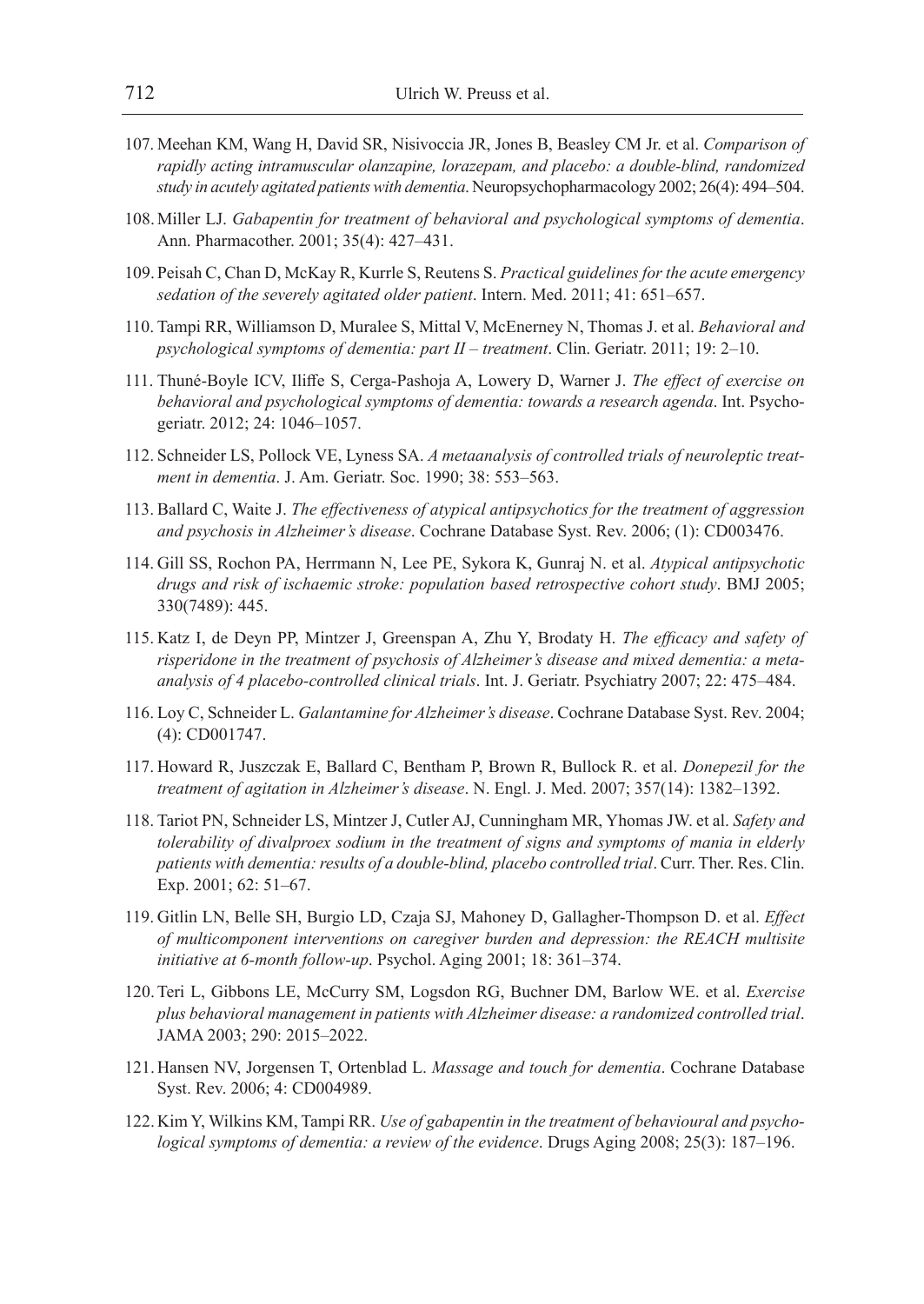- 123.Gitlin LN, Winter L, Dennis MP, Hodgson N, Hauck WW. *Targeting and managing behavioral symptoms in individuals with dementia: a randomized trial of a nonpharmacological intervention*. J. Am. Geriatr. Soc. 2010; 58: 1465–1474.
- 124.Aalten P, de Vugt ME, Jaspers N, Jolles J, Verhey FR. *The course of neuropsychiatric symptoms in dementia. Part I: findings from the two-year longitudinal Maasbed study*. Int. J. Geriatr. Psychiatry 2005; 20: 523–530.

#### **Supplementary literature**

- 1. Amano N, Inuzuka S, Ogihara T. *Behavioral and psychological symptoms of dementia and medical treatment*. Psychogeriatrics 2009; 9: 45–49.
- 2. Ballard CG, Gauthier S, Cummings JL, Brodaty H, Grossberg GT, Robert P. et al. *Management of agitation and aggression associated with Alzheimer disease*. Nat. Rev. Neurol. 2009; 5(5): 245–255.
- 3. Erkinjuntti T, Kurz A, Gauthier S, Bullock R, Lilienfeld S, Damaraju CV. *Efficacy of galantamine in probable vascular dementia and Alzheimer's disease combined with cerebrovascular disease: a randomized trial*. Lancet 2002; 359: 1283–1290.
- 4. Feldman H, Gauthier S, Hecker J, Vellas B, Subbiah P, Whalen E. *A 24-week, randomized, doubleblindstudy of donepezil in moderate to severe Alzheimer's disease*. Neurology 2001; 57: 613–620.
- 5. Forbes D, Thiessen EJ, Blake CM, Forbes SC, Forbes S. *Exercise programs for people with dementia*. Cochrane Database Syst. Rev. 2013; 12: CD006489.
- 6. Health Canada. Updated safety information for Risperdal\* (risperidone) in elderly dementia patients, announced in Canada by Janssen-Ortho Inc. http://www.hc-sc.gc.ca/dhp-mps/medeff/ advisories-avis/public/\_2002/risperdal\_2\_pa-ap-eng.php [retrieved: 30.07.2016].
- 7. Herrmann N, Lanctôt KL. *Do atypical antipsychotics cause stroke?* CNS Drugs 2005; 19(2): 91–103.
- 8. Holmes C, Wilkinson D, Dean C, Vethanayagam S, Olivieri S, Langley A. et al. *The efficacy of donepezil in the treatment of neuropsychiatric symptoms in Alzheimer disease*. Neurology 2004; 63: 214–219.
- 9. Kaduszkiewicz H, Zimmermann T, Beck-Bornholdt HP, van den Bussche H. *Cholinesterase inhibitors for patients with Alzheimer's disease: systematic review of randomised clinical trials*. BMJ 2005; 331: 321–327.
- 10. Liperoti R, Gambassi G, Lapane KL, Chiang C, Pedone C, Mor V. et al. *Cerebrovascular events among elderly nursing home patients treated with conventional or atypical antipsychotics*. J. Clin. Psychiatry. 2005; 66(9): 1090–1096.
- 11. Livingston G, Johnston K, Katona C, Paton J, Lyketsos CG, Old Age Task Force of the World Federation of Biological Psychiatry. *Systematic review of psychological approaches to the management of neuropsychiatric symptoms of dementia*. Am. J. Psychiatry 2005; 162(11): 1996–2021.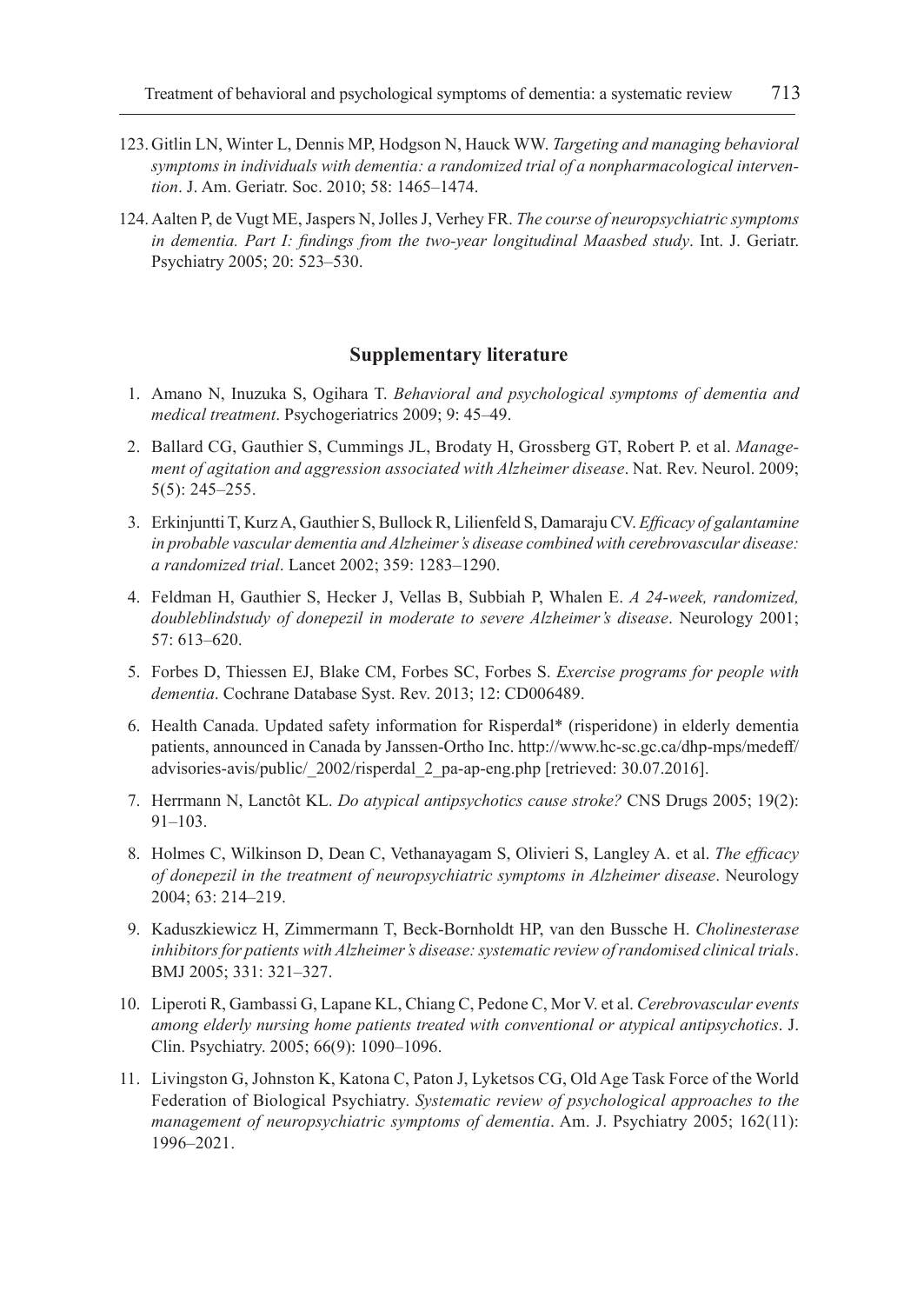- 12. Magai C, Kennedy G, Cohen CI, Gomberg D. *A controlled clinical trial of sertraline in the treatment of depression in nursing home patients with late-stage Alzheimer's disease*. Am. J. Geriatr. Psychiatry 2001; 8: 66–74.
- 13. Medicines and Healthcare Products Regulatory Agency. *Atypical antipsychotic drugs and stroke*. http://www. mhra.gov.uk/Safetyinformation/Safetywarningsalertsandrecalls/Safety warningsandmessagesformedicines/ CON1004298 [retrieved: 29.05.2011].
- 14. Murman D, Chen Q, Powell M, Kuo S, Bradley C, Colenda C. *The incremental direct costs associated with behavioral symptoms in AD*. Neurology 2002; 59: 1721–1729.
- 15. National Institute for Health and Care Excellence. *Dementia: supporting people with dementia and their carers in health and social care*; 2012. www.nice.org.uk/guidance/cg42 [retrieved: 30.07.2016].
- 16. OCEBM Levels of Evidence. Oxford Centre for Evidence-Based Medicine, the Oxford Levels of Evidence; 2001. http://www.cebm.net/index.aspx?o=5653 [retrieved: 29.05.2015].
- 17. Pollock BG, Mulsant BH, Rosen J, Sweet RA, Mazumdar S, Bharucha A. et al. *Comparison of citalopram, perphenazine, and placebo for the acute treatment of psychosis and behavioral disturbances in hospitalized, demented patients*. Am. J. Psychiatry 2002; 159: 460–465.
- 18. Ryu SH, Katona C, Rive B, Livingston G. *Persistence of and changes in neuropsychiatric symptoms in Alzheimer disease over 6 months: the LASER-AD study*. Am. J. Geriatr. Psychiatry 2005; 13: 976–983.
- 19. Schulz R, Patterson TL. *Caregiving in geriatric psychiatry*. Am. J. Geriatr. Psychiatry 2004; 12: 234–237.
- 20. Simoni-Wastila L, Ryder PT, Qian J, Zuckerman IH, Shaffer T, Zhao L. *Association of antipsychotic use with hospital events and mortality among Medicare beneficiaries residing in long-term care facilities*. Am. J. Geriatr. Psychiatry 2009: 17: 417–427.
- 21. Stotsky B. *Multicenter study comparing thioridazine with diazepam and placebo in elderly, nonpsychotic patients with emotional and behavioral disorders*. Clin. Ther. 1983; 6: 546–559.
- 22. Tune LE, Steele C, Cooper T. *Neuroleptic drugs in the management of behavioral symptoms of Alzheimer's disease*. Psychiatr. Clin. North. Am. 1991; 14: 353–373.
- 23. U.S. Food and Drug Administration. *EQUETROTM (carbamazepine) extended-release capsules Rx only*. http://www.accessdata.fda.gov/drugsatfda\_docs/label/2006/021710s003 lbl.pdf [retrieved: 03.06.2011].
- 24. U.S. Food and Drug Administration. *Public health advisory: deaths with antipsychotics in elderly patients with behavioral disturbances*. http://www.fda.gov/Drugs/DrugSafety /PostmarketDrug-SafetyInformationforPatientsandProviders/DrugSafetyInformationforHeathcareProfessionals/ PublicHealthAdvisories/ucm053171.htm [retrieved: 29.05.2011].
- 25. U.S. Food and Drug Administration. *Risperdal (risperidone) dear healthcare professional letter Apr 2003*. http://www.fda.gov/Safety/MedWatch/SafetyInformation/SafetyAlertsfor Human-MedicalProducts/ucm168933.htm [retrieved: 29.05.2011].
- 26. U.S. Food and Drug Administration. *Deaths with antipsychotics in elderly patients with behavioral disturbances*. www.fda.gov/drugs/drugsafety/postmarketdrugsafetyinformation forpatientsandproviders/